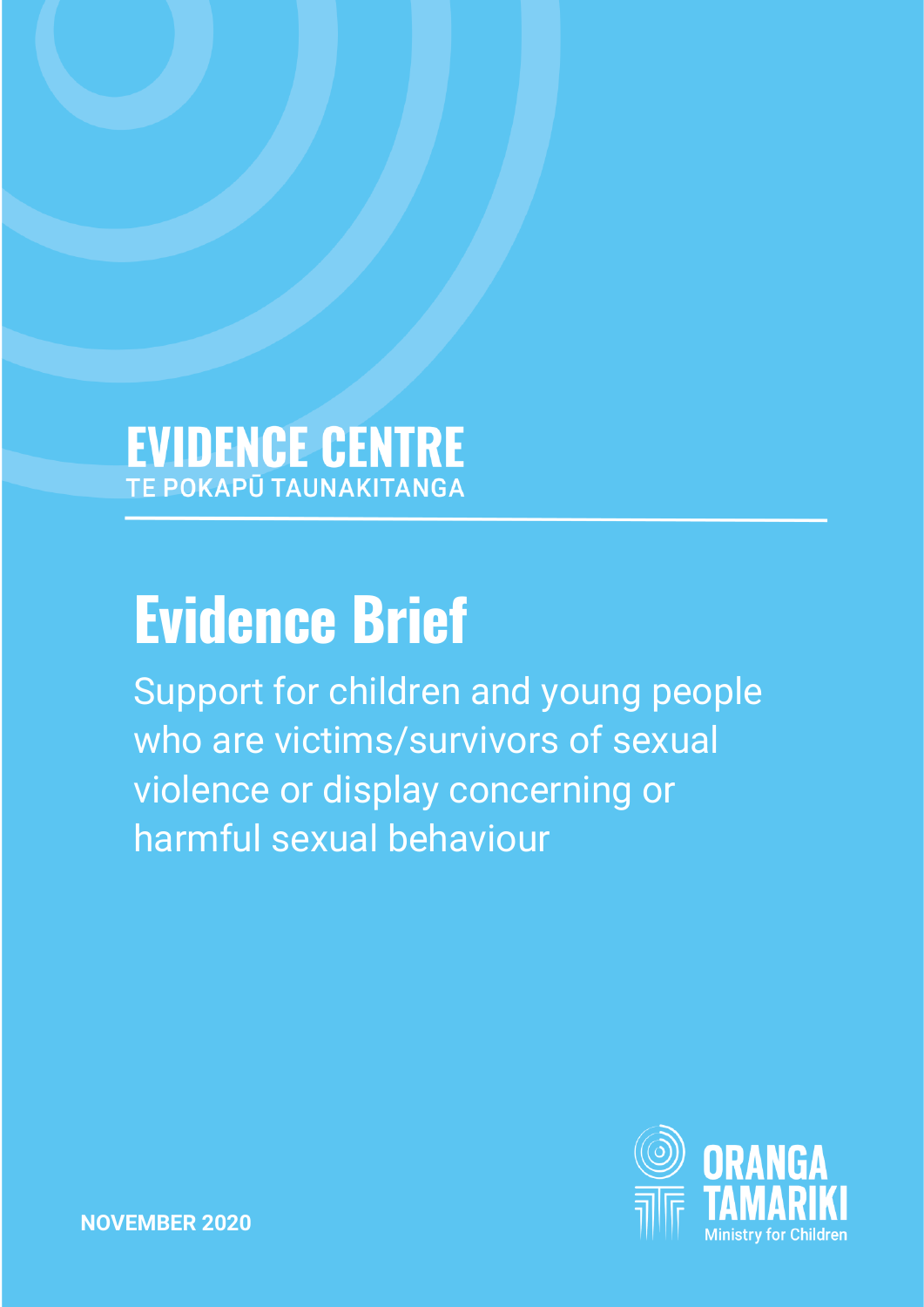Aurora Centre, 56 The Terrace, Wellington

The Oranga Tamariki Evidence Centre works to build the evidence base that helps us better understand wellbeing and what works to improve outcomes for New Zealand's children, young people and their whānau.

Email: [research@ot.govt.nz](mailto:research@ot.govt.nz)

Authors: Allen + Clarke

Published: November 2020

ISBN: 978-0-9951443-2-3

If you need this material in a different version, please email us at research@ot.govt.nz and we will provide it for you.

#### Citation guidance:

This report can be referenced as Oranga Tamariki Evidence Centre. (2020). *Support for children and young people who are victims/survivors of sexual violence or display concerning or harmful sexual behaviour*. Wellington, New Zealand: Oranga Tamariki—Ministry for Children.

#### Copyright:

This document *Support for children and young people who are victims/survivors of sexual violence or display concerning or harmful sexual behaviour* is licensed under the Creative Commons Attribution 4.0 International License http://creativecommons.org/licenses/by/4.0/.

Please attribute © New Zealand Government, Oranga Tamariki—Ministry for Children 2018.

#### Disclaimer:

<span id="page-1-0"></span>Oranga Tamariki has made every effort to ensure the information in this report is reliable, but does not guarantee its accuracy and does not accept liability for any errors.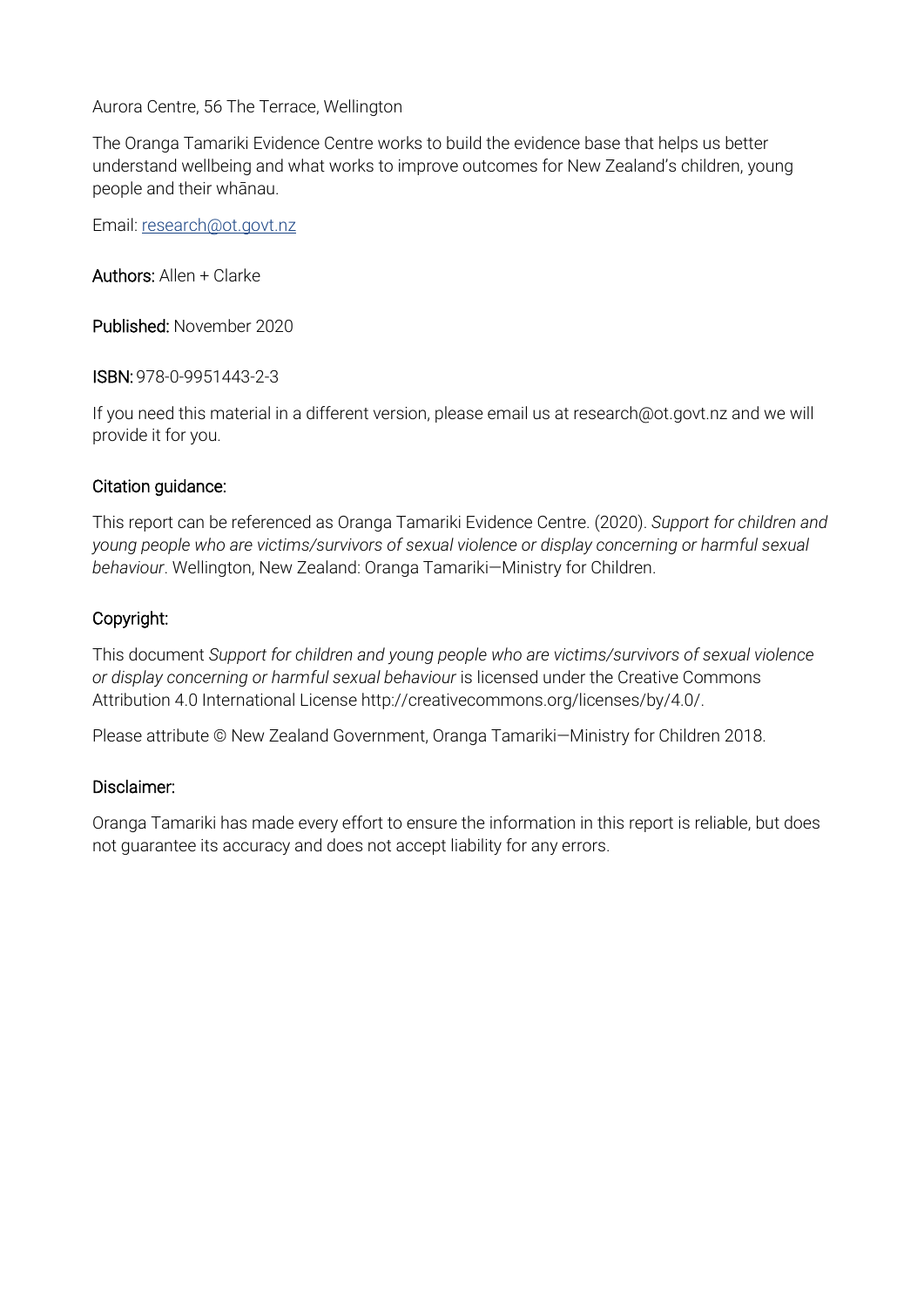## **CONTENTS**

| PART 1: CHILDREN AND YOUNG PEOPLE WHO ARE VICTIMS/SURVIVORS OF SEXUAL<br>Early indicators or warning signs that a child or young person is a victim/survivor of sexual violence<br>Victims/survivors of sexual violence with intellectual or neuro-disabilities and other impairments.12<br>Therapeutic support for children and young people who are victims/survivors of sexual violence12<br>Perspectives of children and young people who are victims/survivors of sexual violence14 |
|------------------------------------------------------------------------------------------------------------------------------------------------------------------------------------------------------------------------------------------------------------------------------------------------------------------------------------------------------------------------------------------------------------------------------------------------------------------------------------------|
|                                                                                                                                                                                                                                                                                                                                                                                                                                                                                          |
|                                                                                                                                                                                                                                                                                                                                                                                                                                                                                          |
|                                                                                                                                                                                                                                                                                                                                                                                                                                                                                          |
|                                                                                                                                                                                                                                                                                                                                                                                                                                                                                          |
|                                                                                                                                                                                                                                                                                                                                                                                                                                                                                          |
|                                                                                                                                                                                                                                                                                                                                                                                                                                                                                          |
|                                                                                                                                                                                                                                                                                                                                                                                                                                                                                          |
|                                                                                                                                                                                                                                                                                                                                                                                                                                                                                          |
|                                                                                                                                                                                                                                                                                                                                                                                                                                                                                          |
|                                                                                                                                                                                                                                                                                                                                                                                                                                                                                          |
|                                                                                                                                                                                                                                                                                                                                                                                                                                                                                          |
|                                                                                                                                                                                                                                                                                                                                                                                                                                                                                          |
|                                                                                                                                                                                                                                                                                                                                                                                                                                                                                          |
|                                                                                                                                                                                                                                                                                                                                                                                                                                                                                          |
| PART 2: CHILDREN AND YOUNG PEOPLE WHO DISPLAY CONCERNING OR HARMFUL SEXUAL                                                                                                                                                                                                                                                                                                                                                                                                               |
| <b>BEHAVIOURS</b>                                                                                                                                                                                                                                                                                                                                                                                                                                                                        |
|                                                                                                                                                                                                                                                                                                                                                                                                                                                                                          |
| Addressing concerning or harmful sexual behaviour displayed by children and young people 24<br>Systems approaches to addressing concerning or harmful sexual behaviour34                                                                                                                                                                                                                                                                                                                 |
|                                                                                                                                                                                                                                                                                                                                                                                                                                                                                          |
| Therapeutic approaches for supporting victims/survivors of sexual violence36                                                                                                                                                                                                                                                                                                                                                                                                             |
|                                                                                                                                                                                                                                                                                                                                                                                                                                                                                          |
| Assessment tools and treatment models for children and young people who display concerning or                                                                                                                                                                                                                                                                                                                                                                                            |
|                                                                                                                                                                                                                                                                                                                                                                                                                                                                                          |
|                                                                                                                                                                                                                                                                                                                                                                                                                                                                                          |
|                                                                                                                                                                                                                                                                                                                                                                                                                                                                                          |
|                                                                                                                                                                                                                                                                                                                                                                                                                                                                                          |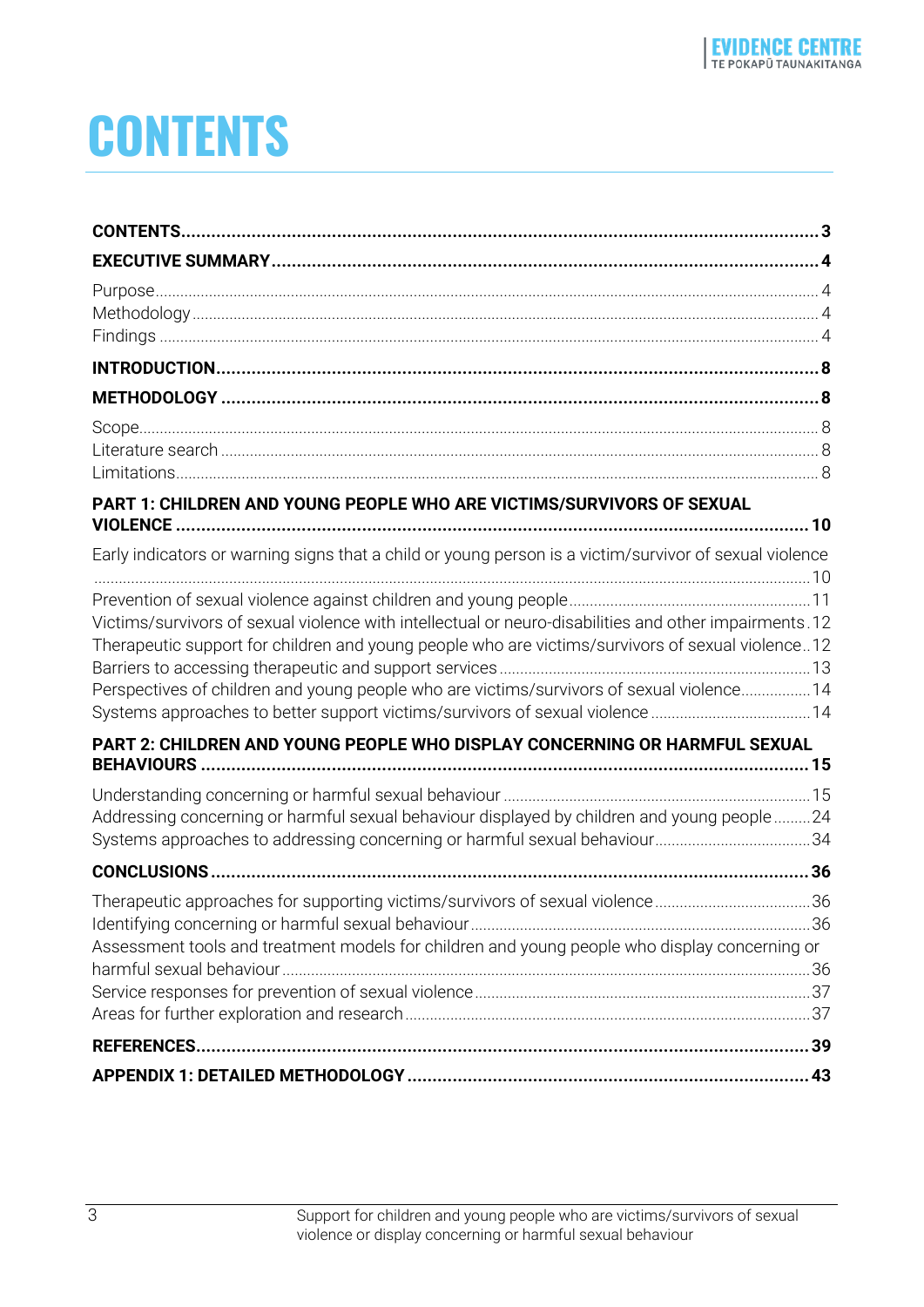## <span id="page-3-0"></span>**EXECUTIVE SUMMARY**

### <span id="page-3-1"></span>Purpose

The purpose of this evidence brief is to provide a high-level overview of contemporary evidence and research into best practice mainstream services for children and young people aged under 18 years who are victims/survivors of sexual violence and children and young people who display concerning or harmful sexual behaviours

## <span id="page-3-2"></span>Methodology

A search for peer-reviewed and grey literature was conducted using several academic databases and Google Scholar. Because of the large number of identified studies and reports, final included literature was limited to systematic and narrative reviews, and meta-analyses. In total, 43 articles and reports were included in the final evidence brief.

## <span id="page-3-3"></span>**Findings**

#### Part 1: Children and young people who are victims/survivors of sexual violence

A high proportion of children and young people are victims/survivors of sexual violence, and often the perpetrator is known to them. The literature highlights that:

- Many children who are victims/survivors of sexual violence neither report the incidents nor try to access supports, due to barriers such as fear of the response, or direct threats from the perpetrator.
- It is important that peers, families, and authorities actively support children and young people to disclose instances of sexual violence against them.

#### Prevention of sexual violence

The literature calls for increased focus on preventative efforts to reduce the incidence of children and young people becoming victims/survivors of sexual violence, rather than addressing the abuse after it has occurred. Prevention efforts should:

- be developmentally appropriate and championed by those who are in the position to safeguard children and young people from sexual violence in the future
- have a shared responsibility across multiple levels of a child's ecological system
- include school-based, parental, and bystander programmes and interventions.

#### Effective therapeutic support and services

There is limited evidence on what is the most effective service/therapeutic response for addressing trauma and improving wellbeing for children and young people who are victims/survivors of sexual violence. However, the literature emphasises that:

• Children and young people who are victims/survivors of sexual violence are likely to suffer from psychological trauma which is linked with adverse physical, mental, and behavioural outcomes.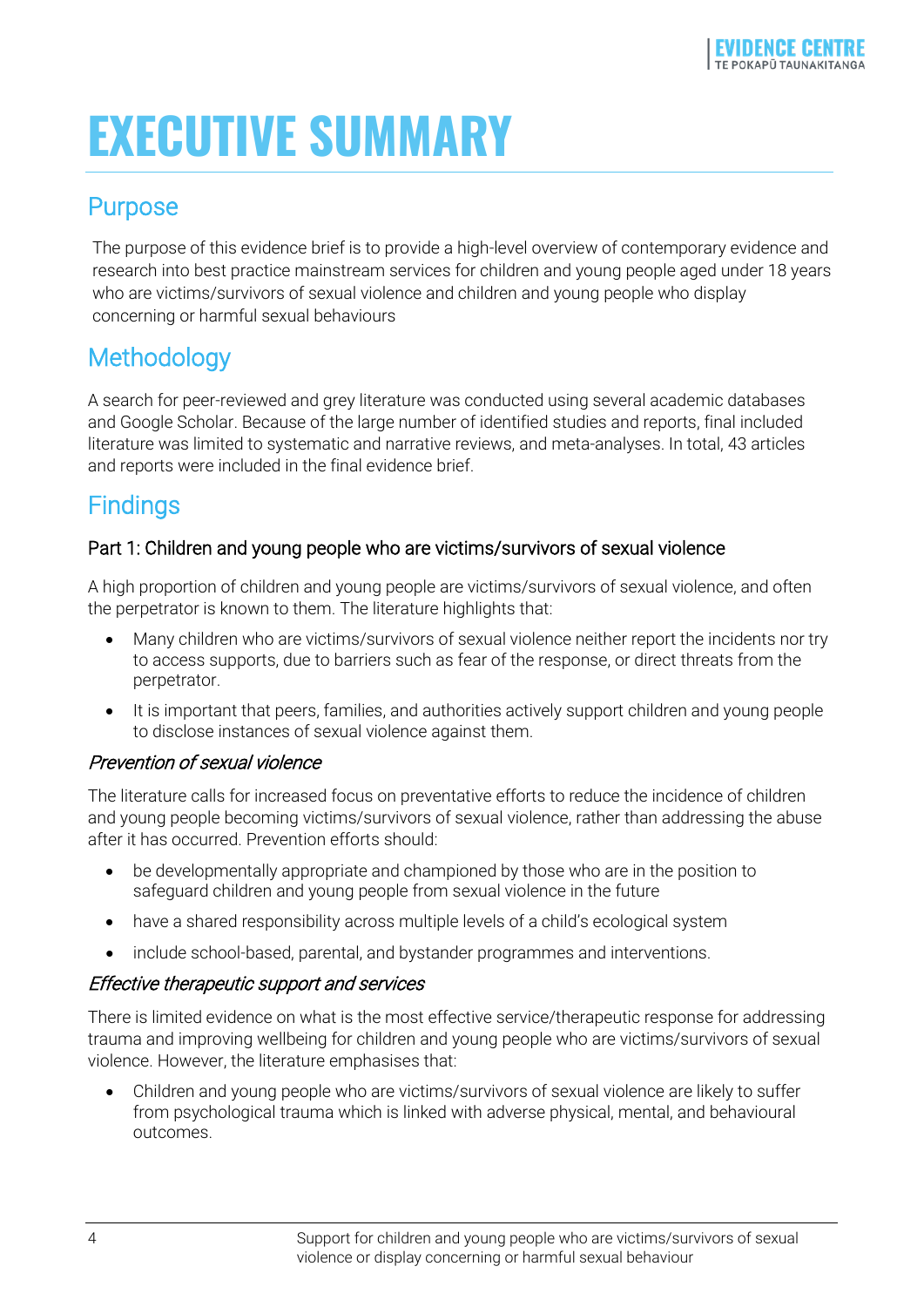

- Psychological trauma is complex and is influenced by multiple factors such as: the developmental age of the victim/survivor; level of abuse; proximity to perpetrators; access to legal and family support; and cultural norms.
- Although there is limited evidence, Trauma-Focused Cognitive Behavioural Therapy (TF-CBT) and play therapy are the most recommended forms of therapy.
- There is no conclusive evidence on whether individual, family, or group settings are the most effective format to deliver programmes.

#### Barriers to accessing support and therapeutic services

Children and young people who are victims/survivors of sexual violence face a range of barriers which prevent them from accessing supports. Barriers include:

- limited interpersonal support
- perceived negative consequences of help-seeking
- feelings of self-blame, shame, and guilt
- a lack of awareness of available services
- wanting to forget the abuse.

Ethnic minorities and migrants face additional obstacles to accessing services. Migrants fear that reporting incidents of sexual violence may lead to deportation and they may also struggle with language barriers. Other cultural barriers include religious beliefs, reliance on intra-familial support, and feelings of shame for help-seeking outside of the family.

#### System responses

Decision-makers should design services in a way that addresses barriers to services, such as:

- adopting a multicultural approach
- investing in efforts that promote available services
- tackling the stigma and taboo surrounding sexual violence.

#### Further research

There is limited research and literature on children and young people who are victims/survivors of sexual violence. For example, it is unclear from the literature what the most effective treatment is, and further research is needed to better understand how length and format of treatment impacts on the effectiveness of interventions.

#### Part 2: Children and young people who display concerning or harmful sexual behaviour

Harmful sexual behaviour is a term used to describe a continuum of sexual behaviours, from inappropriate to concerning to problematic to abusive (McNeish & Scott, 2018). The literature emphasises that:

- It is normal for children and young people to engage in a range of sexual behaviour as a part of normal child development.
- It is important to consider a range of factors when determining whether a behaviour is problematic or 'abnormal' such as; chronological age, frequency of the event, and the level of harm caused.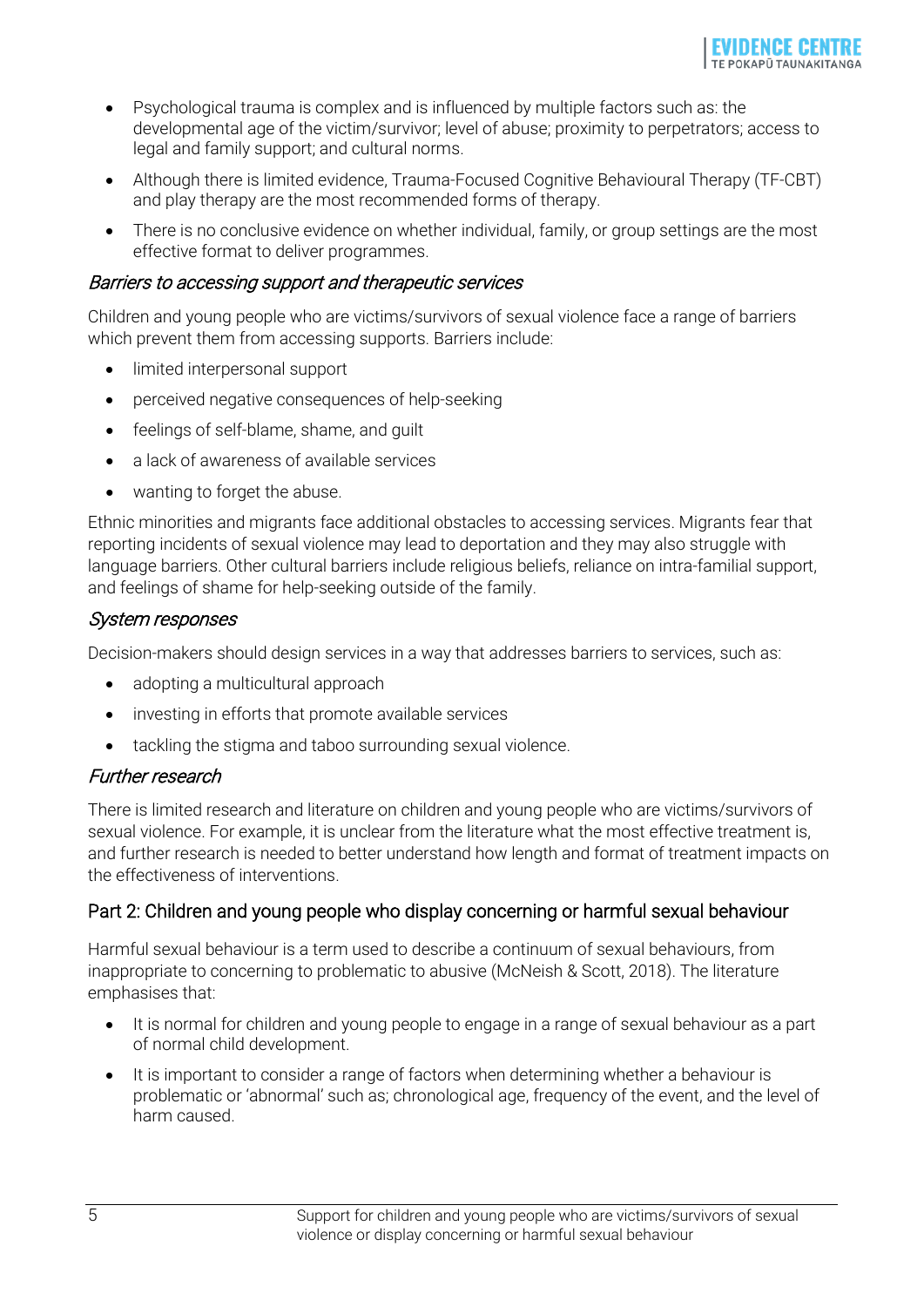• Children and young people who display concerning or harmful sexual behaviour are more likely than comparison groups to have a history of trauma, sexual abuse, and other negative developmental antecedents, thus supporting the notion of a cycle of violence.

#### Identifying concerning or harmful sexual behaviour

Increasingly, concerning or harmful sexual behaviour is seen as a public health issue affecting individuals, communities and society with wide-ranging and long-lasting effects. The literature identifies that:

- There is limited research on the effectiveness of assessment tools to identify concerning or harmful sexual behaviour in children and young people.
- The 'Brook Traffic Light Tool' and Hackett's 'Continuum of harmful sexual behaviour by children and young people' are the tools most commonly highlighted as useful in identifying the level of concern with behaviours.

#### **Interventions**

Although most children and young people who display concerning or harmful sexual behaviour do not become sexual offenders as adults, a small proportion do. The literature highlights that:

- It is important to provide a service response to all children and young people displaying concerning or harmful sexual behaviour as they often have substantial needs that may have contributed to the behaviour. Addressing these needs could help to reduce the number of future victims of sexual violence.
- There is limited evidence on the effectiveness of interventions targeting children and young people who display concerning or harmful sexual behaviour especially at the 'problematic' end of the continuum. The literature recommends the use of cognitive behavioural therapy, multisystemic therapy, and a move towards strengths-based models of treatment and intervention.
- Any assessment or response must be chosen and delivered based on the individual's needs, developmental stage, gender, learning ability and broader family and societal context*.*

#### Systems approaches to concerning or harmful sexual behaviour

The literature points to a variety of systems approaches to concerning or harmful sexual behaviour including:

- Taking a co-ordinated, planned multi-agency approach to managing concerning or harmful sexual behaviour.
- Striving for the consistent use of harmful sexual behaviour terminology across agencies to enhance understanding of this area and promote measurement of the problem in order to provide evidence.

The literature also recommends that governments invest in further research and evaluation. In a New Zealand context this should include:

- Evaluation of tools and service responses commonly used in the New Zealand setting, to add to the evidence base on reducing recidivism of those who display concerning or harmful sexual behaviour and improving psychosocial life outcomes for victims/survivors of sexual violence.
- Robust data collection and evaluation to provide a better indication of the types of assessment and interventions that are effective and appropriate for New Zealand populations.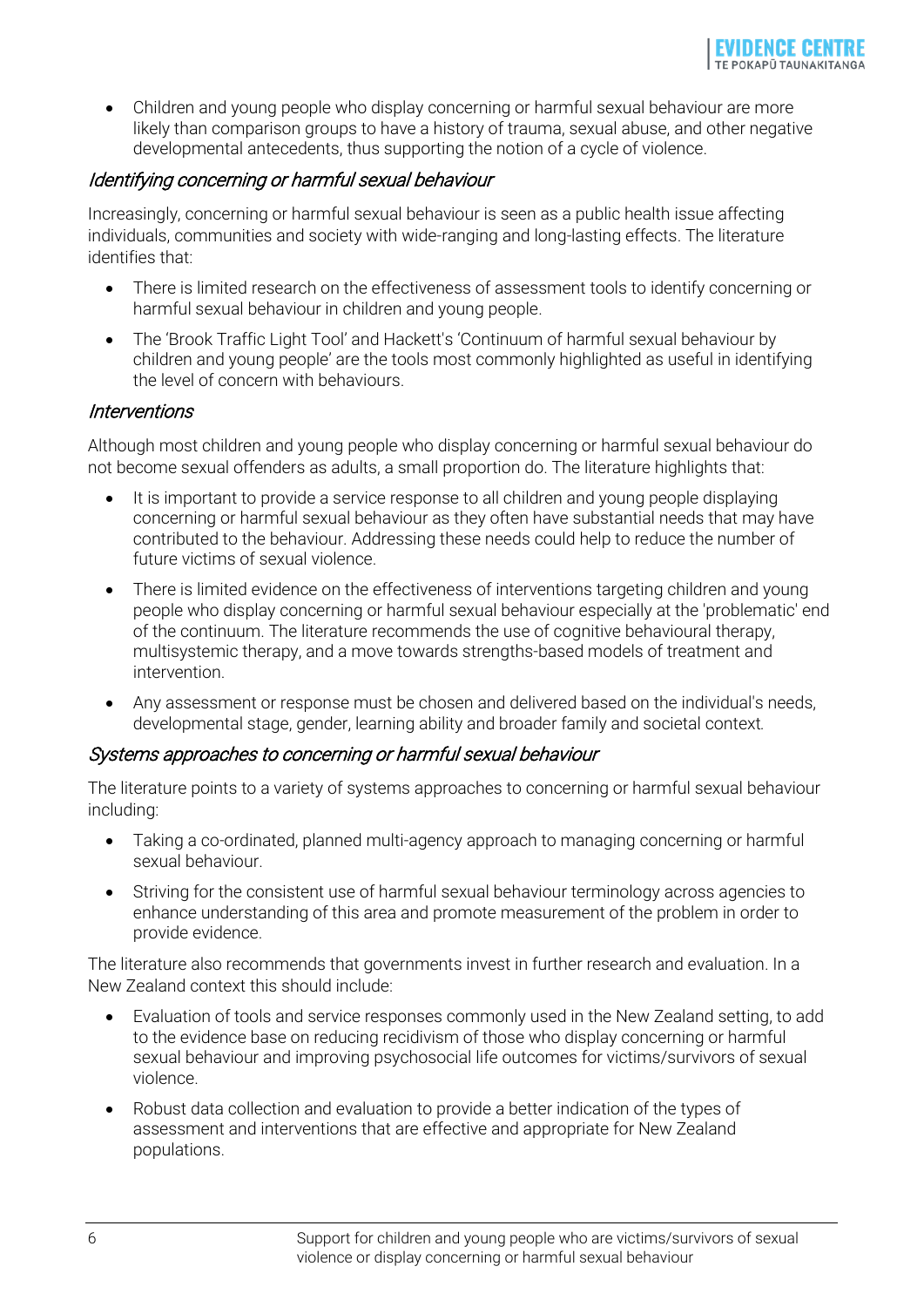#### Responses for children and young people with intellectual disabilities who are victims of sexual violence or display concerning or harmful sexual behaviour

The literature suggests that the duration and intensity of supports for children and young people who are victims/survivors of sexual violence or display concerning or harmful sexual behaviour should be adapted for children and young people with intellectual disabilities. Building up social skills could also be a focus for supports targeted at this group.

#### Young people's perspectives on service responses

There are limited perspectives from children and young people who are victims/survivors of sexual violence or display concerning or harmful sexual behaviour who have engaged with supports and services in the literature. However, the literature highlights that:

- both children and young people who are victims/survivors of sexual violence and those who display concerning or harmful sexual behaviours should have a role in shaping the services and supports for addressing concerning or harmful sexual behaviour
- the relationship with the child or young person's practitioner, and the role of parents and carers is crucial to effective intervention and supports for young people
- considering the context in which abuse has occurred and the role of discussion in responses is important
- there is a need to equip young people with skills as well as knowledge.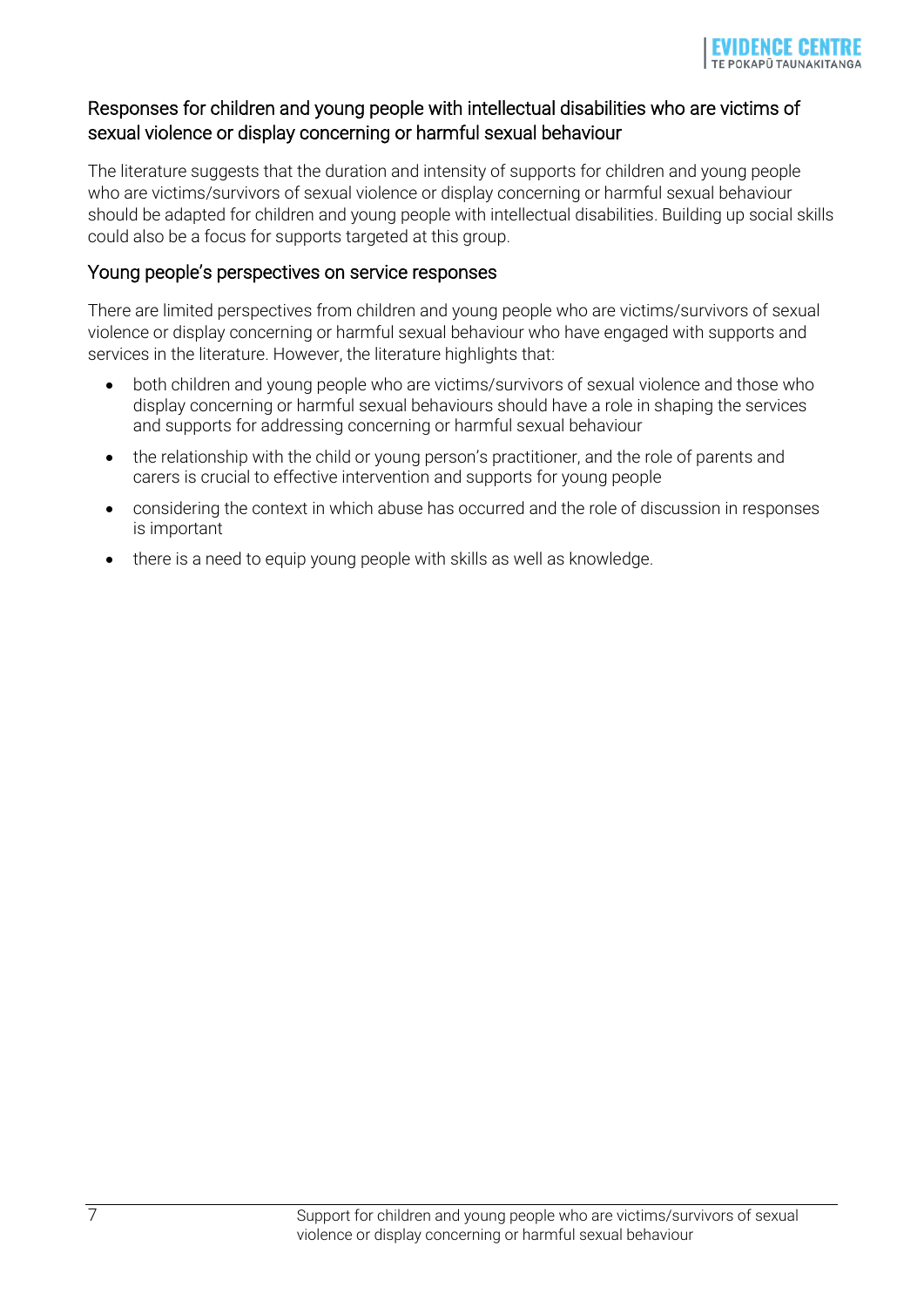## <span id="page-7-0"></span>**INTRODUCTION**

Established in 2018, the Joint Venture for Family Violence and Sexual Violence (Joint Venture) is a government initiative to bring agencies together to work in new ways to reduce family violence, sexual violence and violence within whānau. Its role is to lead, integrate and provide support for everyone involved, to ensure an effective, whole-of-government response to family violence and sexual violence.

Oranga Tamariki is leading two projects as part of the Joint Venture: services for children and young people who are victims of sexual violence and services for children and young people who display concerning or harmful sexual behaviours. The two projects are being considered within an overall work programme as research shows that children and young people can belong to both groups.

The purpose of this evidence brief is to provide a high-level overview of contemporary evidence and research into best practice mainstream services for children and young people aged under 18 years who are victims/survivors of sexual violence and children and young people who display concerning or harmful sexual behaviours. A separate evidence brief from a Māori worldview has also been completed by Oranga Tamariki<sup>[1](#page-7-5)</sup>.

## <span id="page-7-1"></span>**METHODOLOGY**

## <span id="page-7-2"></span>Scope

This evidence brief contributes to the Oranga Tamariki evidence base by providing an overview of current literature relating to:

- Best practice for supports and services for children and young people who are victims/survivors of sexual violence (part 1).
- Evidence-informed service response for children and young people who display concerning or harmful sexual behaviour (part 2).

### <span id="page-7-3"></span>Literature search

A search for peer-reviewed and grey literature was conducted using several academic databases and Google Scholar. Because of the large number of identified studies and reports, final included literature was limited to systematic and narrative reviews, and meta-analyses. In total, 43 articles and reports were included in the final evidence brief. The detailed methodology can be found in Appendix 1.

## <span id="page-7-4"></span>**Limitations**

When considering the information provided in this evidence brief, it is important to recognise that, although the search of the literature was relatively detailed and extensive, it is likely that some research or reports that address the key research areas were not identified in the search (and therefore not included in this report). Additionally, reviewed articles and reports were not formally

<span id="page-7-5"></span><sup>1</sup> https://www.orangatamariki.govt.nz/about[-us/research/our-research/family-violence-evidence-briefs/](https://www.orangatamariki.govt.nz/about-us/research/our-research/family-violence-evidence-briefs/)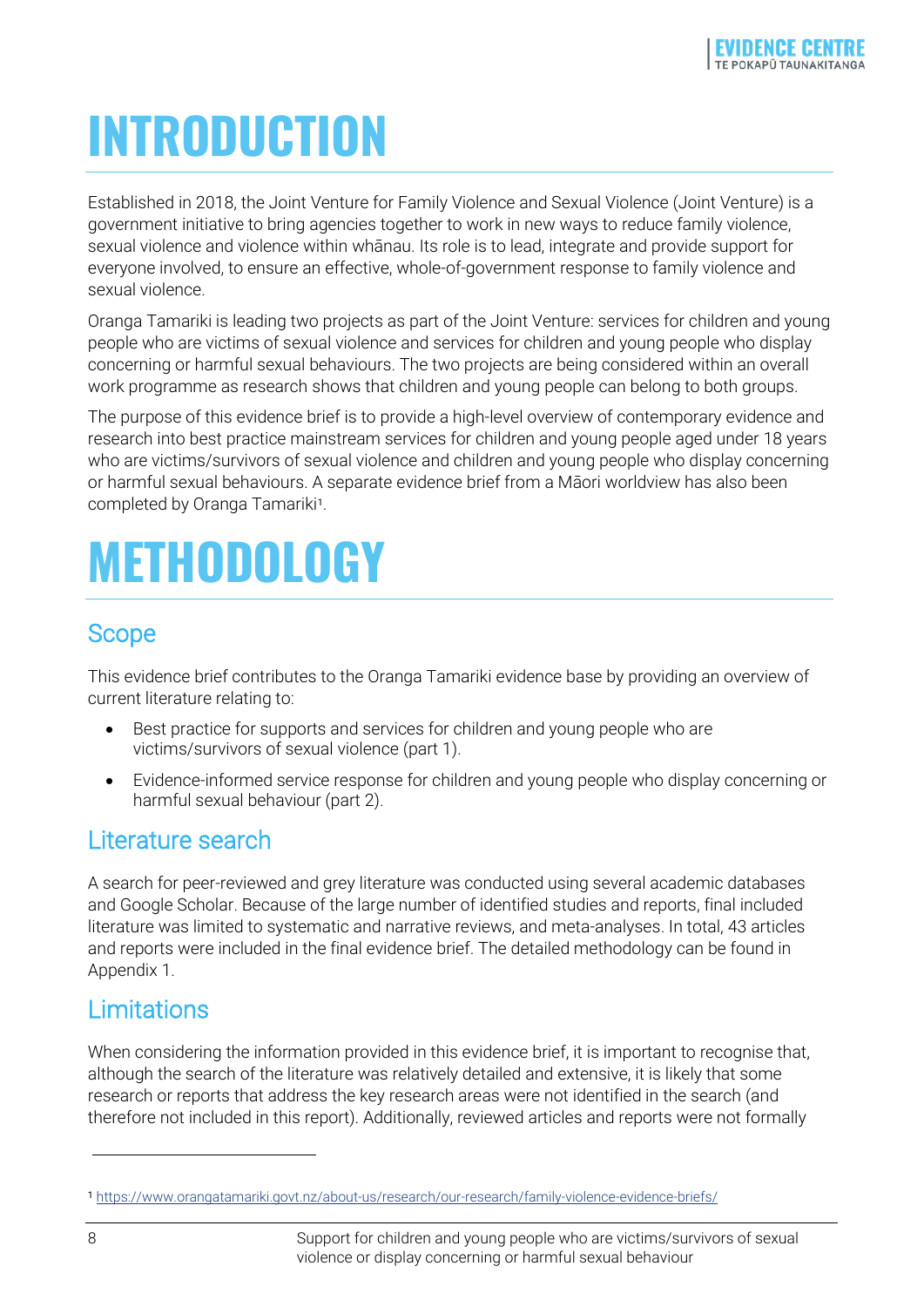assessed for quality, therefore no formal indication is able to be made regarding the strength of the evidence presented in the report. That said, as the report was limited to systematic and narrative reviews, and meta-analyses, there was a greater chance of reliably identifying and reporting consistent findings or themes than if findings were drawn from individual studies.

Although the report includes coverage of a relatively large number of reports and studies, several areas of interest were not addressed by the literature reviewed, including:

- brief interventions
- appropriate intervention dosage
- delivering interventions in rural vs urban locations
- discharge processes and follow-up support
- differences between victim/survivor groups who access different services.

It is also important to note the comparative lack of information about victims of sexual violence. There is a lot more research being conducted on children and young people who display concerning or harmful sexual behaviour than there is for children and young people who are victims/survivors of sexual violence. This is the case for adults as well. Because the evidence brief was limited to meta-analyses and systematic or narrative reviews, there were fewer papers relevant to young victims/survivors of sexual violence available to synthesise.

Finally, only one narrative review was drawn from research conducted within a New Zealand context. Although service provision for concerning or harmful sexual behaviour for children and young people is broadly similar between New Zealand and the countries from which the literature was sourced (including Australia, the United Kingdom and the United States of America), there are sufficient differences in practice and philosophy to warrant further investigation into the applicability of findings to New Zealand practice. This is especially the case regarding the appropriateness of findings for Māori, Pasifika, and other ethnic populations in New Zealand. It is recommended that further research and evaluation is conducted within the New Zealand context to address these gaps and allow for systematic reviews and meta-analyses directly relevant to New Zealand.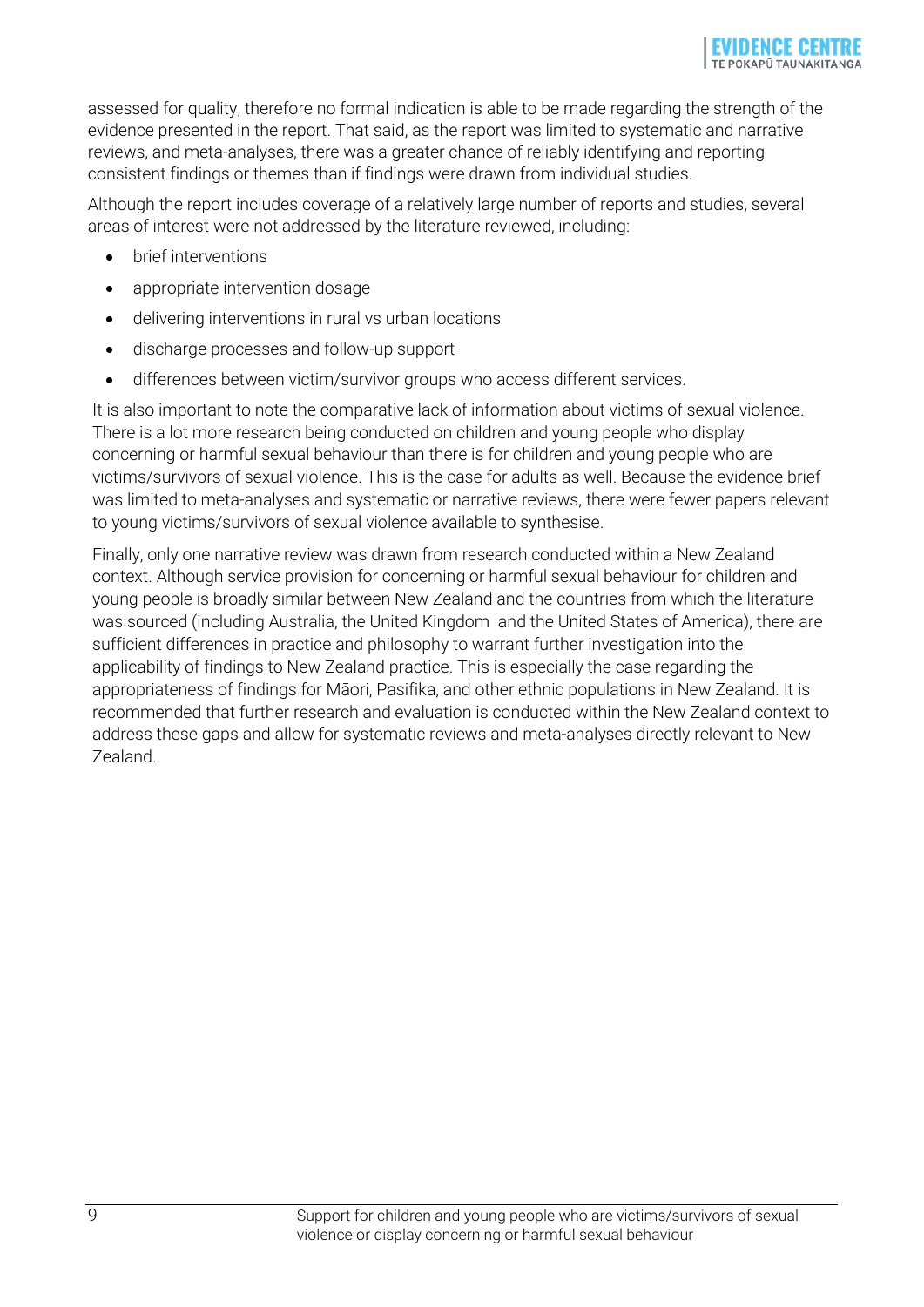## <span id="page-9-0"></span>**PART 1: CHILDREN AND YOUNG PEOPLE WHO ARE VICTIMS/SURVIVORS OF SEXUAL VIOLENCE**

#### Key messages for decision-makers

- Children and young people can exhibit a number of 'warning sign' behaviours that can indicate the presence of sexual abuse. It is important for those within a child's sphere to be able to identify and appropriately respond to such behaviours. This may involve providing appropriate training for professionals engaging regularly with children and young people.
- Sexual violence prevention and intervention strategies need to be developmentally appropriate, and responsibility for keeping children and young people safe from sexual violence should be shared across multiple levels of a child's ecological system. The victim/survivor of sexual violence should have a meaningful voice in how their disclosure is responded to.
- Children and young people who are victims/survivors of sexual violence are also likely to experience other forms of maltreatment. Thus, it is important for clinicians and professionals to consider the child's wider history of abuse when providing treatment.
- Trauma-informed services can be effective at reducing some symptoms associated with being a victim/survivor of sexual violence as a child, such as PTSD, depression and anxiety.
- Children and young people often do not report incidences of sexual violence against them which means they do not always access the help they need. It is important to understand and address the barriers to help-seeking in order to improve service access. This is particularly important for those within ethnic minority communities.
- Encouraging the view of sexual violence as a public health issue could help reduce stigma around accessing support services for children and young people who are victims/survivors of sexual violence.

### <span id="page-9-1"></span>Early indicators or warning signs that a child or young person is a victim/survivor of sexual violence

Children who are victims/survivors of sexual violence can present with a variety of physical and mental health symptoms. Symptoms can include a change in behaviour, becoming withdrawn and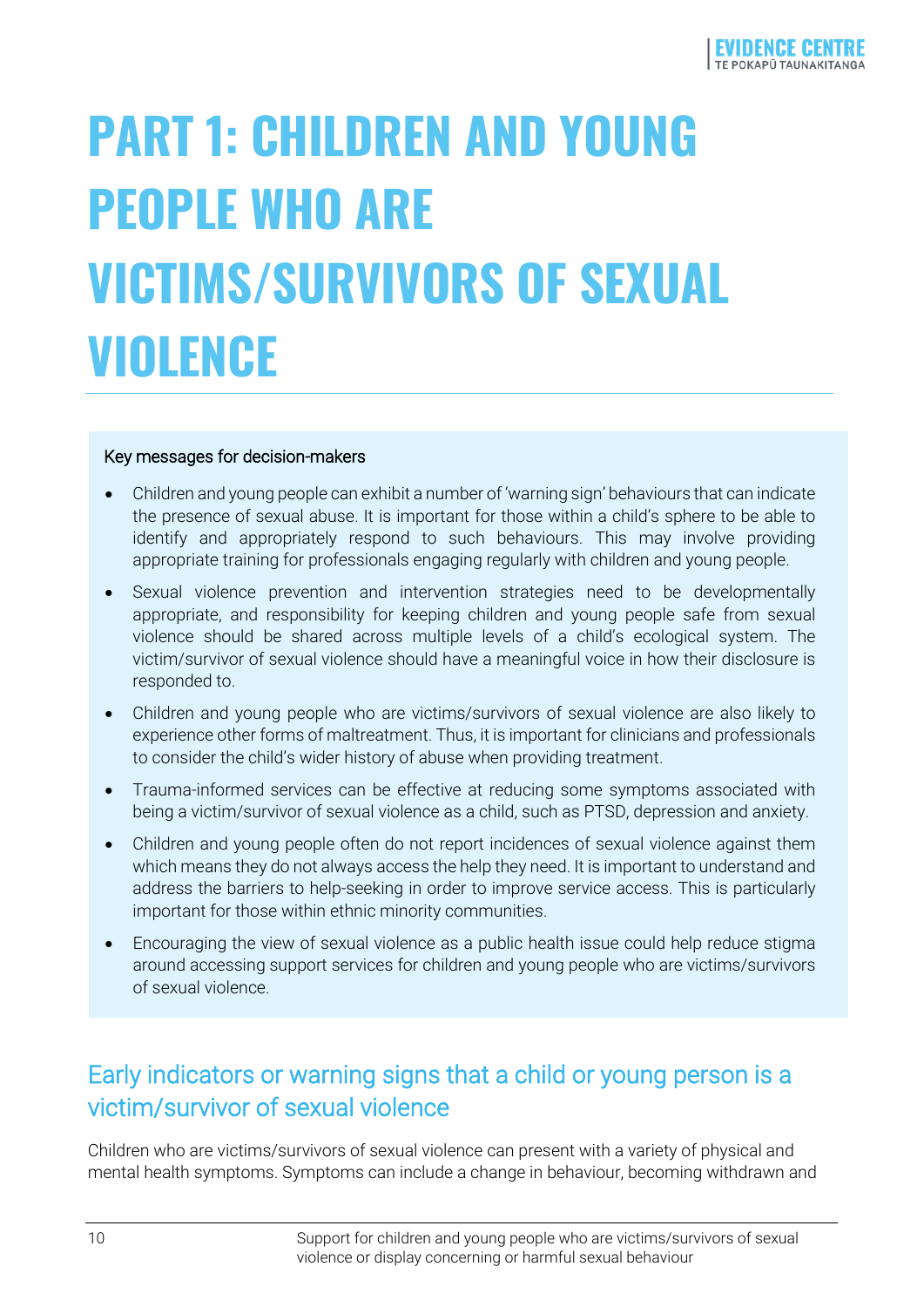anxious, suddenly behaving badly or sexually inappropriately, developing secondary enuresis, or soiling themselves (Dwyer & Rogstad, 2018).

Other indicators of child sexual abuse include (Dwyer & Rogstad, 2018):

- running away from home or missing school
- hanging out with older groups or older partners
- involvement with gangs
- isolation from peers or family and previously established networks
- having more money, or new or expensive clothes or jewellery
- having expensive phones, or more than one phone, by which they may appear controlled
- increased involvement with drugs and alcohol, which may be supplied by older individuals
- having a changed physical appearance, for instance wearing more revealing clothes
- inappropriately sexualised behaviour
- spending time at known places of concern, e.g., specific parks or hotels.

A high proportion of children and young people are victims/survivors of sexual violence (Dwyer & Rogstad, 2018, Lemaigre et al., 2017, Letourneau et al., 2014, Martinello, 2020), and often the perpetrator is known to the victim (Dwyer & Rogstad, 2018). Although the exact figures are unknown, global estimates indicate that approximately 18% of young women and 7.6% of young men become victims/survivors of sexual violence (McTavish et al., in press.) Therefore, it is of the utmost importance to identify victims/survivors of sexual violence at an early stage so that appropriate supports can be put in place to ensure physical safety and address wellbeing needs.

Children and young people often do not report incidence(s) of sexual violence for reasons that will be explored in the following sections. However, authorities can support victims/survivors to disclose through the provision of developmentally appropriate tools and information about sexual abuse (Lemaigre et al., 2017). That said, the literature stresses that clinicians should respect the victim/survivor's wishes around next steps following the disclosure of sexual violence. The literature also stresses the importance of considering both the physical and physiological needs of the victim/survivor making the report (Dwyer & Rogstad, 2018).

## <span id="page-10-0"></span>Prevention of sexual violence against children and young people

The literature suggests that child-focused prevention efforts are ineffective at reducing the incidence of children and young people becoming victims of sexual violence. That is, children and young people should not be responsible for preventing sexual violence against them, especially as this may not be developmentally appropriate. Prevention efforts should instead be championed by those who have the power to safeguard children and young people, and responsibility should be shared across multiple levels of the child's ecological system. A child's ecological system encompasses family members, educators, education curriculum, media, beliefs, cultures, laws, resources, and knowledge, and the developmental age of the child or young person. Sexual violence policy and prevention strategies should place the child or young person at the centre of their ecological system (Martinello, 2020).

One study calls for a shift to parent-focused interventions where parents protect their children from sexual violence (Rudolph et al., 2018). Parent-focused intervention protects children through two pathways. The first pathway is where parents increase barriers to their children through more parental supervision, monitoring, involvement, and communication. In the second pathway, parents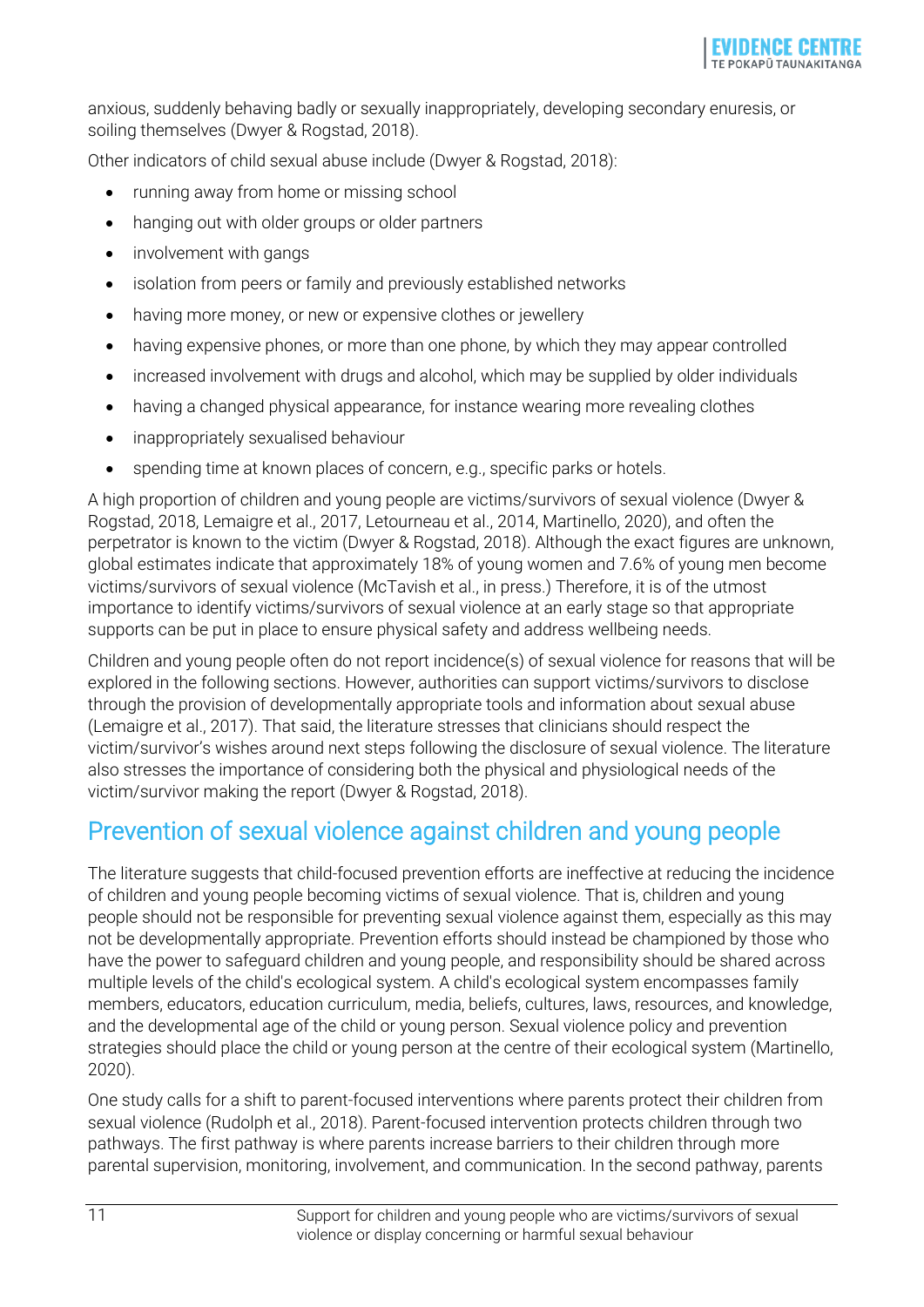can protect their children by increasing their own skills, wellbeing, and self-esteem and their ability to detect and respond appropriately to sexual abuse and their confidence to report the occurrence. This capability will make the children less attractive targets to perpetrators (Rudolph et al., 2018).

Sexual harm prevention programmes should enable family members, friends and frontline response staff (including teachers) to identify warning signs of sexual abuse. They should also encourage parents to ask children directly about the possibility of sexual abuse and provide guidance on how to respond supportively in the case of a disclosure (Lemaigre et al., 2017).

There is a lack of strong evidence for some population groups in relation to preventing sexual violence. Few studies have considered how to reduce gender-based violence (sexual and nonsexual) for girls in humanitarian settings (Noble, Ward, French, & Falb, 2019). Three programmes that were evaluated focussed on girl-specific empowerment e.g., creating safe spaces, livelihood activity development and mentoring, and showed promising results. While not directly relevant to the New Zealand context, programmes that aim to empower girls may be useful in settings where children and young people are vulnerable and lack access to social support and services.

## <span id="page-11-0"></span>Victims/survivors of sexual violence with intellectual or neurodisabilities and other impairments

Children with intellectual disabilities are at higher risk of becoming victims of sexual violence than their peers due to their vulnerability, and developmental delays (including delay in self-care) which can reduce their ability to identify harmful sexual behaviour. Therefore, early intervention for children with intellectual disabilities should involve building up skills across a child's domain to improve their ability to navigate relationships (Martinello, 2014).

### <span id="page-11-1"></span>Therapeutic support for children and young people who are victims/survivors of sexual violence

Sexual violence can be psychologically traumatic and sexual violence victimisation in childhood is associated with adverse physical, behavioural and mental health outcomes. Experienced psychological trauma is complex and is influenced by several factors such as the developmental age of the victim, severity of the abuse, closeness to the perpetrator, availability of legal and family support, and stereotypes in the community (Choudhary et al., 2016). Children who are victims/survivors of sexual violence are also likely to experience other forms of child maltreatment. Therefore, practitioners should acknowledge the history of abuse when delivering treatment (Macdonald et al., 2016). For example, clinicians may need to spend more time building trust and therapeutic alliance with children and young people (Miffitt, 2014).

Synthesis of seven recent meta-analyses on treatments for sexually abused children found that cognitive behavioural therapy (CBT) had a more significant treatment effect than other theoretical models (Benuto & O'Donohue, 2015). The seven meta-analyses reviewed by Benuto & O'Donohue, (2015), which included a total of 77 distinct studies, explored therapies delivered in individual, family, and group settings. The authors found that CBT consistently appeared across the seven metaanalyses as achieving greater treatment gains compared to other theoretical models. It appeared that CBT was a more effective treatment in relation to behavioural problems, post-traumatic stress disorder (PTSD), self-concept, and caregiver outcomes (Benuto & O'Donohue, 2015). That said, it was noted that the effect size of CBT was moderate, suggesting that CBT is not a 'one-size-fits-all' treatment. The authors also found support for play therapy as an effective means of reducing social functioning problems. A longer duration of treatment appeared to be associated with greater treatment gains, however they concluded that it is still unclear which format is most effective and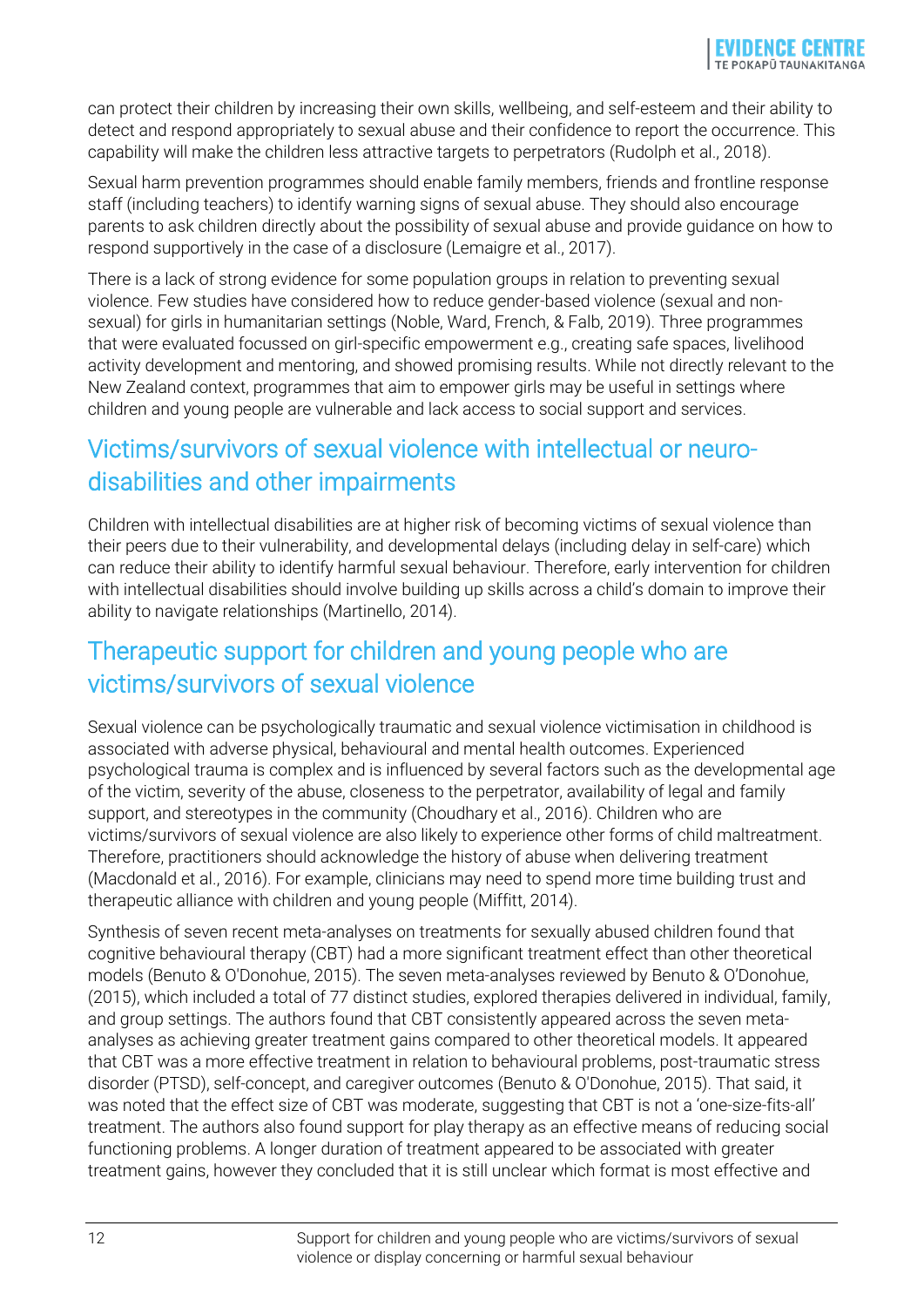further research is required to better understand how length and format of treatment impacts on intervention effectiveness.

Acknowledging the high levels of trauma experienced by young victims/survivors of sexual violence, the literature also identifies Trauma-Focused Cognitive Behavioural Therapy (TF-CBT) as an evidence-based approach that has met the well-established criteria for children and adolescents exposed to trauma (Foster, 2014). TF-CBT typically includes a trauma narrative intervention (where the child writes about his or her trauma), child-only sessions, parent-only sessions, and a family component.

TF-CBT is used to teach children and young people skills to help them manage their emotional, cognitive, and behavioural response to traumatic events (Choudhary et al., 2016). A systematic review suggested that TF-CBT for children and young people who are victims/survivors of sexual violence was effective for post-treatment reductions in post-traumatic stress disorder, depression, and anxiety (Macdonald et al., 2016). A further systematic review found that CBT with a trauma focus may reduce some mental health symptoms associated with being a victim/survivor of sexual violence in childhood and adolescence (McTavish et al., in press).

### <span id="page-12-0"></span>Barriers to accessing therapeutic and support services

Children and young people often don't report being a victim of sexual violence, thus preventing access to help. Therefore, service designers, policymakers, and researchers must understand the barriers (and enablers) to children and young people accessing response services. Barriers can include a lack of support, an anticipation of negative reactions to disclosing, and feelings of shame, guilt, and misplaced responsibility for the abuse (Lemaigre et al., 2017).

A narrative review of the treatment needs of victims/survivors of child sexual abuse from ethnic minority communities found that ethnic minority children and young people who are victims/survivors of sexual violence are at higher risk of suicidality than other groups (Sawrikar & Katz, 2017). Ethnic minorities face a range of barriers to help-seeking; these have been separated into three groups: migratory, cultural, and non-cultural barriers, as outlined below.

Migratory barriers (Sawrikar & Katz, 2017):

- fear of deportation
- language barriers.

Cultural barriers (Sawrikar & Katz, 2017; Cody & D'Arcy, 2019):

- religious beliefs
- normative reliance on intra-familial support
- shame for seeking extra-familial support.

Non-cultural barriers (barriers for all) (Sawrikar & Katz, 2017; Lemaigre et al., 2017):

- lack of awareness of services
- lack of worthiness and wanting to forget.

Other non-cultural barriers to accessing services include stigma, shame, embarrassment (Grant & Heinecke, 2019), disbelief in the victim/survivor, and attempting to maintain the status quo (Foster, 2014).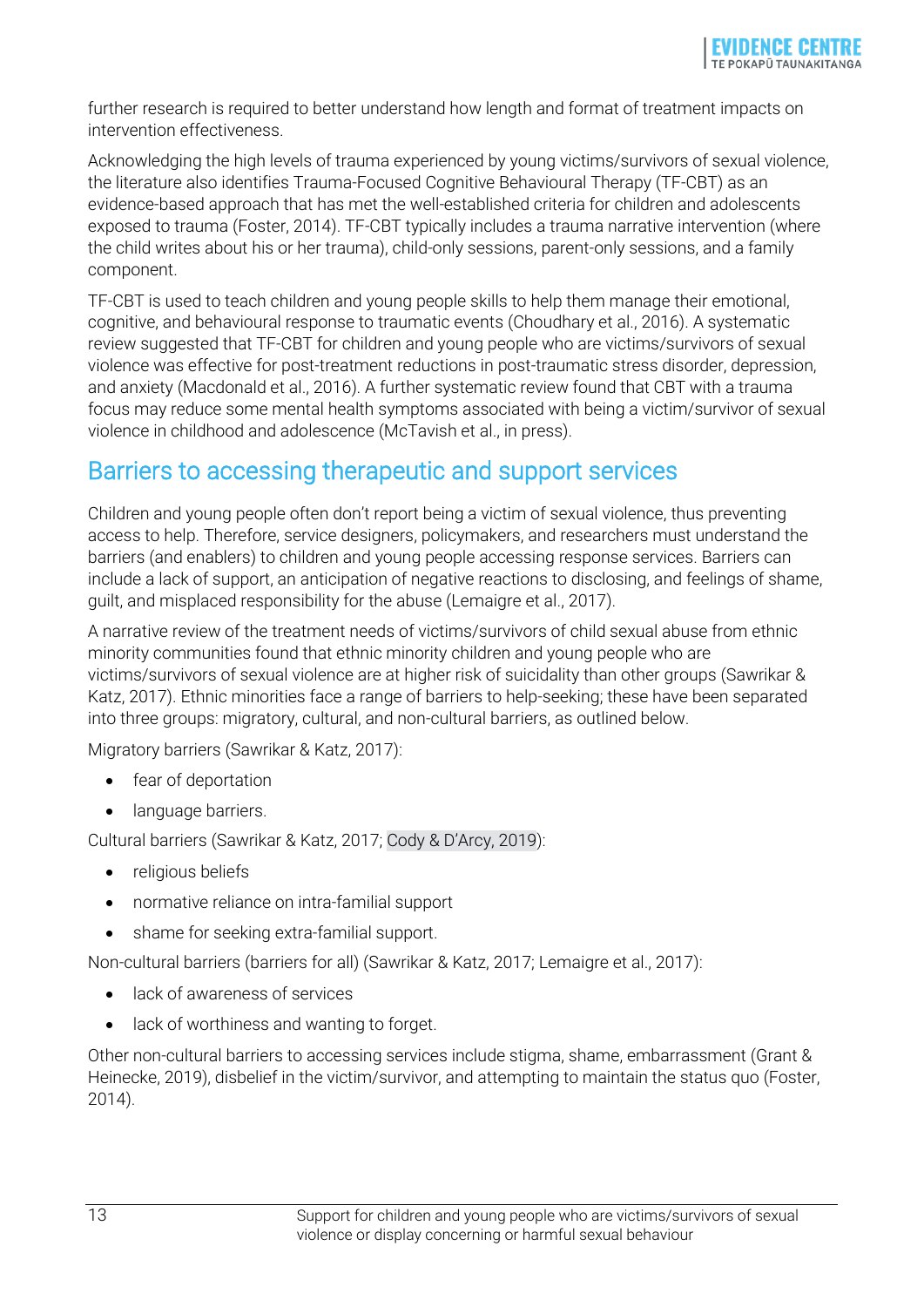## <span id="page-13-0"></span>Perspectives of children and young people who are victims/survivors of sexual violence

While limited, the literature suggests that children and young people who are victims/survivors of sexual violence have a place in shaping practice and policies to prevent sexual violence (Cody & D'Arcy, 2019). Involving affected children and young people in decision-making helps governments comply with the United Nations Convention on the Rights of the Child (UNCRC) and may serve as a vehicle to addressing attitudes, and stigma surrounding the sexual abuse of children and young people.

## <span id="page-13-1"></span>Systems approaches to better support victims/survivors of sexual violence

#### Reducing stigma

Given the barriers to accessing therapeutic and support services for victims/survivors of sexual violence, decision-makers should promote available response services, and try to reduce stigma around accessing support services by promoting sexual violence as a public health issue and encouraging a national conversation.

#### Addressing cultural barriers

In addition, decision-makers should ensure response services are delivered in a culturally competent way and employ a 'multicultural framework' where power dynamics between mainstream and minority groups are acknowledged, and cultural differences are respected. Response services should provide a translator trained in supporting victims/survivors of sexual violence and services should have the choice between an ethnicity-matched or non-matched service provider (Sawrikar & Katz, 2017).

The literature on children and young people who are victims/survivors of sexual violence and ethnic minorities is under-developed (Sawrikar & Katz, 2017). Oranga Tamariki has commissioned research understanding Māori perspectives for children and young people who are victims/survivors of sexual violence and those displaying problematic, concerning and harmful sexual behaviours. However, the literature could benefit from exploration of the service needs of other ethnic groups in New Zealand such as Asian, Pasifika and Middle Eastern, Latin American, African, and other minority groups to ensure services are accessible and culturally appropriate for all service users.

#### Better coordination and referral systems

The UK National Health Service (NHS) has developed a national strategy for sexual assault and abuse services. This strategy called for better coordination between the sexual assault referral system and the mental health services (community mental health teams; child and adolescent crisis steams) (Brooker, Edmondson, & Hughes, 2019). New Zealand could also benefit from increasing partnership across social and health services to lead to better treatment outcomes.

As an example of how appropriate data collection can create efficiencies at the system level, a data monitoring tool developed by Pearce (2014) showed that children who were victims/survivors of sexual violence had several problems, and many were already receiving support from service providers for other related problems. This suggested that there could be scope for earlier identification, and prevention, of sexual violence in minors, and a streamlining of the services being offered to individual children and young people.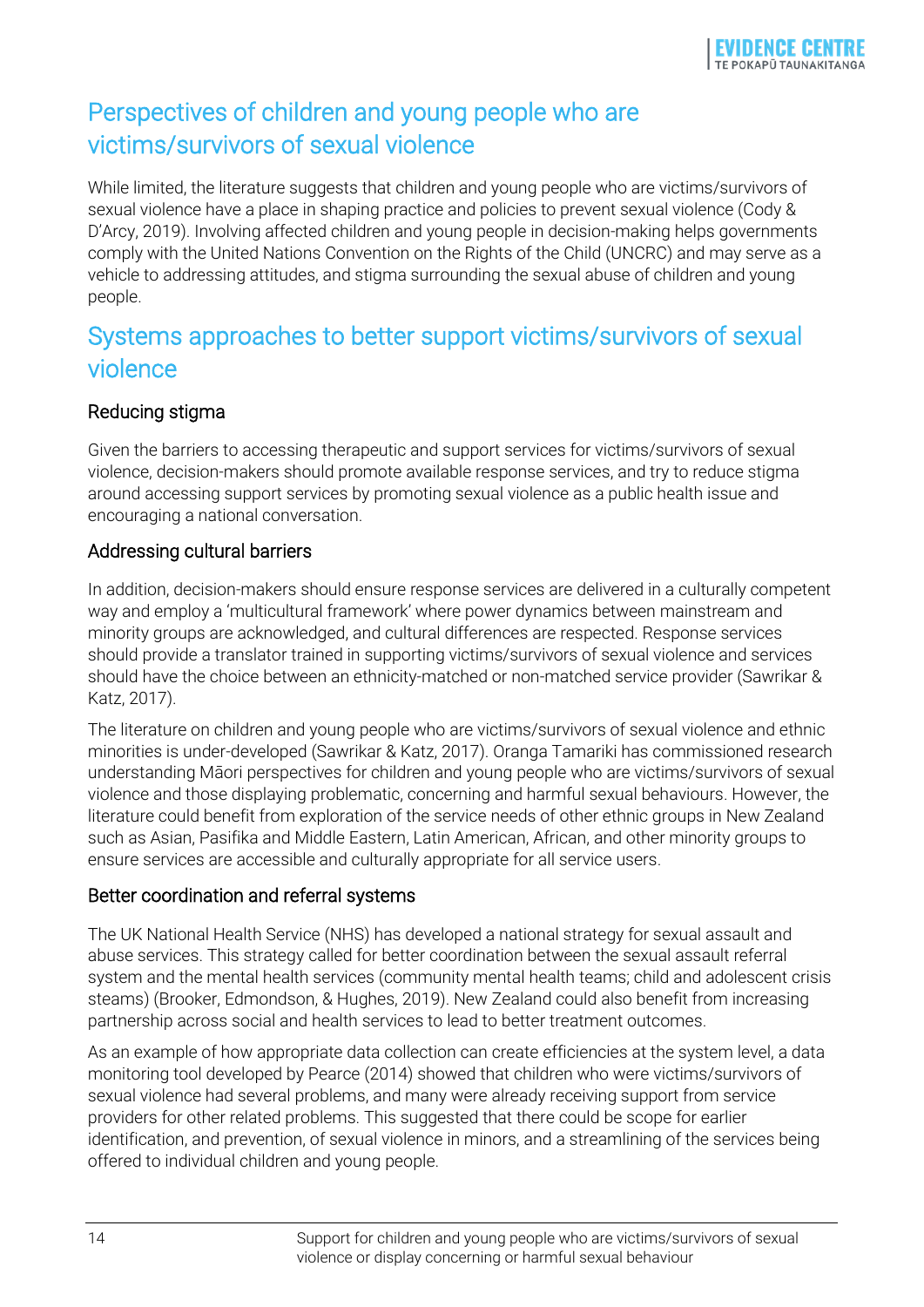# <span id="page-14-0"></span>**PART 2: CHILDREN AND YOUNG PEOPLE WHO DISPLAY CONCERNING OR HARMFUL SEXUAL BEHAVIOURS**

## <span id="page-14-1"></span>Understanding concerning or harmful sexual behaviour

#### Key messages

- In order to determine whether a sexual behaviour is harmful, it is important to consider a range of factors including the frequency of the behaviour; the developmental age and stage of the child; and the level of harm to themselves or others. It is important to address sexual behaviour that has continued after parental intervention.
- Children and young people who display concerning or harmful sexual behaviour are likely to also display cognitive and behavioural difficulties or have a learning disability.
- Adolescents who display harmful sexual behaviour are likely to be male, have low selfesteem, and struggle with peer relationships and their mental health. Those who display particularly abusive harmful sexual behaviour are likely to experience other significant life challenges such as neglect, exposure to domestic violence, or parental mental health or substance abuse challenges.
- Importantly, the characteristics of those who display online-facilitated harmful sexual behaviour are different to those who display such behaviours offline. Online-facilitated harmful sexual behaviour tends to be displayed by young people who are older, have a more stable upbringing, higher levels of education, and less anti-social behaviours than those who do so offline. Different approaches might need to be taken.
- The presence of trauma in childhood, including trauma from sexual violence, can be a risk factor for displaying harmful sexual behaviour in adolescence. This suggests that service provision should look at addressing trauma and improving the child's general wellbeing.

#### **Terminology**

There is a range of common and healthy sexual behaviours at a variety of developmental stages (McNeish & Scott, 2018). When a child or young person behaves in ways considered to be developmentally inappropriate or damaging they may be considered to be displaying concerning, problematic or abusive sexual behaviours, often collectively referred to as 'harmful sexual behaviour'. Problematic or concerning behaviours are more commonly associated with pre-adolescent children. When problematic behaviours are trauma-related; for example, if they are linked to being a victim of sexual violence, then the behaviour may also be termed 'sexually reactive'. Abusive behaviours tend to be associated with adolescents and young people over the age of criminal responsibility. (NSPCC, 2019).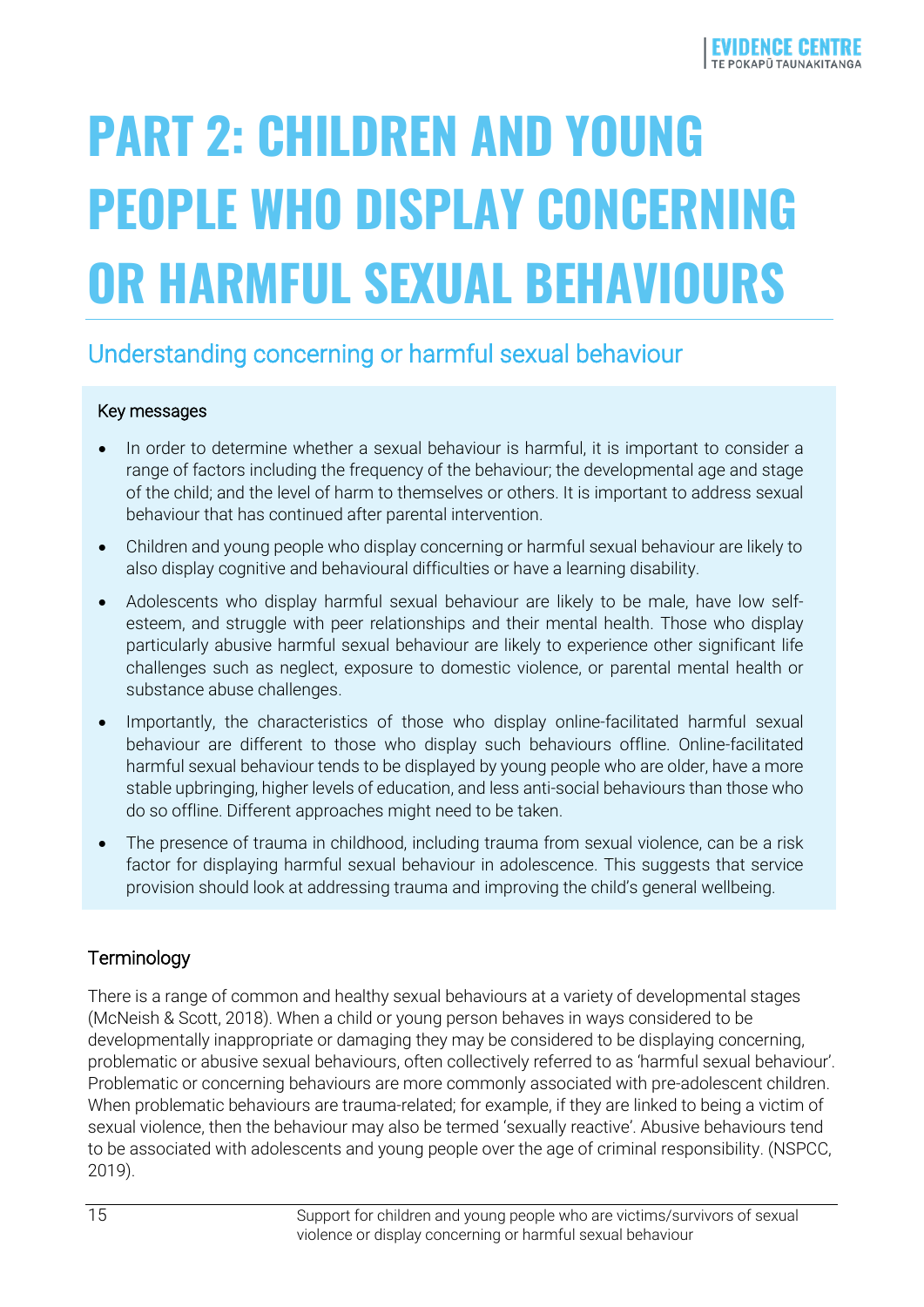Because harmful sexual behaviour presenting in adolescents is different from inappropriate, concerning or problematic behaviour presenting in pre-school and primary aged children; we have differentiated them throughout this report. We use the term 'concerning' when referring to children, and 'harmful' for adolescents/young people (aged over 12 years). In acknowledgement of the difference in age and/or developmental ability, the umbrella term 'concerning or harmful sexual behaviour' is used to refer to children and young people throughout this report.

#### Concerning and/or harmful sexual behaviour

Harmful sexual behaviour describes a range of sexual behaviours from inappropriate to problematic to abusive to violent (McNeish & Scott, 2018). Harmful sexual behaviour can be used to describe sexual assault perpetrated by children and young people. This is to acknowledge that sometimes children and young people may not be aware or actively intending to engage in sexual assault (e.g., very young children might be copying abuse that they are experiencing).

The National Society for the Prevention of Cruelty to Children's (NSPCC) (National Institute for Health and Care Excellence (UK) (NICE), 2016, p. 18) definition of harmful sexual behaviour is: "*One or more children engaging in sexual discussions or acts that are inappropriate for their age or stage of development. These can range from using sexually explicit words and phrases to full penetrative sex with other children or adults*". This behaviour can be directed towards themselves or other individuals, and a distinction is often made to differentiate between sexually abusive behaviour and behaviour that is harmful or problematic to the child or young person's development (Hackett, Branigan, & Holmes, 2019). Behaviour that is harmful to the child or young person's development could include compulsive masturbation or addiction to online pornography (NICE, 2016). Other problematic behaviours include sexual interactions with other children that include behaviours more explicit than sex play, and aggressive sexual behaviours.

There are no accurate figures on the extent to which concerning or harmful sexual behaviour is displayed by children and young people (McNeish & Scott, 2018). However, it is estimated that between 20-33% of reported child sexual abuse in the United Kingdom involves other children and adolescents as the alleged perpetrator; some research suggests this may be even higher (Hackett et al., 2019). Victims of sexual violence perpetrated by adolescents are most often children known to them.

Children displaying concerning sexual behaviour are also likely to display other cognitive and behavioural difficulties or challenges, for example oppositional behaviours; conduct problems; inattention; hyperactivity and impulsivity; social difficulties; and a history of trauma (Mesman et al., 2019). Some research also indicates offending related to concerning sexual behaviour may be linked to non-sexual offending, potentially indicating a wider pattern of behavioural problems for these individuals (NSPCC, 2017).

In adolescence the majority of those displaying harmful sexual behaviour are male, but in younger age groups (pre-adolescence) there is also a significant number of females displaying harmful sexual behaviour (Hackett et al., 2019). The literature suggests young females displaying concerning or harmful sexual behaviour are more likely than males to be victims of sexual violence themselves and to have a history of maltreatment.

Children and young people with learning disabilities are also more likely to display concerning or harmful sexual behaviour. For example, Hackett et al., (2019) found that 38% of their sample of 700 young abusers in the UK had intellectual disabilities. Research suggests that the higher rates of displayed concerning or harmful sexual behaviour could be related to the fact this group may (McNeish & Scott, 2018, Martinello, 2014):

have less understanding of acceptable sexual behaviour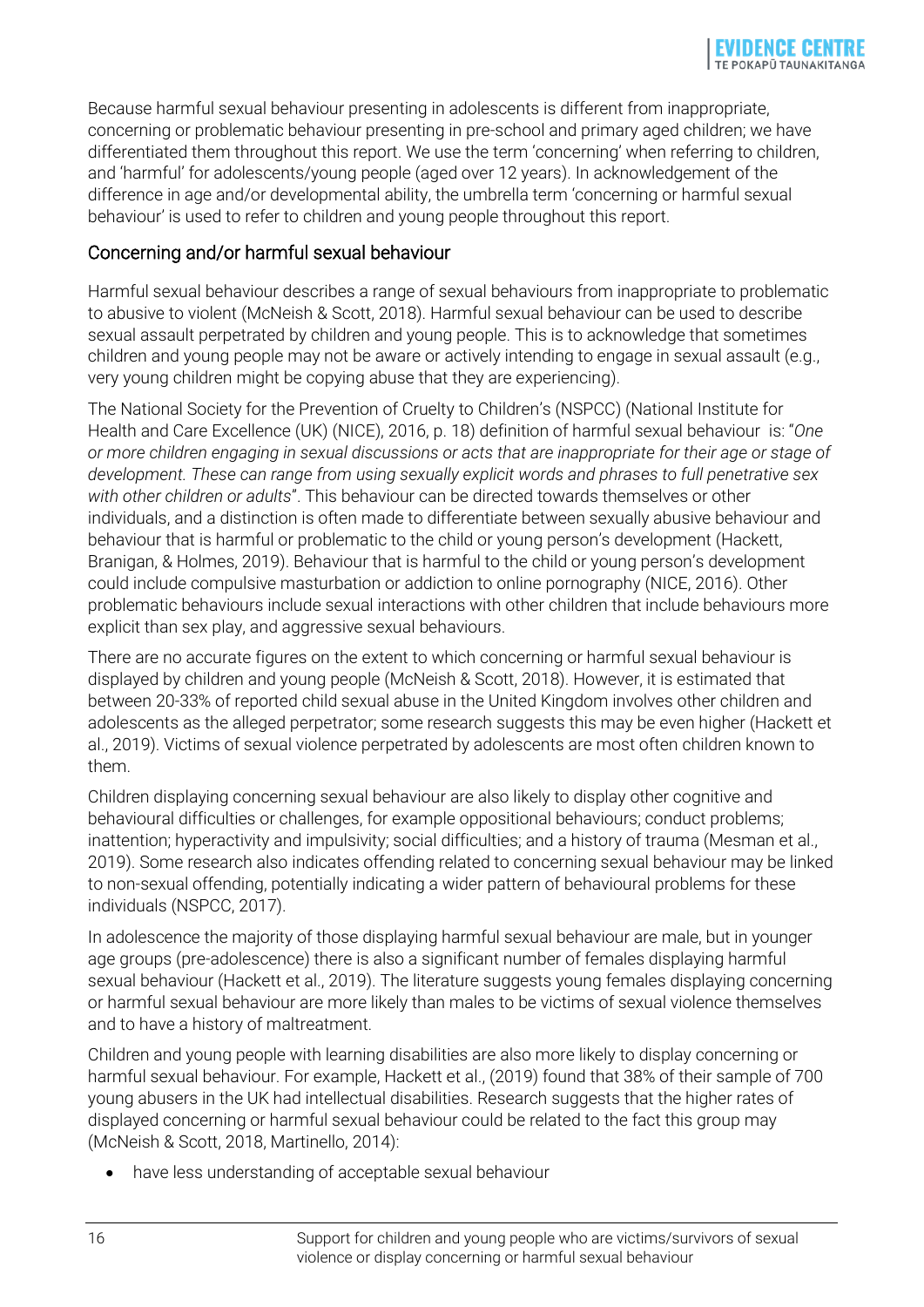- be less likely to receive education about sex and relationships
- have fewer opportunities to develop appropriate sexual relationships
- have less developed social skills
- relate more to younger children.

#### Characterising harmful sexual behaviour across different developmental stages from childhood to adolescence

This section aims to distinguish between normal sexual exploration and harmful sexual behaviour at each developmental stage. It is essential to understand typical sexual development in children, to identify the difference between age-appropriate sexual behaviour (i.e. "normal" behaviour) and harmful sexual behaviour (i.e. "abnormal" behaviour) (Mesman et al., 2019, Kenny et al., 2015).

Determining what is "normal" and "abnormal" behaviour at different developmental stages is complex, and must consider the child or young person's cognitive and emotional development (McNeish & Scott, 2018). Table 1 below demonstrates a continuum of sexual behaviours presented by children and young people. The scale ranges from normal and developmentally appropriate behaviours, to those that are inappropriate, problematic to abusive to violent (McNeish & Scott, 2018).

| <b>Normal</b>                                        | Inappropriate                                                                                     | <b>Problematic</b>                                                                                                                                                            | <b>Abusive</b>                                                                                                                                            | <b>Violent</b>                                                                                 |
|------------------------------------------------------|---------------------------------------------------------------------------------------------------|-------------------------------------------------------------------------------------------------------------------------------------------------------------------------------|-----------------------------------------------------------------------------------------------------------------------------------------------------------|------------------------------------------------------------------------------------------------|
| • Developmentally<br>expected                        | • Single instances<br>of inappropriate                                                            | • Problematic and<br>concerning                                                                                                                                               | • Victimising intent<br>or outcome                                                                                                                        | • Physically violent<br>sexual abuse                                                           |
| • Socially<br>acceptable<br>• Consensual,<br>mutual, | sexual behaviour<br>• Socially<br>acceptable<br>behaviour within<br>peer group                    | behaviours<br>• Developmentally<br>unusual and<br>socially<br>unexpected                                                                                                      | • Includes misuse<br>of power,<br>coercion and<br>force to ensure<br>compliance                                                                           | • Highly intrusive<br>instrumental<br>violence which is<br>physiologically<br>and/ or sexually |
| reciprocal<br>• Shared decision-<br>making           | • Context for<br>behaviour may<br>be inappropriate<br>• Generally<br>consensual and<br>reciprocal | • No overt<br>elements of<br>victimisation<br>• Consent issues<br>may be unclear<br>• May lack<br>reciprocity or<br>equal power<br>• May include<br>levels of<br>compulsivity | • Intrusive<br>• Informed<br>consent lacking,<br>or not able to be<br>freely given by<br>victim<br>• May include<br>elements of<br>expressive<br>violence | arousing to the<br>perpetrator<br>• Sadism                                                     |

Table 1. Continuum of Sexual Behaviours by Children and Young People (Hackett, 2010, as cited in McNeish & Scott, 2018)

Because harmful sexual behaviour presenting in adolescents is different from inappropriate, concerning or problematic behaviour presenting in pre-school and primary aged children; we have outlined the characteristics displayed in childhood and adolescence separately below.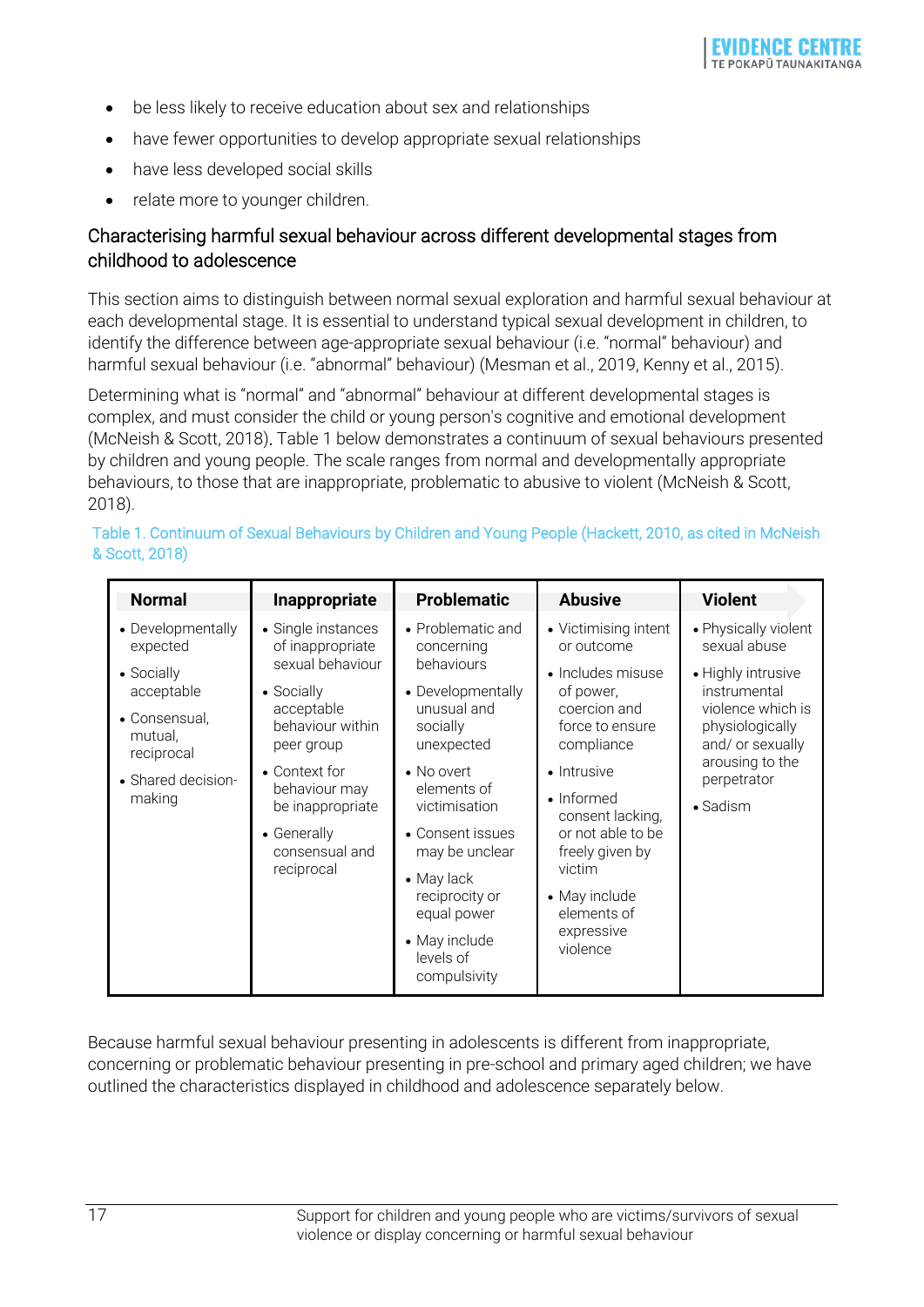#### Children under 12 years of age

On the continuum of severity, children under the age of 12 years, are more likely to be displaying sexually concerning/problematic, reactive or inappropriate behaviours as opposed to abusive or violent sexual behaviours.

While it is common for children to engage in sexual exploration, some behaviours are uncommon regardless of age. These include trying to have sexual intercourse, putting their mouth on sex parts belonging to others, and inserting objects and fingers into the rectum or the vagina. Mesman et al., (2019) note that a range of factors must be considered to determine whether the displayed behaviour is harmful. These factors include:

- frequency of the behaviour (for example, a 3-year-old boy who briefly touches his penis in public, every few weeks is fairly common. However, if the same boy is displaying that behaviour daily then it is more likely to be causing concern)
- developmental considerations (for example, sexual behaviour occurring between children of different ages and development stages is more likely to be considered harmful sexual behaviour)
- level of harm (to themselves or others).
- when a child continues sexual behaviour after a parental intervention (Mesman et al., 2019).

Tables 2 and 3 below explore sexual behaviour in a United States population-representative 'normative' samples of youth aged between 2 to 12 years old. In the table below, behaviours that occur in >25% of normative samples suggests that they are common behaviours that are not typically a cause for concern. However, behaviours that occur in <1% of normative samples suggests this behaviour is rare and may be a cause for concern.

#### Table 2: Examples of sexual behaviours in boys (Friedrich et al., 1998. as cited in Mesman et al., 2019)

| Ages 2-5 years                                     | Ages 6-9 years                                       | Ages 10-12 years                   |
|----------------------------------------------------|------------------------------------------------------|------------------------------------|
| >25% in normative samples                          |                                                      |                                    |
| Touches sex parts at home<br>$\bullet$             | Touches sex parts at home<br>$\bullet$               |                                    |
| Touches sex parts in public                        |                                                      |                                    |
| Tries to look at others who are<br>nude            |                                                      |                                    |
| Touches breasts                                    |                                                      |                                    |
| Stands too close                                   |                                                      |                                    |
| 15%-25% in normative samples                       |                                                      |                                    |
| Very interested in opposite sex                    | Very interested in opposite<br>$\bullet$<br>sex      | Very interested in<br>opposite sex |
| Masturbates with hand<br>Shows sex parts to adults | Tries to look at others who<br>$\bullet$<br>are nude | Wants to watch nudity<br>on TV     |
| Touches sex parts in public                        | Touches sex parts in public<br>$\bullet$             |                                    |
| Dresses like opposite sex                          | Touches breasts<br>$\bullet$                         |                                    |
| Hugs adults does not know well                     | Stands too close<br>$\bullet$                        |                                    |
| 5%-10% in normative samples                        |                                                      |                                    |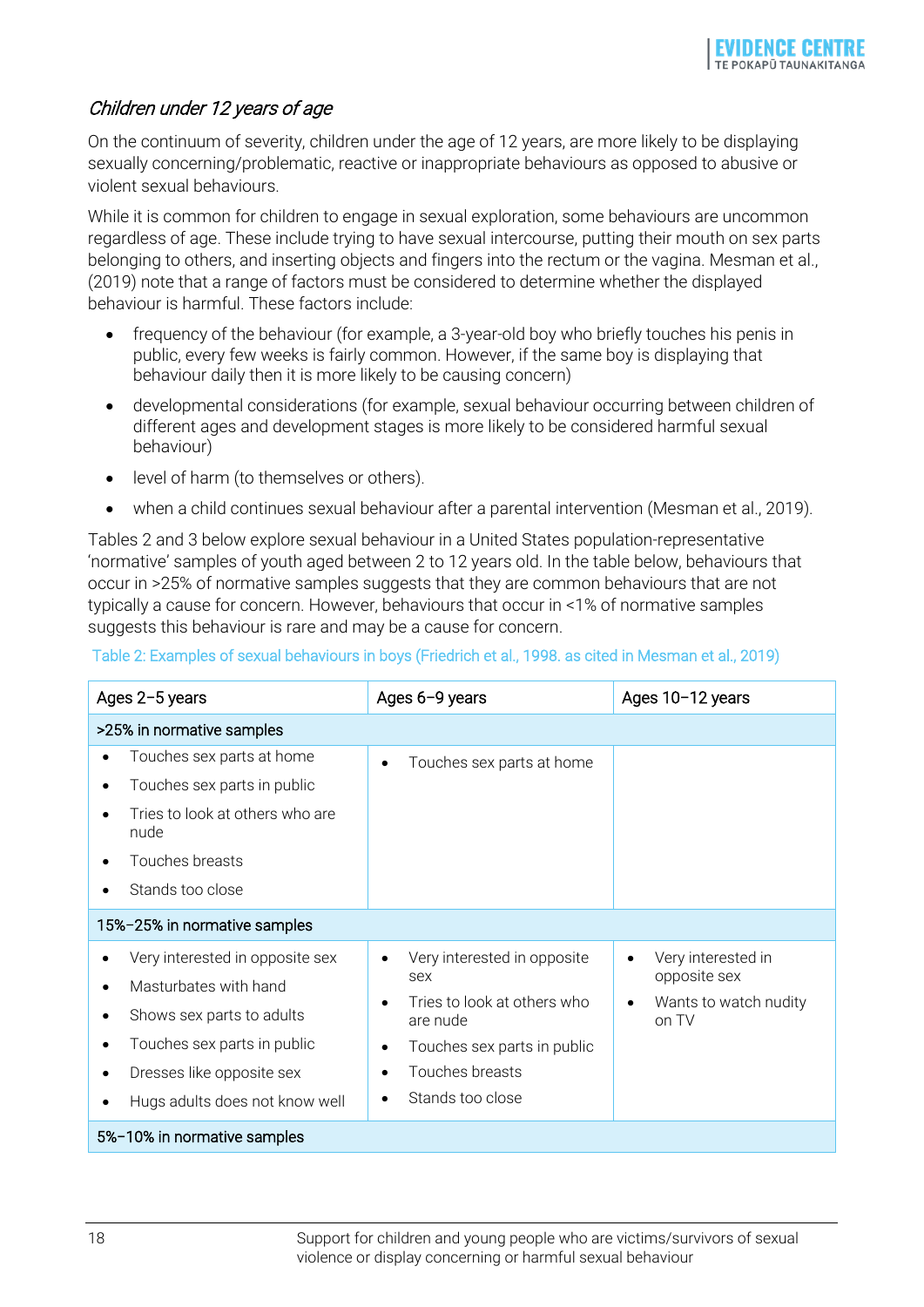

| Touches another child's sex parts<br>$\bullet$<br>Wants to be the opposite sex<br>Kisses other children<br>Shows sexual parts to other<br>children | Tries to look at pictures of<br>$\bullet$<br>nude people<br>Wants to watch nudity on TV<br>$\bullet$<br>Talks about sex acts<br>$\bullet$<br>Touches sex parts in public<br>٠       | Masturbates with hand<br>$\bullet$<br>Dresses like opposite sex<br>$\bullet$<br>Talks about sex acts<br>٠<br>Touches sex parts at<br>٠<br>home                                              |
|----------------------------------------------------------------------------------------------------------------------------------------------------|-------------------------------------------------------------------------------------------------------------------------------------------------------------------------------------|---------------------------------------------------------------------------------------------------------------------------------------------------------------------------------------------|
| <1% in normative samples                                                                                                                           |                                                                                                                                                                                     |                                                                                                                                                                                             |
| Tries to have intercourse<br>Tries to put mouth on sex parts<br>Asks others to do sex acts<br>Pretends toys are having sex                         | Tries to have intercourse<br>$\bullet$<br>Tries to put mouth on sex<br>$\bullet$<br>parts<br>Asks other to do sex acts<br>$\bullet$<br>Inserts object into rectum or<br>٠<br>vagina | Tries to have intercourse<br>$\bullet$<br>Tries to put mouth on<br>$\bullet$<br>sex parts<br>Asks other to do sex acts<br>$\bullet$<br>Inserts object into<br>$\bullet$<br>rectum or vagina |

#### Table 3: Examples of sexual behaviours in girls (Friedrich et al., 1998. as cited in Mesman et al., 2019)

| Ages 2-5 years                                                                                                                                                  | Ages 6-9 years                                                                                                                                                                        | Ages 10-12 years                                                                                                                                                  |  |  |
|-----------------------------------------------------------------------------------------------------------------------------------------------------------------|---------------------------------------------------------------------------------------------------------------------------------------------------------------------------------------|-------------------------------------------------------------------------------------------------------------------------------------------------------------------|--|--|
| >25% in normative samples                                                                                                                                       |                                                                                                                                                                                       |                                                                                                                                                                   |  |  |
| Touches sex parts at home<br>$\bullet$<br>Touches breasts<br>Tries to look at others who are<br>nude<br>Stands too close                                        |                                                                                                                                                                                       | Very interested in<br>$\bullet$<br>opposite sex                                                                                                                   |  |  |
| 15%-25% in normative samples                                                                                                                                    |                                                                                                                                                                                       |                                                                                                                                                                   |  |  |
| Masturbates with hand<br>$\bullet$<br>Very interested in opposite sex<br>$\bullet$<br>Shows sex parts to adults<br>Touches sex parts in public                  | Touches sex parts at home<br>$\bullet$<br>Tries to look at others who<br>$\bullet$<br>are nude<br>Stands too close<br>$\bullet$<br>Touches breasts                                    | Knows more about sex<br>$\bullet$<br>Wants to watch nudity<br>$\bullet$<br>on TV<br>Stands too close<br>$\bullet$                                                 |  |  |
| 5%-10% in normative samples                                                                                                                                     |                                                                                                                                                                                       |                                                                                                                                                                   |  |  |
| Touches another child's sex parts<br>$\bullet$<br>Wants to be the opposite sex<br>$\bullet$<br>Kisses other children<br>Shows sexual parts to other<br>children | Tries to look at pictures of<br>$\bullet$<br>nude people<br>Wants to watch nudity on TV<br>$\bullet$<br>Talks about sex acts<br>$\bullet$<br>Touches sex parts in public<br>$\bullet$ | Masturbates with hand<br>$\bullet$<br>Dresses like opposite<br>$\bullet$<br>sex<br>Talks about sex acts<br>$\bullet$<br>Touches sex parts at<br>$\bullet$<br>home |  |  |
| <1% in normative samples                                                                                                                                        |                                                                                                                                                                                       |                                                                                                                                                                   |  |  |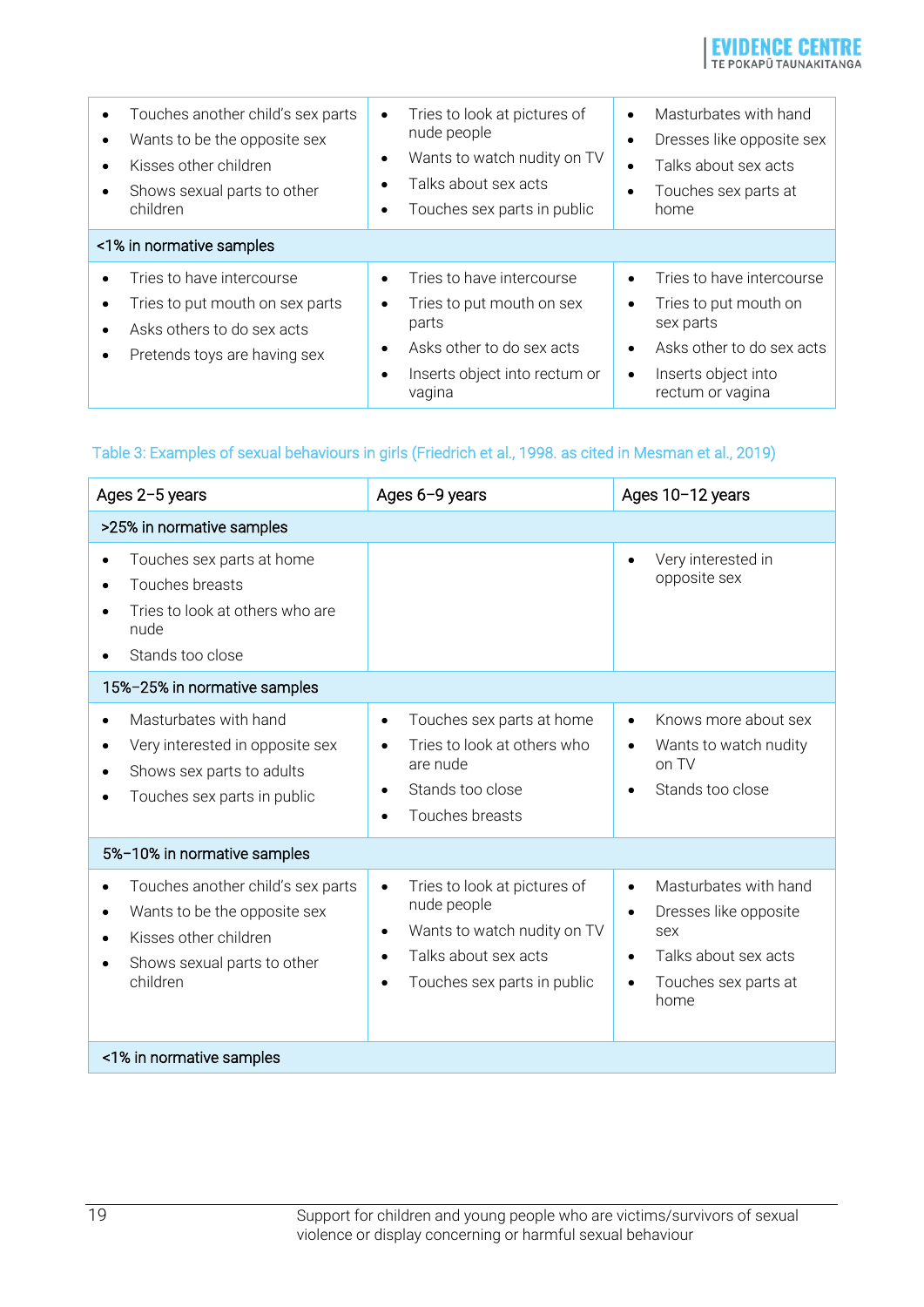

• Tries to have intercourse • Tries to put mouth on sex parts • Asks others to do sex acts • Pretends toys are having sex • Tries to have intercourse • Tries to put mouth on sex parts • Asks other to do sex acts • Inserts object into rectum or vagina • Tries to have intercourse • Tries to put mouth on sex parts • Asks other to do sex acts • Inserts object into rectum or vagina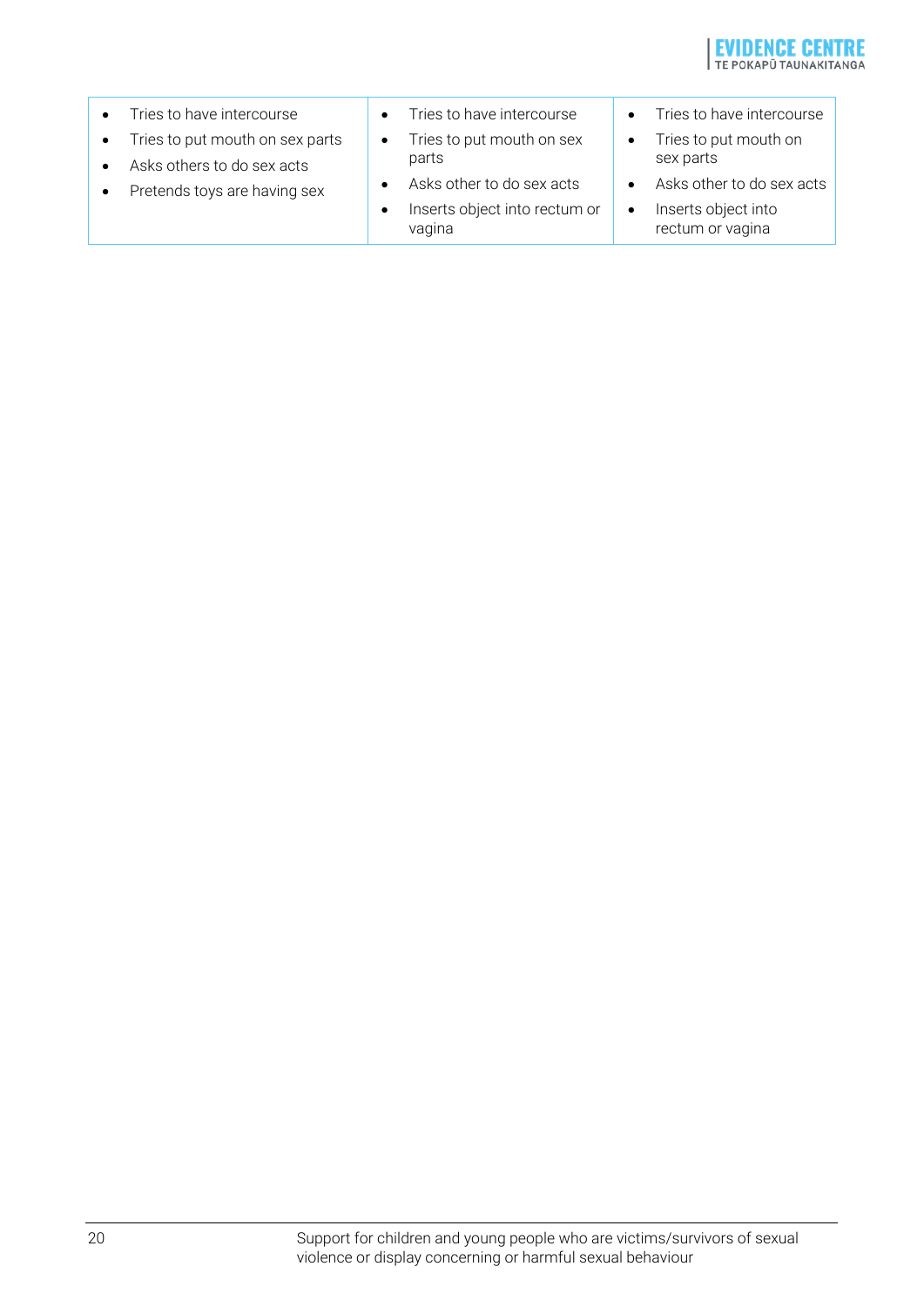Johnson and Doonan (2005, as cited in Hackett et al., 2019) have developed the following criteria and suggest all should be met to define behaviour that is 'sexually abusive' for any child aged 11 or under:

- The child has intentionally touched the sexual organs or other intimate parts of another person or orchestrates other children into sexual behaviours.
- The child's problematic sexual behaviours have occurred across time and in different situations.
- The child has demonstrated a continuing unwillingness to accept 'no' when pressing another person to engage in sexual activity.
- The child's motivation for engaging in the sexual behaviour is to act out negative emotions towards the person with whom he or she engages in the sexual behaviour, to upset a third person (such as a parent or sibling), or using sex to act out generalised negative emotions.
- The child uses force, fear, physical or emotional intimidation, manipulation, bribery, and /or trickery to coerce another person into sexual behaviour.
- The child's problematic sexual behaviour is unresponsive to consistent adult intervention and supervision.

#### Adolescents 12 – 19 years

According to McNeish & Scott, (2018), on the continuum of severity of harmful sexual behaviour, adolescents are more likely to be abusive or violent. Sexually abusive behaviours displayed in adolescence are defined as those that involve coercion, manipulation or forcing other people to comply with their behaviour, including oral, anal and vaginal penetration. Adolescents who display harmful sexual behaviour on the abusive end of the continuum are likely to have other significant difficulties in their life, such as an experience of abuse or neglect, being a witness to domestic violence, or parents with mental health or substance abuse challenges.

Previous research suggests that for boys early teens is the most likely time for harmful sexual behaviour to be displayed in comparison to girls who tend to be younger when concerning or harmful sexual behaviour is identified (McNeish & Scott, 2018). Like pre-adolescents who engage in concerning sexual behaviours, adolescents who display harmful sexual behaviour are more likely than other young people to have a history of maltreatment and family difficulties. A history of maltreatment rather than sexual abuse is most strongly associated with later sexual offending. (McNeish & Scott, 2018). Characteristics of harmful sexual behaviour in adolescents are more varied than those presented in childhood. Most adolescents who engage in harmful sexual behaviour are male and are likely to have low self-esteem, poor skills, and struggle with depression, anger, and peer relationships (McNeish & Scott, 2018). Adolescents who exhibit harmful sexual behaviour towards peers are more likely to have committed other crimes and display more anti-social behaviour than those who target children (McNeish & Scott, 2018).

#### Online-facilitated harmful sexual behaviour

The NSPCC defines technology-assisted harmful sexual behaviour as "*one or more children engaging in sexual discussions or acts – using the internet and/or any image-creating/sharing or communication device – which is considered inappropriate and/or harmful given their age or stage of development*"(Lewis, 2018, p. 2). Technology-assisted harmful sexual behaviour includes:

- viewing inappropriate pornography
- viewing illegal indecent images
- sending or requesting images (sexting).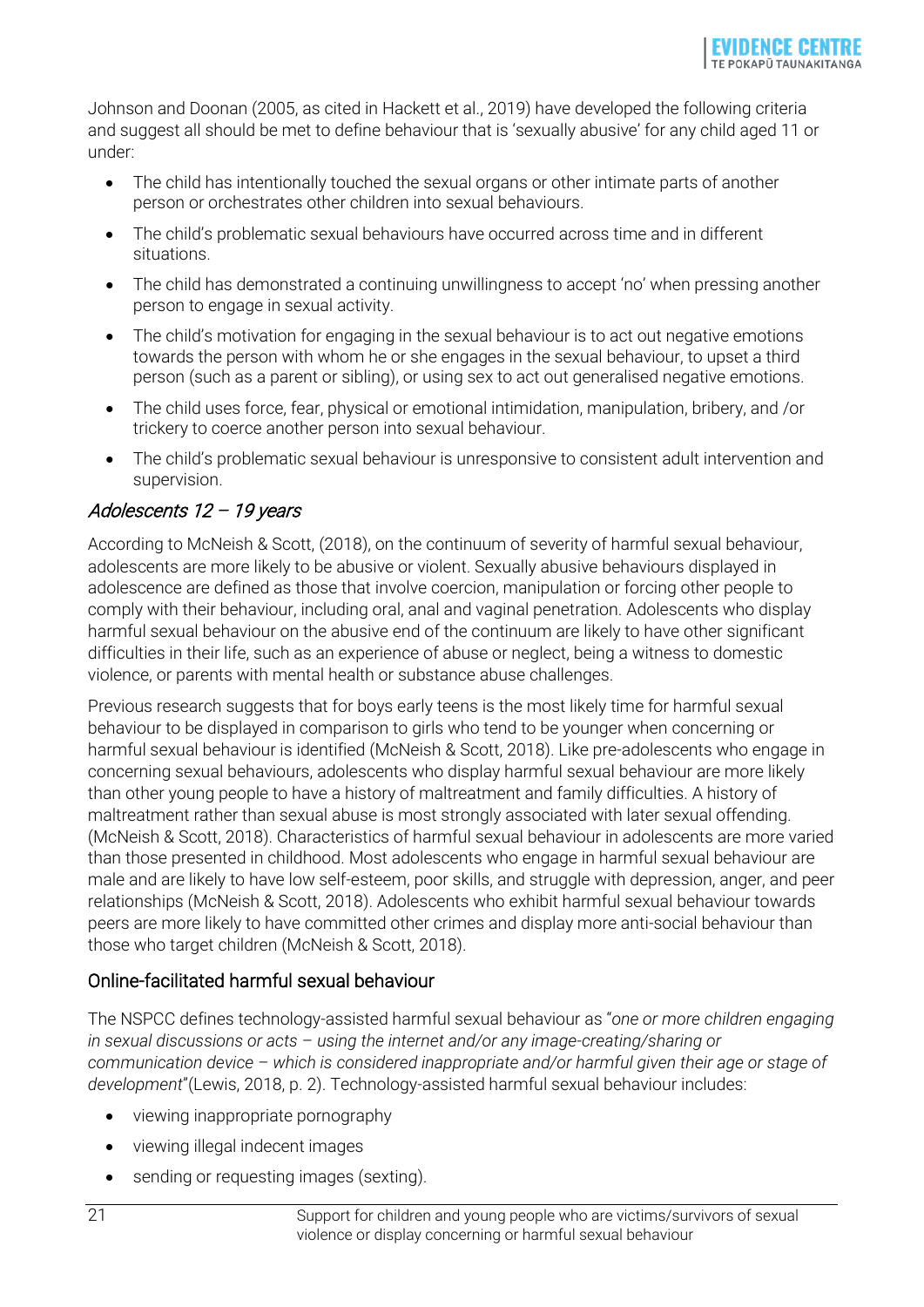Viewing of pornography at younger ages is becoming more common – 20-50% of all children and young people have been exposed to pornography online by age 16 (Mascheroni and Olafsson, 2014, as cited in Hackett et al., 2019) – and may result in negative impacts on emotions and desensitisation to sexual content.

There is limited research on online-facilitated harmful sexual behaviour in youth (McNeish & Scott, 2018; Belton & Hollis, 2016). A systematic review of 453 published and unpublished (grey literature) articles about concerning or harmful online sexual behaviour in children and young people (encompassing all sexual acts involving the internet or technology that are harmful to children and young people) found that while young people accessing indecent images of children is illegal, the developmental appropriateness of viewing such images is unknown, due to the limited understanding of the nature of the content viewed. Despite this, four studies in this review suggest that those who in engage in online-facilitated harmful sexual behaviour have different characteristics than those who exhibit offline (i.e. "contact") harmful sexual behaviour. The findings indicated that young people who engage in online-facilitated harmful sexual behaviour are older than those who engage in harmful sexual behaviour offline. They also found that young people who engage in online harmful sexual behaviour are likely to have had a more stable upbringing, have higher levels of education, and display less anti-social behaviour compared to those engaging in offline harmful sexual behaviour (Belton & Hollis, 2016). These potential could be an important consideration for designers of services for young people displaying harmful sexual behaviours.

#### Relationship between attachment disruption, trauma experiences and concerning and harmful sexual behaviours for children and young people

Research suggests that the development of concerning or harmful sexual behaviour is related to a range of child, family, developmental, and social factors (Mesman et al., 2019; McNeish & Scott, 2018). A common theme in the literature is the relationship between children and young people who are victims of sexual violence who later exhibit concerning or harmful sexual behaviour themselves (Dillard & Beaujolais, 2019; Mesman et al., 2019; Moodie et al., 2015; McNeish & Scott, 2018). Further, the modelling of coercive behaviour at home has been linked to the development of concerning sexual behaviour in children. For example, a child may be "copying" a harmful behaviour they have seen or experienced at home (McNeish & Scott, 2018).

Dillard & Beaujolais' (2019) systematic review of 13 studies suggests that traumatic experiences may be of developmental significance to subsequent harmful sexual behaviour in adolescence. The authors recommend that future research should explore trauma-informed treatment approaches for youth who engage in harmful sexual behaviour, as trauma and victimisation are risk factors for harmful sexual behaviour.

In addition to higher rates of experienced trauma, the authors found that youth who displayed harmful sexual behaviour often had more severe developmental risk factors than comparison groups, particularly if they were victims of sexual violence (Dillard & Beaujolais, 2019; McNeish & Scott, 2018). Dillard and Beaujolais' systematic review identified trauma as a common theme, risk factor, and developmental antecedent (i.e. experience that occurred prior to the onset of offending) for youth displaying harmful sexual behaviour. In addition, adolescents who exhibit harmful sexual behaviour were also found to have experienced higher rates of victimisation in multiple forms compared to other young offenders and youth in the general population, thus supporting the notion of a 'cycle of violence'. In other words, this suggests that youth who engage in harmful sexual behaviour may be represented on a victim-victimiser continuum, rather than being a distinctly different group to victimised youth.

Concerning or harmful sexual behaviour that appears to be trauma-related (i.e. where the child displaying concerning sexualised behaviours is mirroring child abuse they have experienced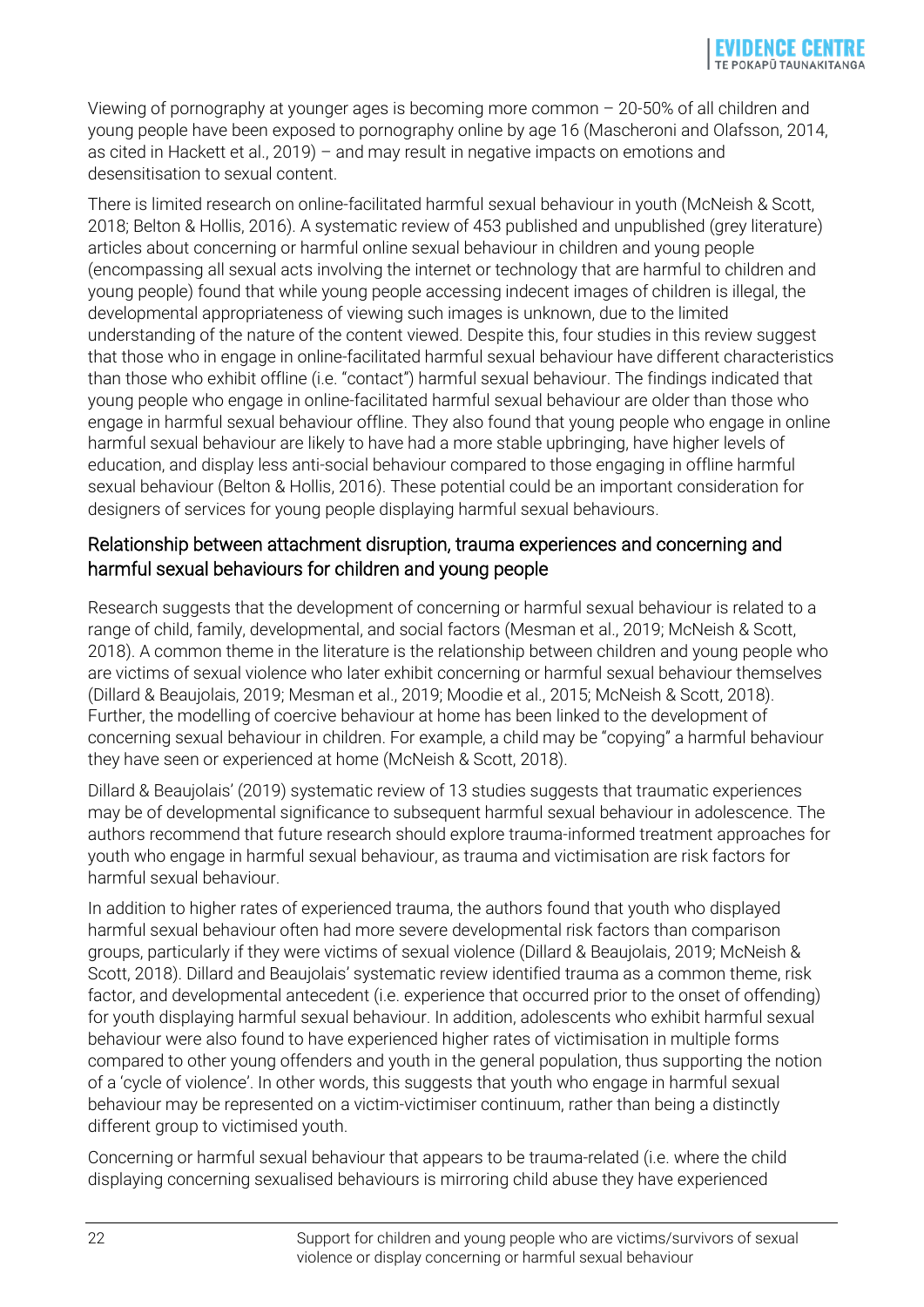themselves) is sometimes termed 'sexually reactive' behaviour and is more commonly associated with pre-adolescent children than adolescents (Hackett et al., 2019).

#### Benefits of providing a service response for concerning or harmful sexualised behaviours displayed by children and young people

Although most young people exhibiting concerning or harmful sexual behaviours do not become sexual offenders as adults (McNeish & Scott, 2018; Smith et al., 2014), a small proportion do (Smith et al., 2014). The rate of reoffending for adolescent sexual offenders is estimated to be 3-14% while the adult rate of recidivism is estimated to be 20% (McKibbin, Humphreys, & Hamilton, 2016). According to McNeish and Scott (2018), those at most risk are older adolescents who abuse younger children, and children and young people whose behaviour involves violence. Research has also found that the younger a child displays concerning or harmful sexual behaviour, the more chronic their offending if they do go on to offend as an adult. This suggests the need to provide services as early as possible.

Regardless of whether children and young people who display concerning or harmful sexual behaviour go on to reoffend, it is important to provide a service response at the point at which the harmful behaviours are displayed (i.e. during childhood or adolescence). The delivery of services at an early stage is important because, although displays of concerning behaviour may stop as a child matures, their development and life chances may still be affected by their earlier behaviour, and they may require ongoing assessment and support (e.g. education and employment opportunities) (NICE, 2016; NSPCC, 2017). Additionally, given the high levels of trauma and other adverse experiences associated with children and young people displaying concerning or harmful sexual behaviour, there is a clear need to provide supports and services that address this trauma and improve general wellbeing (NSPCC, 2017).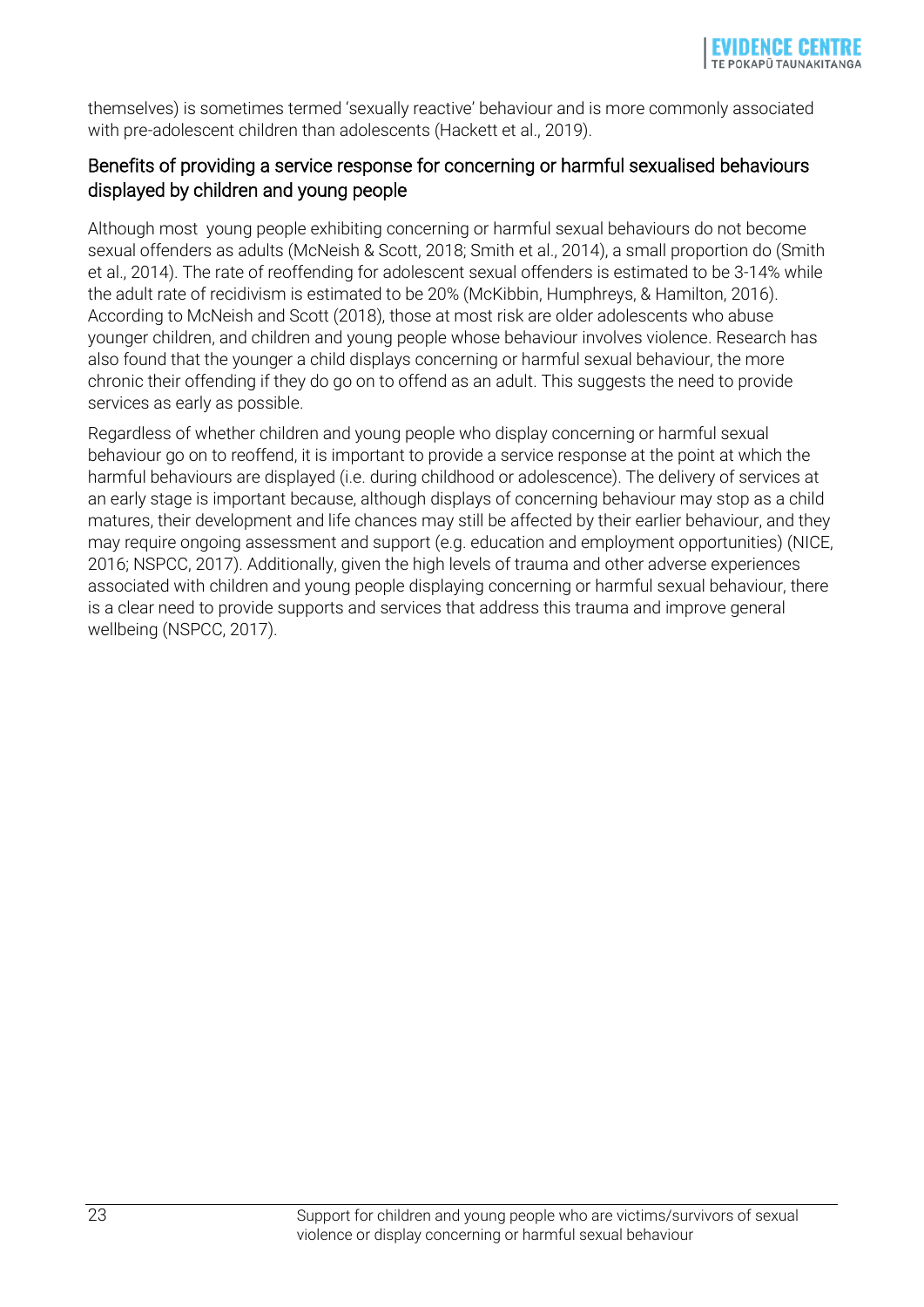## <span id="page-23-0"></span>Addressing concerning or harmful sexual behaviour displayed by children and young people

#### Key messages

- Services that address concerning or harmful sexual behaviour should be tailored to the age, developmental stage, gender, learning ability, culture, level of risk, and needs of the child or young person. Cognitive behavioural therapies and multi-systemic therapy are commonly found in the literature to be effective in reducing concerning or harmful sexual behaviour displayed by children and young people.
- Assessment and interventions should be holistic and address factors that may have contributed to the harmful sexual behaviour, as opposed to the behaviours in isolation. This could include considering the family background and any history of abuse or trauma. Families should be included where possible, as involving parents and caregivers in interventions for harmful sexual behaviour appears to be a key enabler of positive outcomes.
- It is unclear how effective tools are for identifying concerning or harmful sexual behaviour or assessing children and young people displaying concerning or harmful sexual behaviour, however there are some examples of tools commonly used in the literature. These include the Brook Traffic Light Tools, and AIM/AIM2. Risk assessment tools should be developed and validated specifically for children and young people.
- Care plans should be developed for children and young people displaying concerning or harmful sexual behaviours. They should be strengths-based, include clear therapeutic goals, specify needed supports for the young person and their family or whānau, and include a safety plan.
- School-based education programmes appear to be effective in building skills and preventing child sexual abuse and/or concerning or harmful sexual behaviour. Concerning or harmful sexual behaviour prevention programmes should be culturally appropriate and deliver clear messages in a variety of modalities. Training professionals such as teachers and early childhood educators to identify signs of concerning or harmful sexual behaviour is also important for prevention and early intervention.
- Child sexual assault may be more common in youth-serving organisations. There is a need for clear organisational child safety and protection policies in these organisations.

McKibbin et al. (2016) describe a paradigm shift in the approach to the treatment of concerning or harmful sexual behaviour, from a behaviourist framework using cognitive behaviour therapy as a treatment model, to a developmentally sensitive approach which seeks to view the child or young person within their environment and considers the context of their family, community and society. The authors recommended that professionals develop and provide a range of responses to address concerning or harmful sexual behaviour. These responses would need to be tailored to the young person's age, stage of development, level of risk and need (NSPCC, 2017), and be at the least intrusive level needed to be effective (Hackett et al., 2019).

A continuum of service intensity has been developed by Morrison et al. (2001, as cited in Hackett et al., 2019) which describes the range of service provision required for children and young people displaying concerning or harmful sexual behaviour (see Figure 1 below). This represents a tiered approach from early assessment to specialist services and placements (Hackett et al., 2019).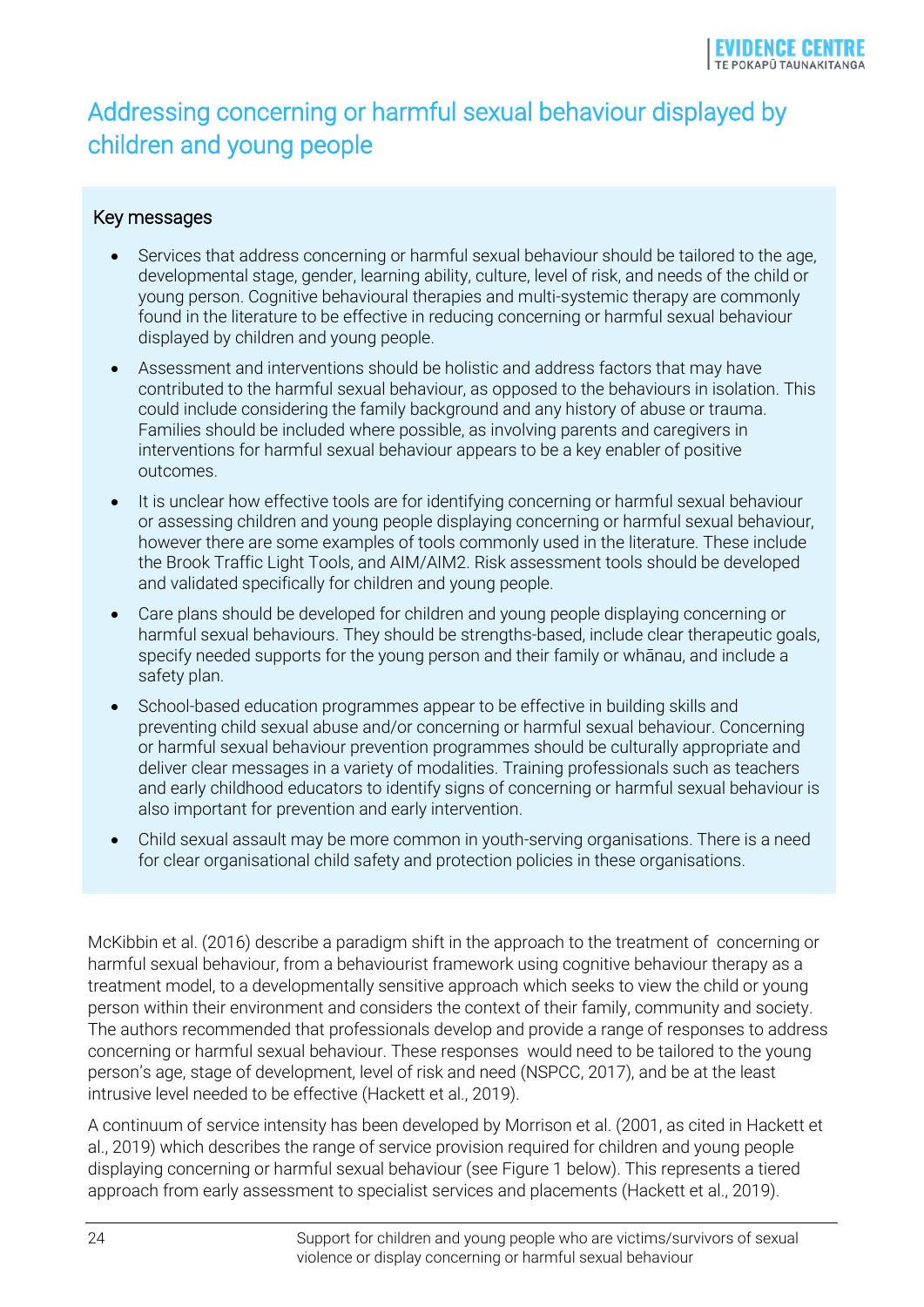

#### Figure 1: Continuum of service intensity; Morrison et al. (2001) adapted from Ryan (1999)

Moodie et al. (2015) highlight that, as a group of children and young people displaying concerning or harmful sexual behaviour are heterogenous, their treatment needs may also be diverse. However, children and young people who display concerning or harmful sexual behaviour often have unrecognised learning difficulties, educational needs, psychosocial risk factors and mental health problems (Hackett et al., 2019). The choice of intervention should be led by the results of a child or young person's assessment and tailored to their individual needs, including developmental stage, gender, learning ability, culture and religion. Any intervention should also consider factors that may have contributed to the concerning or harmful sexual behaviour (such as their background, past care or trauma experienced) and address the concerning or harmful sexual behaviour itself. McNeish & Scott (2018) found that interventions need to be holistic, child-focused and should involve families where possible.

More broadly, parental involvement in family work as part of harmful sexual behaviour interventions has been identified as important for producing positive outcomes (Moodie et al., 2015). Amand et al., (2008, as cited in Moodie et al., 2015) conducted a meta-analysis of 11 studies evaluating 18 different treatments for sexual behaviour problems, and found that the 'primary agent of change' appeared to be the parent or caregiver. In addition to involving parents and caregivers, the existing research highlights that developing trust, creating a safe space, and considering family background and individual circumstances should all be incorporated into interventions to address concerning or harmful sexual behaviour (NSPCC, 2017). Because the characteristics of concerning sexual behaviour displayed in childhood are different to those displayed in adolescence and adulthood, common interventions for adult sexual offenders such as relapse prevention, assault cycle, and arousal reconditioning are not as effective for children.

#### Early assessment of concerning or harmful sexual behaviour and related needs

NICE (2016) emphasises that early assessment should focus on the child or young person as an individual and not on the presenting behaviour, and take the child's age, developmental status,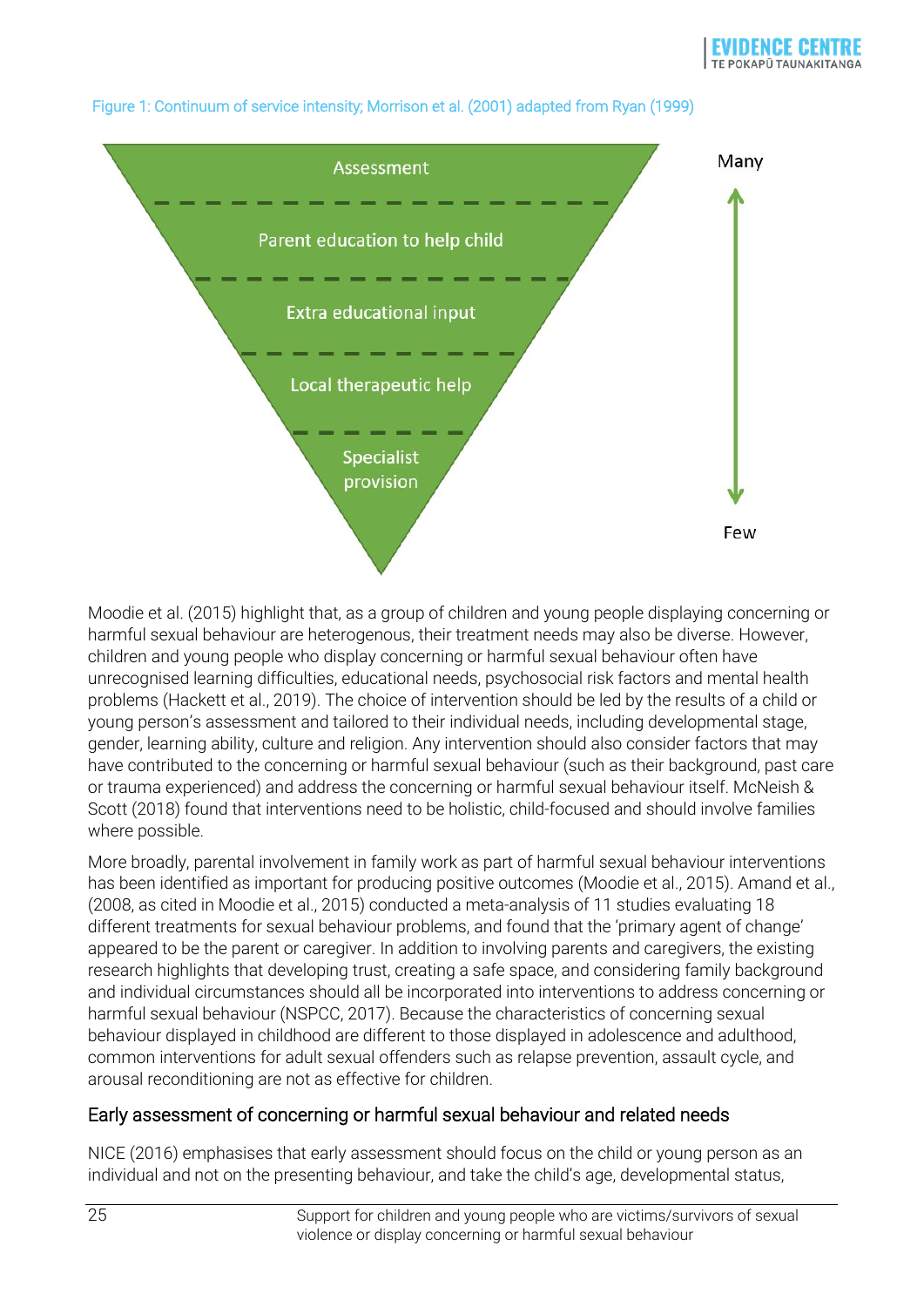gender and any learning disabilities into consideration. The literature also suggests that assessments of children and young people presenting with concerning or harmful sexual behaviour need to consider all circumstances of the child and family, including if there is a history of sexual abuse and trauma (McNeish & Scott, 2018).

While early assessment is recommended as good working practice, NICE (2016) states that there is little evidence of how effective tools are at identifying harmful sexual behaviour. There are also few specific assessment tools for pre-adolescent children displaying concerning sexual behaviour. However, there are some assessment tools that are commonly referred to in the literature. The Brook Traffic Light Tool can help professionals identify the level of concern with a specific behaviour and suggest a response, and Hackett's continuum model (see Table 2 above) of children and young people's sexual behaviours, patterns and cycles can help professionals to differentiate between "normal" and "abnormal" sexual behaviours.

Schools and homes are the two most common settings for displays of concerning or harmful sexual behaviour by children and young people. Community-based professionals, such as specialist child and adolescent mental health services working within schools or going into homes are well placed to recognise concerning or harmful sexual behaviour, provide consultation and advice to schools, and initiate a response (Hackett et al., 2019).

#### Risk assessment

Risk assessment should be conducted with children and young people displaying concerning or harmful sexual behaviour to identify the specific risks and needs arising from the behaviour (NICE, 2016). A risk assessment tool that is suitable for age and gender should be used, although there are few studies of assessment tools and interventions for girls and young women. Examples of commonly used tools include:

- Child Behaviour Checklist and the Child Sexual Behaviour Inventory (pre-adolescent children or those aged under 12 years)
- AIM tool for children under 12 years who have not been charged with a sexual offence, and children aged 10-12 years who have been charged with an offence
- J-SOAP-II, ERASOR or AIM2 for adolescent boys.

Little research has been conducted on these instruments, so their ability to predict sexual reoffending is unclear (Moodie et al., 2015). However, these tools can still be useful for identifying relevant needs that could be addressed through interventions and other supports.

#### Care plan

Following on from a risk assessment, a care plan should be developed for the child or young person displaying concerning or harmful sexual behaviour (NICE, 2016), which uses the results from an established risk assessment tool (as discussed above) and a recognised treatment model (e.g., Good Lives Model, AIM or AIM2[2](#page-25-0)).

Generally, the care plan should help the child or young person develop a strong sense of personal identity that doesn't include concerning or harmful sexual behaviour (i.e. a personal identity that is incongruent with offending), encourage them to participate in a range of activities to help build a sense of belonging, and include supervised social activities that promote self-esteem, resilience and socially appropriate behaviour. The NICE guidelines also recommend that a care plan should:

<span id="page-25-0"></span><sup>2</sup> It is important to note that the literature sourced for this review does not make reference to the latest iteration of the AIM framework (AIM3) which has since been developed to replace AIM2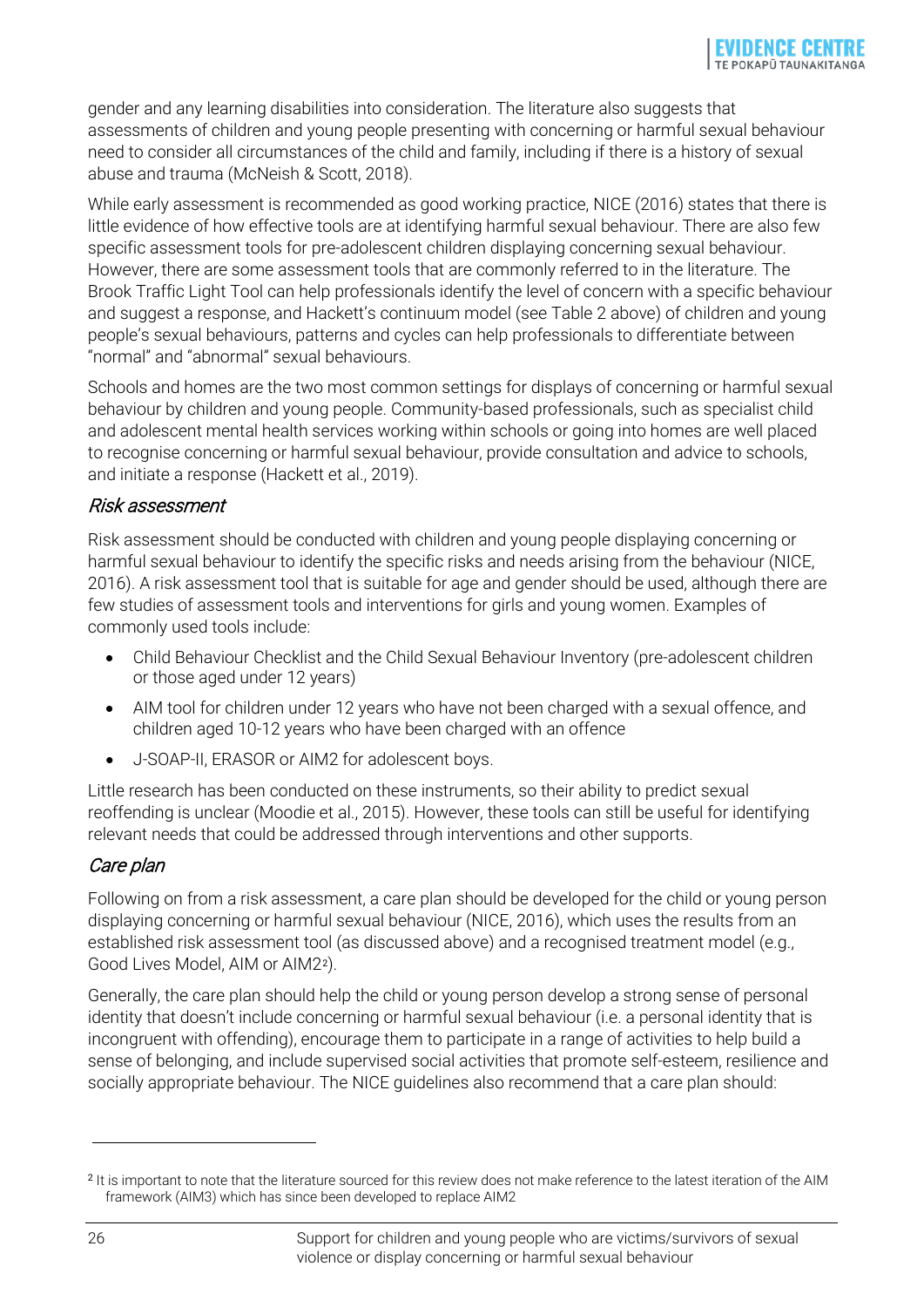- identify the needs and strengths of the child or young person and the risks they may pose
- support them, their families and carers
- include clearly defined therapeutic goals
- include a safety plan that is agreed with the child or young person, their parents or carers and support network.

NICE (2016) also recommends the care plan is reviewed by a multidisciplinary team, alongside the parent/carer and child or young person 3-6 monthly and when/if there is a significant change in life circumstances.

One study describes the 'Signs of Safety' as a strengths-based approach to developing safety plans, where the child, family, and social worker work together to develop a plan to protect the child from engaging in concerning sexual behaviour, and other children from experiencing it (Turnell & Edwards, 1999 as cited in Gibson, 2014). Gibson suggests that this approach can be enhanced with narrative practice to engage children in difficult conversations while maintaining a productive relationship. Figure 2 below outlines the principles of the Signs of Safety approach, and provides a comparison between prescriptive child protection plans, and co-designed safety plans.

#### Figure 2: Practice Principles of Signs of Safety and Child Protection Plans Compared with Safety Plans . (Gibson, 2014)

- Respect service recipients as people worth doing business with
- Cooperate with the person not the abuse-cooperation is possible even where coercion is required
- Recognise that all families have signs  $\bullet$ of safety
- Maintain a focus on safety
- Learn what the person wants
- Always search for detail  $\bullet$
- Focus on creating small change  $\bullet$
- Offer choices
- Treat the interview as a forum for change

#### **Child Protection Plan:**

Paternalistic: Professionals seen as experts; involves many professionals: involves limited number of family's wider network

Resource focused: Provides a list of services the family should engage with

Procedure focused: Provides a list of meetings the family must attend; drawn up in a short period of time following a child protection conference; families generally critical of the process



**Safety Plan:** 

Collaborative: Collaboration with children and family seen as essential in forming plans; involves a large number of the family's wider network

**Behaviour focused: Provides** detailed rules by which the family must operate in order for the children to be safe

Process focused: Can take months to be drawn up in collaboration with the family and the wider network; family learn why the rules are necessary; families generally positive of the process

#### Targeted prevention

Increasingly harmful sexual behaviour, and sexual abuse and violence more widely, is considered a preventable public health issue. It affects individuals, communities and society, can be prevented and may have wide-ranging long-term impacts. It is important that prevention and early intervention efforts are tailored to children and young people who present with concerning or harmful sexual behaviour. This requires an understanding that children and young people who display concerning or harmful sexual behaviour are not 'mini-sex offenders', and therefore have different service needs to adult sex offenders (McNeish & Scott, 2018).

Professionals should have an understanding of how to respond to low-level concerning sexual behaviour displayed in early childhood to help prevent the behaviour from becoming more serious in later childhood/adolescence (NSPCC, 2017). A public health approach to the prevention of child sexual abuse and concerning or harmful sexual behaviour includes the development of interventions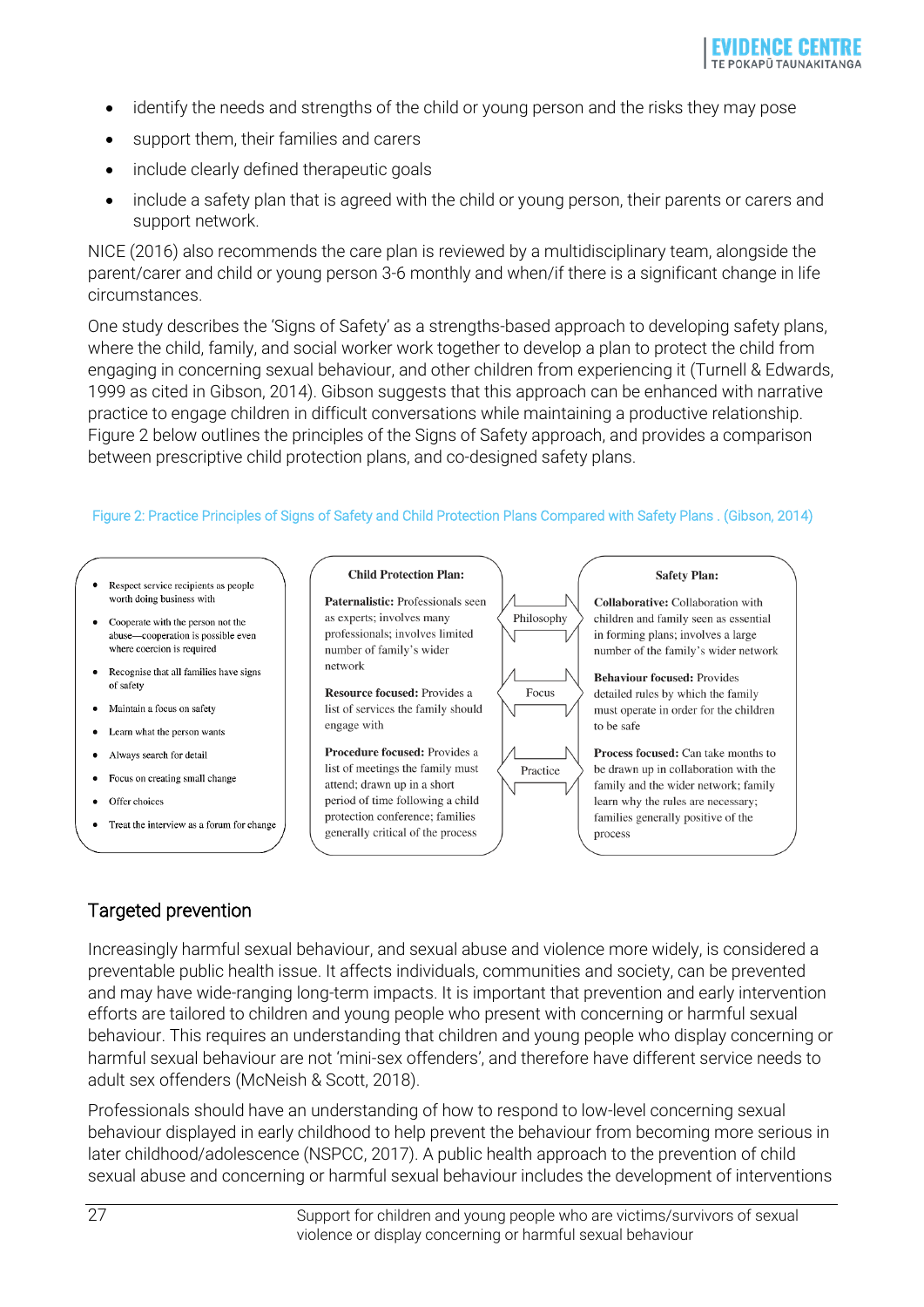at three levels: primary – universally targeted initiatives to stop concerning or harmful sexual behaviour before it occurs; secondary – intervention focussing on individuals and families who show early warning signs; and tertiary – treatment or intervention for individuals and families where abuse or harmful sexual behaviour has occurred (McKibbin et al., 2016).

#### School-based intervention

A Whole-of-School Approach has been suggested as an effective way of facilitating the development of healthy relationships and reducing concerning or harmful sexual behaviour among young people (McNeish & Scott, 2018). Teachers must have suitable training to enable them to respond to any issues raised and have sensitive discussions with students of all ages (NSPCC, 2017). A Cochrane review (Walsh, Zwi, Woolfenden, & Shlonsky, 2015) of school-based education programmes for the prevention of childhood sexual abuse found that these programmes were effective in increasing participants' skills in protective behaviours and knowledge of sexual abuse prevention concepts. Importantly, exposure to the programmes did not increase or decrease children's anxiety or fear of sexual abuse. Additionally, children who had been exposed to a developmentally appropriate prevention programme were more likely to disclose their abuse because these programmes can help to reduce feelings of responsibility, self-belief blame, guilt and shame which are reported to be barriers to communication of sexual assault in children and young people (Lemaigre et al., 2017).

Another study by Letourneau et al., (2017) proposed several factors to be considered for the development of a school-based prevention programme focusing on adolescent sexual behaviour towards younger children:

- programme to be targeted to children 11-13 years
- mixed gender groups
- multiple sessions
- information presented in multiple formats
- opportunities for young people to practice new skills
- include clear and relevant messaging about sexual behaviour
- parents to be engaged in the programme.

A narrative review on recognising and responding to young children's sexual behaviours in the classroom stresses the importance of understanding normal sexual development, behaviours, and play in the early childhood education setting. Understanding these behaviours will help early childhood educators differentiate between concerning and normal sexual behaviours and allow them to provide appropriate classroom intervention (Kenny et al., 2015). When educators observe repeated concerning sexual behaviour, they should have a discussion with the parents after preparing for the conversation by engaging with their supervisors, and colleagues, and collating relevant information, including referrals if required.

Where possible, the delivery of culturally tailored school-based prevention programmes to better target children from ethnic minority communities is recommended (Sawrikar & Katz, 2018). However, to ensure these messages are delivered to all, they suggest that universal programmes incorporate elements of culturally tailored programmes. This could include messaging that considers the collectivist nature of some cultures, and acknowledges cultures where children are raised to have a high level of respect for their elders and reluctance to say no to adults.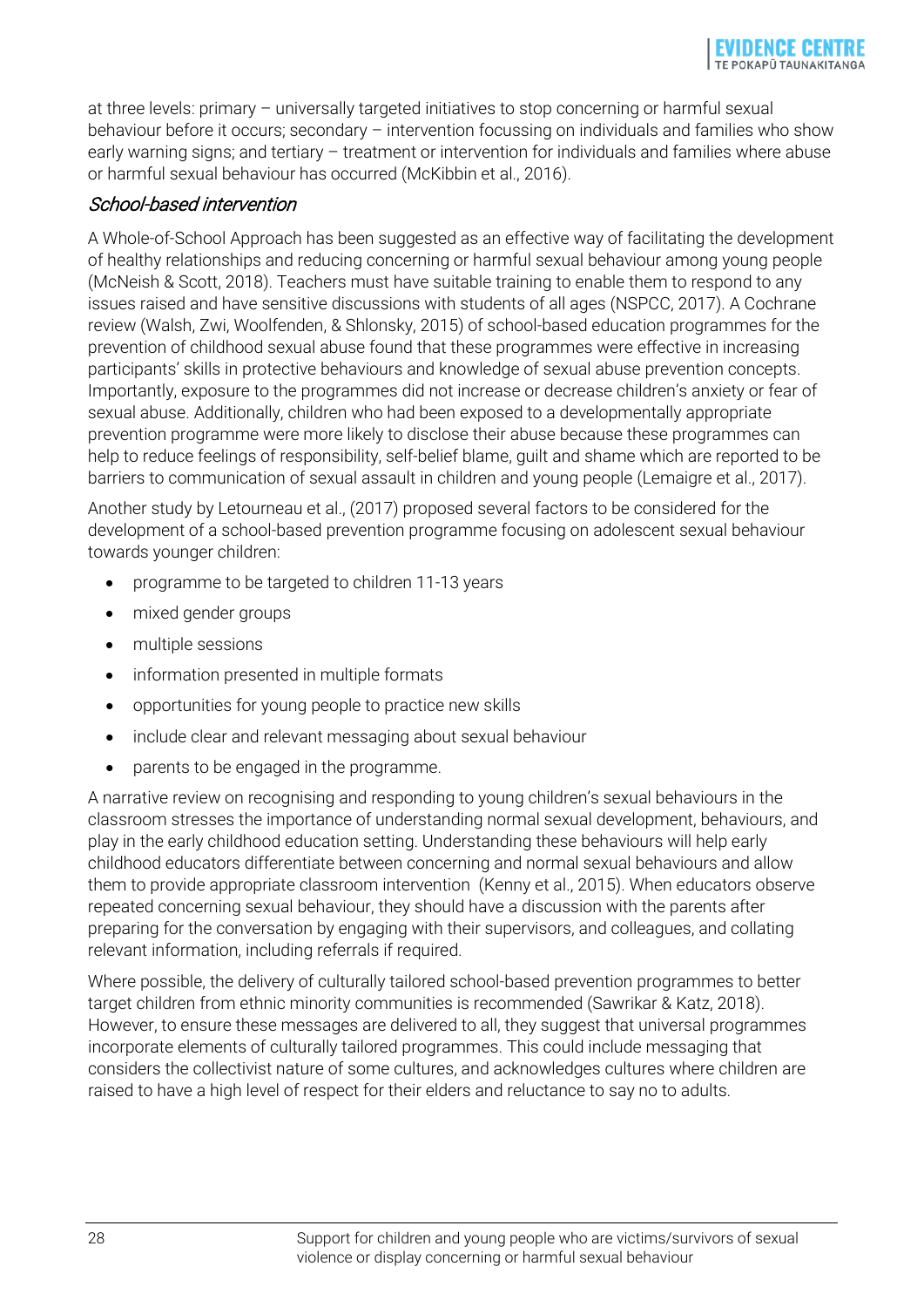#### Intimate partner violence and sexual violence among adolescents

Although not restricted to harmful sexual behaviour among children and young people, Lundgren & Amin, (2015) conducted a review of 61 interventions designed to address risk and protective factors for adolescent intimate partner violence (IPV) and sexual violence. The authors highlighted three approaches with emerging evidence of effectiveness: parenting programmes and interventions with children subjected to maltreatment; school-based interventions including dating violence and sexual assault interventions; and community-based programmes designed to focus on equitable gender norms and reduce tolerance of IPV and sexual violence. The authors suggest that elements of successful programmes such as healthy relationship skills and gender equitable norm formation could be combined with other programmes delivered to adolescents such as those focussing on sexual and reproductive health.

#### Children engaged in youth-serving organisations or living in out-of-home care

Child sexual assault may be more common among children and young people who are part of youth-serving organisations (YSOs)<sup>[3](#page-28-0)</sup> (Kaufman, Erooga, Mathews, & McConnell, 2019), although it is unclear how much is perpetrated by other children and young people, or by adults. Effective approaches to reducing child sexual assault in YSOs include situation prevention approaches (key features are to identify setting-specific risk factors and risk reduction solutions) and child sexual assault education and training. From a policy perspective the literature suggests that there is a need for clear organisational child safety and protection policies in YSOs.

A non-systematic scoping review of research (McKibbin, 2017) set out to identify measures to prevent harmful sexual behaviour and adult-perpetrated child sexual exploitation in residential and out-of-home care settings. McKibben identified three main thematic categories:

- constructing educative interventions for children and young people and workers
- targeting grooming and problematic sexual behaviour
- providing a holistic response and a way out.

The review also highlighted three promising prevention strategies for those who run residential care services for children and young people to consider:

- whole-of-house respectful relationships and sexuality education
- an enhanced multi-agency practice response
- a 'missing from placement' strategy.

#### Bystander intervention training

Bystander interventions encourage young people to intervene when they witness incidents or warning signs of sexual assault and are ultimately aimed at preventing sexual assault occurring. A systematic review and meta-analysis of research examined the effects of bystander programmes on bystander intervention and self-reported perpetration of sexual assault among adolescents and college students in the U.S. (mean ages 12-25 years) (Kettrey & Marx, 2019). It found that bystander programmes have a significant, positive effect on bystander intervention but no significant effect on the perpetration of sexual assault. This study also found that the effect of the programmes was not significantly different based on whether they were implemented individually, in a single-sex or a

<span id="page-28-0"></span><sup>3</sup> These organisations provide support services (paid or voluntary) to children aged 18 years and below - includes faith-based, early childhood education, childcare, schools, health care, and out-of-home/foster care and sport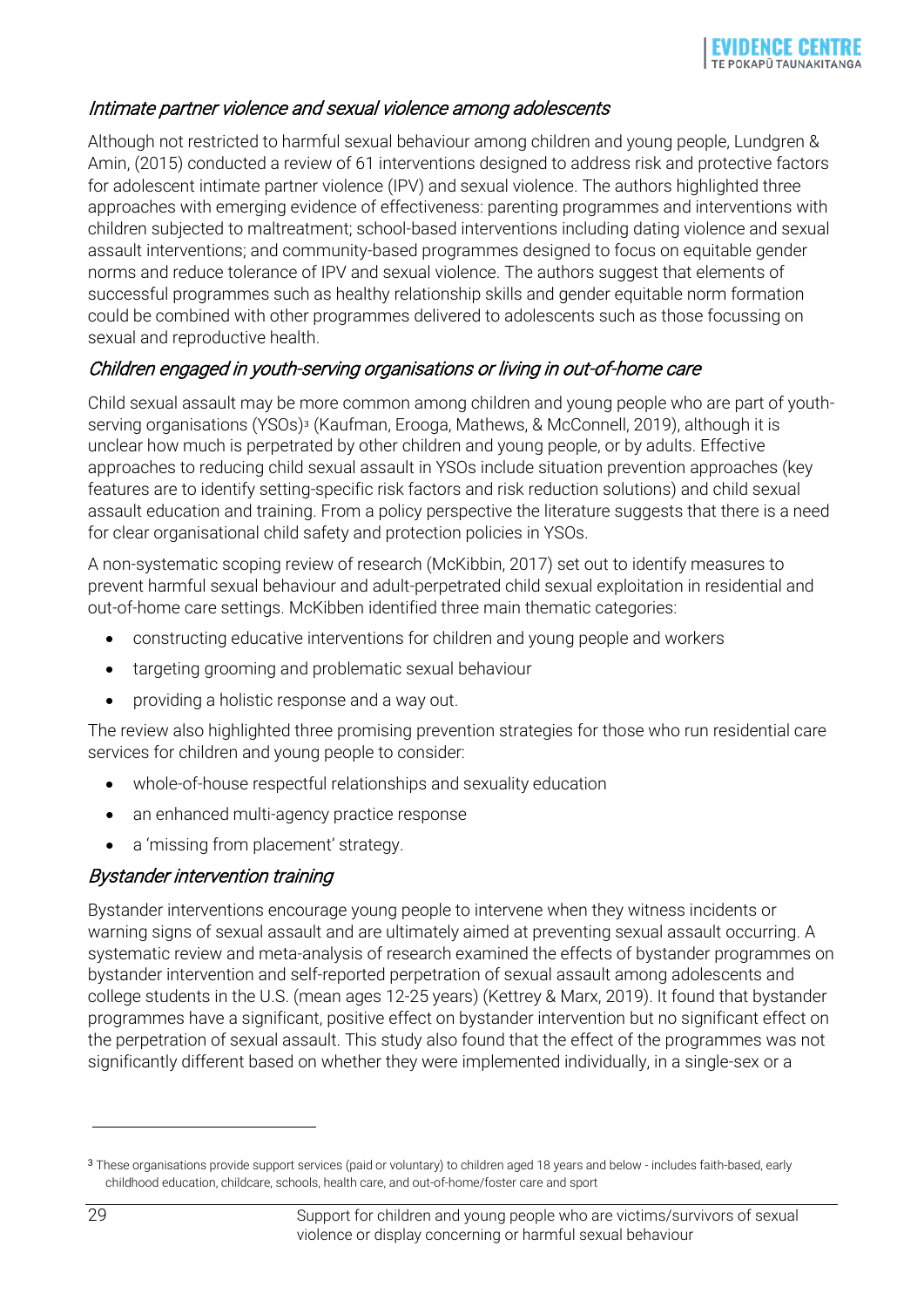mixed sex group, nor did the gendered portrayal of victims and perpetrators moderate the effect of the programme.

Another systematic review (Mujal, Taylor, Fry, Gochez-Kerr, & Weaver, 2019), which included 44 studies with target populations open to students and adults (average sample age 19.55 years), summarised and categorised the characteristics of sexual violence bystander programmes for the prevention of sexual assault. The authors suggest that the use of in-person bystander training can result in positive changes in attitudes and behaviours. They highlight the Bringing in the Bystander and The Men's Program as having the most consistently reliable and positive outcomes, particularly in relation to bystander efficacy and willingness to help, attitudes and measure of readiness to change/help. However, these programmes have been designed primarily for intervention in adult sexual assault so may not be readily applicable to younger populations. That said, the literature does suggest that prevention programmes could target parents and other adults who may protect children from sexual violence, as well as potential offenders or bystanders (Letourneau et al., 2014).

#### Characteristics of effective treatment services for children and young people displaying concerning or harmful sexual behaviour

Studies of interventions for children and young people exhibiting concerning or harmful sexual behaviour often focus on participants who have been convicted of a sexual offence, so may not be readily applicable to those outside the system and at the lower end of the spectrum of harmful sexual behaviour (NICE, 2016). Consequently, there seems to be less evidence for interventions that address behaviour considered below the threshold for a response from the criminal justice system or a specialist harmful sexual behaviour service.

Cognitive behavioural therapies and multi-systemic therapy (MST) or contextual therapy have been shown throughout literature to be effective in reducing sexual reoffending (including samples with both adult and juvenile participants). For this reason, treatment that includes these two standards are generally considered to be 'established' (Beek et al., 2018). Approaches that aim to develop the competencies and strengths of young people and their families are also increasingly recommended.

NICE (2016) recommends that the following elements are considered when assessing and providing an intervention/treatment for concerning or harmful sexual behaviour for children and young people:

- safety planning
- engagement and working that takes account of their denial of behaviour
- sex and relationship education including consent, boundaries, and social and moral considerations
- empathy development
- how to make good choices to keep themselves and others safe sexually
- emotional and self-regulation
- life story work
- understanding their harmful sexual behaviour
- victimisation
- peer and social relationships
- community reintegration (where needed)
- support to make future plans.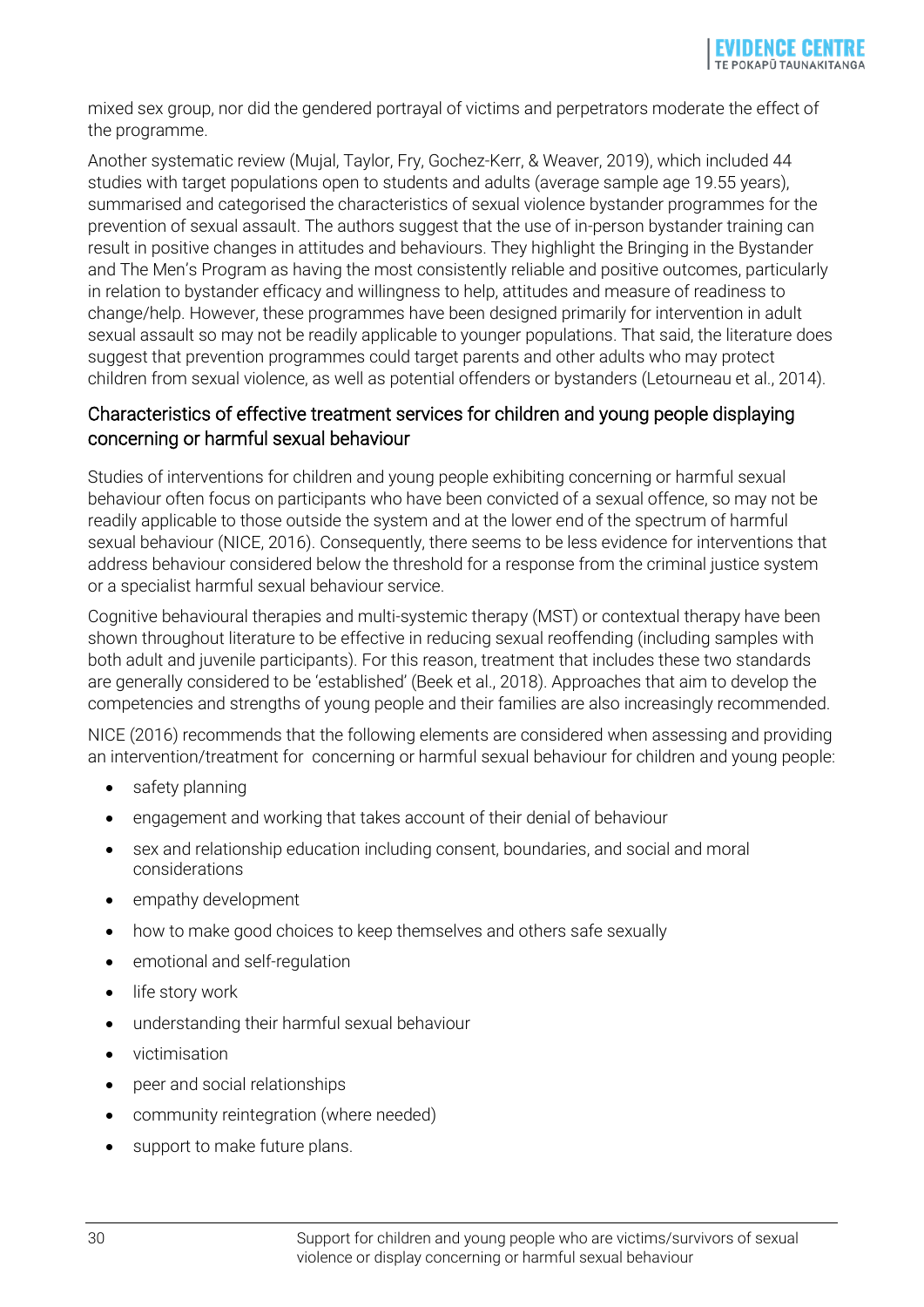Recommended therapeutic approaches include:

- cognitive behavioural therapy
- multisystemic therapy for problematic sexual behaviour
- psychotherapeutic approaches
- strengths-based approaches
- systemic therapy (a type of family therapy).

Specific recognised treatment resources/interventions include:

- AIM assessment and intervention model for boys and girls
- AIM2 (now AIM3) assessment and intervention model for boys aged 12-18 years
- Barnardo's Cymru Taith project for girls
- The California Evidence-Based Clearinghouse for Child Welfare Children with problematic sexual behaviour cognitive-behavioural treatment program: preschool program and schoolage program
- Good Lives Model (a strengths-based approach)
- NSPCC manualised treatment programme Change for Good (aimed at boys aged 12 to 18 years in residential care)
- NSPCC harmful sexual behaviour programme Turn the Page (boys and girls aged 5-18 years and those with learning disabilities).

There has been little research exploring the effect of treatment on psychosocial functioning (compared to recidivism) as an outcome of treatment. Beek et al. (2018) conducted a multilevel meta-analysis assessing the effect of treatment on psychosocial functioning on juveniles with harmful sexual behaviour and the factors moderating this effect. They found that there was an overall significant and moderate effect indicating treatment is effective in improving psychosocial functioning for this cohort. Both groups with a higher percentage of juveniles with a similar age, and groups with a higher percentage of juveniles with a mixed offending patterns (sexual and nonsexual) resulted in larger effect sizes.

Restorative justice is a model of practice that has a growing body of evidence supporting benefits for the victim and offender (Hackett et al., 2019). It offers the opportunity for connection between the victim, offender and family perspectives in terms of harm caused and planning for the future. Examples of good practice include Project Restore in New Zealand which has been using a restorative justice approach with adult survivors of sexual violence, Melbourne's Centre for Innovative Justices pathways which outline an approach for adult and youth harmful sexual behaviour, and the AIM project in England which uses a restorative justice and harmful sexual behaviour framework and best practice guidance for Youth Offending Teams.

#### Other types of support and intervention, including interventions to address use/dissemination of online pornography, and engaging in child sexual exploitation

There is a lack of evidence regarding best practice in assessing risk associated with and managing technology-assisted harmful sexual behaviour (McNeish & Scott, 2018). In a study of NSPCC's 'Turn the Page service for harmful sexual behaviour', young males who displayed offline harmful sexual behaviour received more therapeutic support than those who only displayed online harmful sexual behaviour. This suggests that interventions and services are mainly targeted at offline harmful sexual behaviour, or that professionals were more likely to identify the offline harmful sexual behaviour and refer for support (Hollis & Belton, 2017).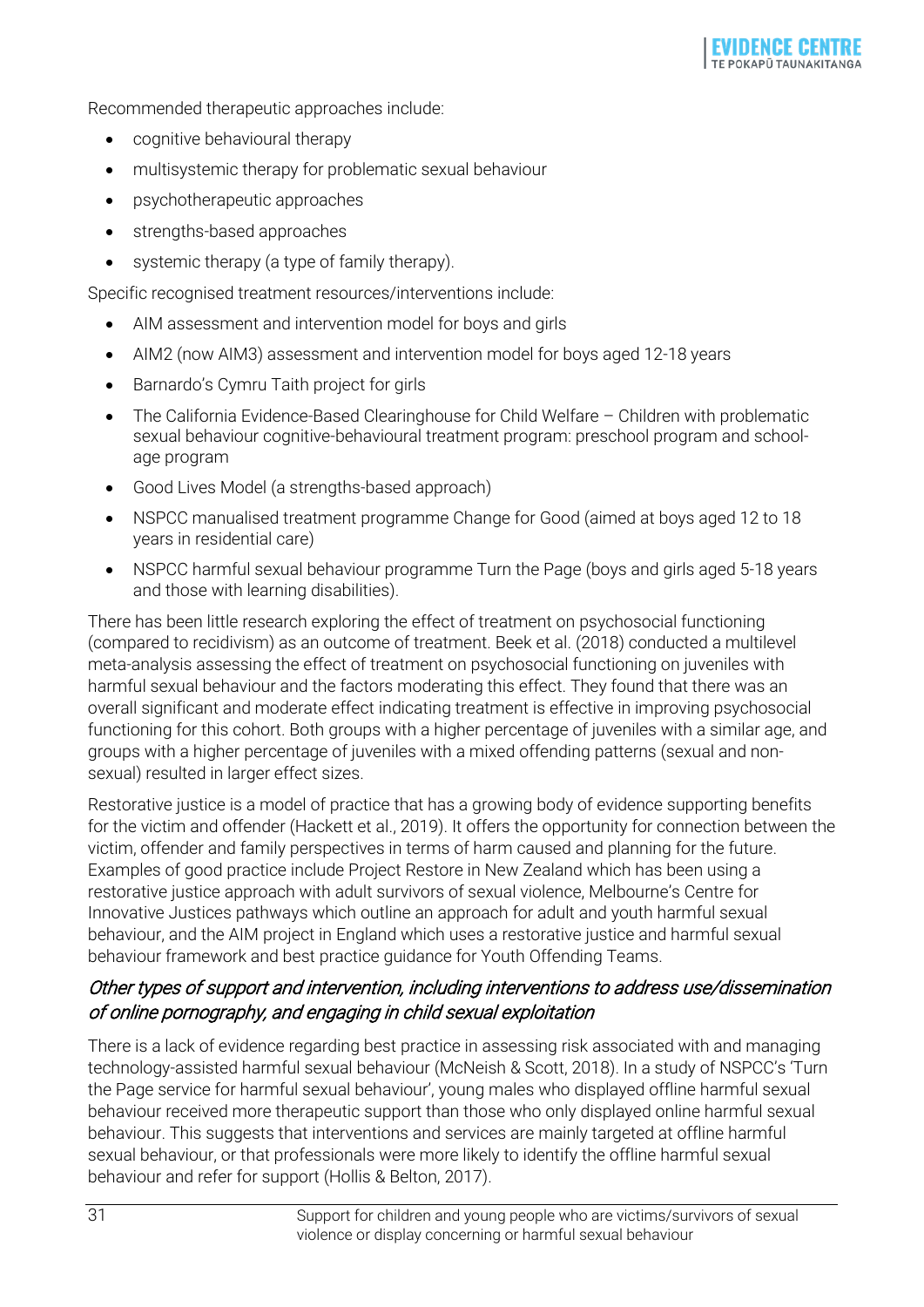Hollis and Belton (2017) suggest tools used to treat and assess harmful sexual behaviour generally (offline) may not be suitable for harmful sexual behaviour displayed online and specific tools should be developed. Relatedly, NSPCC and AIM project have developed Technology Assisted – Harmful Sexual Behaviour practice guidance (2019) which aims to help practitioners working with young people whose internet and social media use is of concern or constitutes harmful sexual behaviour. It is a resource intended to be used by trained social workers, youth offending service practitioners and specialist providers to help assess risk and supplement clinical judgement.

Additionally, as part of preventing online concerning or harmful sexual behaviour, it is important that parents are empowered to teach their children about online safety and how to engage constructively online, rather than solely focussing on restricting their online activity. Young people should be given opportunities to build their own resilience (NSPCC, 2017).

#### Concerning and harmful sexual behaviour intervention dosage

There is limited evidence on the most appropriate intervention dose, frequency, and duration of supports and interventions for children and young people displaying concerning or harmful sexual behaviour. That said, in a review of approaches to prevent adolescent intimate partner violence and sexual violence, interventions or programmes that feature a longer term investment and include repeated exposure to ideas delivered in different settings over time appear to be more effective than one-off discussion or awareness-raising sessions (Lundgren & Amin, 2015).

#### Effective services for children and young people with intellectual or neuro-disabilities and other impairments, who are displaying concerning or harmful sexual behaviour

NICE (2016) suggests that the duration and intensity of interventions should be adapted for those with learning disabilities. This could involve having fewer participants in group sessions, and longer, shorter and more frequent sessions. However, there is a lack of well-evaluated tools to assess need and predict risk of concerning or harmful sexual behaviour in children and young people with neurodevelopmental or learning disabilities.

One study explored the use of a dialectic behaviour therapy (DLT) approach with a group of young people with learning disabilities and found that while more research is needed, it could help with emotional regulation, recognising and controlling risky urges and expressing sexuality in a healthy way (Birgersson and Wassberg, 2017, as cited in NSPCC, 2017). The approach emphasised practical skills which can be used in real life alongside therapy, mindfulness, distress tolerance, emotion regulation and interpersonal relationship techniques.

#### Young women who display concerning or harmful sexual behaviour

As most concerning or harmful sexual behaviour is displayed by young males, especially in adolescence, there are relatively few studies focussing on girls and concerning or harmful sexual behaviour. However, gender-specific assessment, treatment and management has been recommended, as young females who display concerning or harmful sexual behaviour may have different characteristics to young males, and are more likely to have their own abuse histories (NSPCC, 2017). This aligns with previous research that has found that young women may be more likely to be referred to a range of services, including mental health, rather than specialist support for concerning or harmful sexual behaviour.

Robinson (2009 cited in Hackett et al., 2019) outlines the following potential pathways for young women displaying harmful sexual behaviour:

- early maturation sexualised behaviours for which they're not developmentally prepared, through abusive contact with older males
- depression and victimisation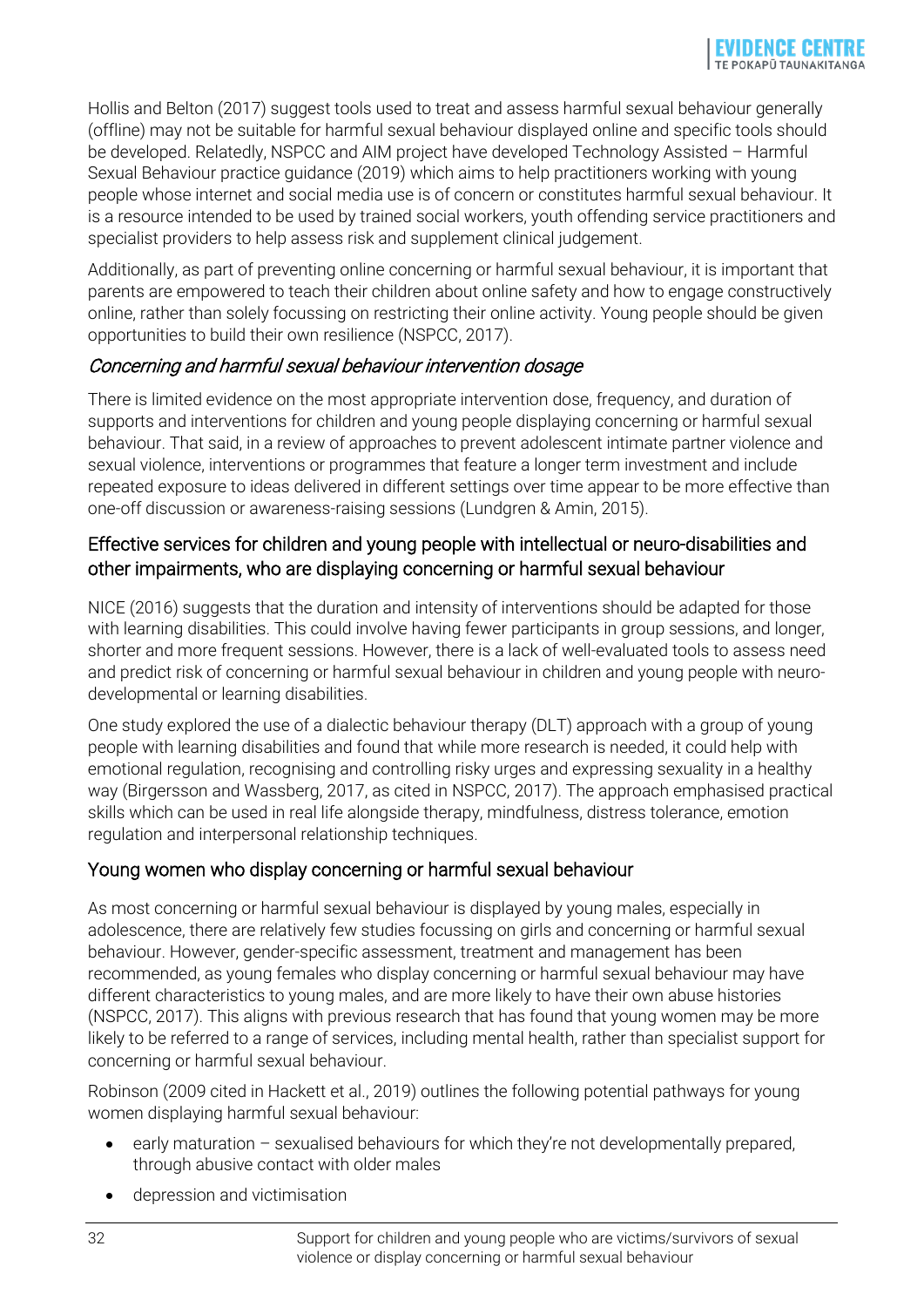- family criminality
- poor relationships with parents, particularly mothers
- lack of continuity of care
- poor peer networks
- impact of pornography related to their experience of abuse.

The Barnardo's Better Futures Service (an assessment, intervention and training service for children and young people displaying harmful sexual behaviour) includes a girls' project to develop standardised assessment tools and intervention resources for girls who engage in harmful sexual behaviour. The three-year project is based on research that suggests girls who display harmful sexual behaviour may differ from young males in several ways. The aim is to identify needs, reduce risk and help the girls go on to develop healthy relationships as adults. Referral rates for girls increased from 8% to 29% from 2010/11 to 2013/14. The project has highlighted the need for differences in approach to assessment and intervention for young girls but no outcome data has yet been made available (Hackett et al., 2019).

#### Perspectives from children and young people displaying concerning or harmful sexual behaviour on their service and support needs, and experiences

User perspectives and experiences of services of those exhibiting concerning or harmful sexual behaviour are relatively rare. A systematic review (Campbell, Booth, Hackett, & Sutton, 2018) including 13 qualitative studies, mainly from perspectives of adolescent males, identified five key themes as critical components of successful interventions for young people with harmful sexual behaviour. These included:

- the key role of the relationship between the young person and the practitioner/therapist
- the significance of the role of parents and carers
- the importance of considering the wider context in which abuse has occurred
- the role of discourse in interventions
- the need to equip young people with skills as well as knowledge.

It also noted that activity-based interventions were viewed positively by participants, i.e. those that included physical challenges, natural consequences, group work and were away from familiar environments. Findings from this review suggest that it is important that interventions are supported by parents/carers and that the needs of these parents and caregivers should be carefully considered and addressed. Interventions should focus on the whole person as opposed to just the harmful sexual behaviour. These findings support the move towards models which consider a person's wider social context including multisystemic therapy, the Good Lives model and resilience-based models, and align with the Responsivity principle of the Risk-Needs-Responsivity model, the most widelyused and evidenced model of intervention for adults engaging in harmful sexual behaviour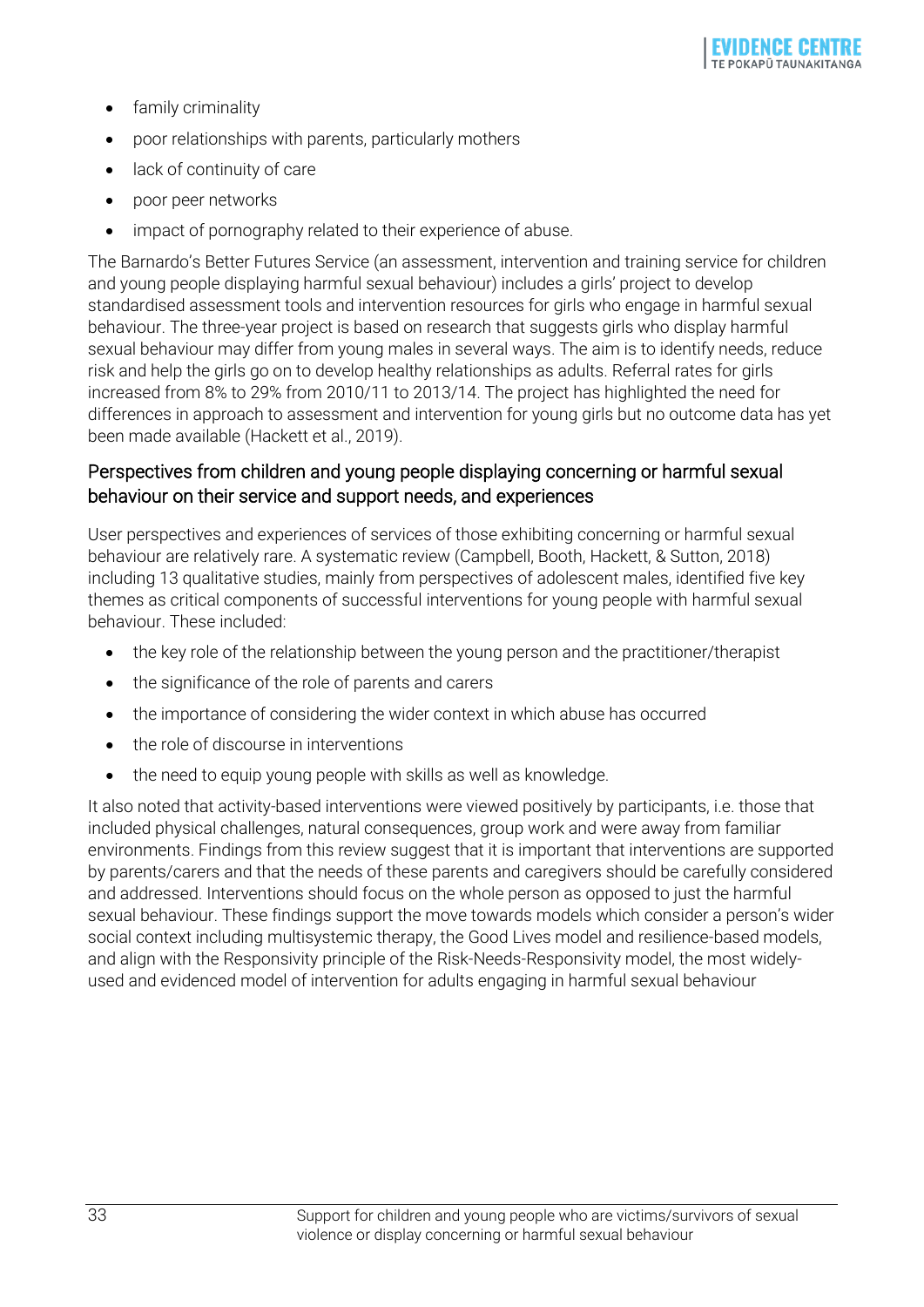## <span id="page-33-0"></span>Systems approaches to addressing concerning or harmful sexual behaviour

#### Key messages

- A public health approach is required for the prevention of concerning or harmful sexual behaviour in children and young people. This approach should be supported by explicit policy settings, strong leadership, and a nuanced understanding of the complexity of harmful sexual behaviour.
- Multi-agency collaboration is required to effectively address concerning or harmful sexual behaviour in children and young people, including a shared mission and a consistent approach for engaging with these children and young people.
- There is a need for consistency in language used across agencies with relation to harmful sexual behaviour, and more systematic collection of data related to concerning or harmful sexual behaviour in children and young people.

Harmful sexual behaviour is a significant public health issue resulting in 0.6 percent of the global burden of disease (Letourneau et al., 2014). A theme in the literature is that governments should take a clear, consistent and coordinated public health approach to concerning or harmful sexual behaviour prevention in children and young people. Such an approach would require overcoming the potential harmful sexual behaviour policy resistance, which can interfere with surveillance, identification of risk and protective factors, development and evaluation of interventions and intervention implementation. A public health approach to harmful sexual behaviour prevention would require strong leadership, and an understanding of the complexity of childhood concerning harmful sexual behaviour, the emotional response the topic elicits and identification of sustainable resources to make it possible (Letourneau et al., 2014).

Taking a multi-agency approach to managing harmful sexual behaviour is recommended and should include educational establishments where appropriate (Hackett et al., 2019). Children and young people displaying concerning or harmful sexual behaviour (and their families) may have complex needs which require input from multiple agencies. NICE (2016) highlights that there is little evidence of the effectiveness of a multi-agency approach, but that qualitative studies show early assessment should be 'joined-up' with therapeutic interventions for continuity between assessment and intervention. McNeish & Scott (2018) further highlight the need for joined-up processes to avoid under- or over-reaction by agencies to young people displaying harmful sexual behaviour. The literature suggests addressing concerning or harmful sexual behaviour will require both policy and cultural initiatives.

Children and young people who display concerning or harmful sexual behaviour often have unmet needs, and often their behaviour is framed as criminal offending, or as a sign that the child or young person needs supports and services from child protection agencies. Hence, these children and young people encounter several authorities (welfare, and justice systems) where there can be disjointed policy, competing goals, and differences in service delivery (Smith et al., 2014). The literature also highlights concerns about the inconsistent treatment of children and young people who access child protection and justice services. When designing services for this population, a consistent approach should be an important focus (McNeish & Scott, 2018). Additionally, it is suggested that services should prioritise clients' trauma histories as treatment targets, and policies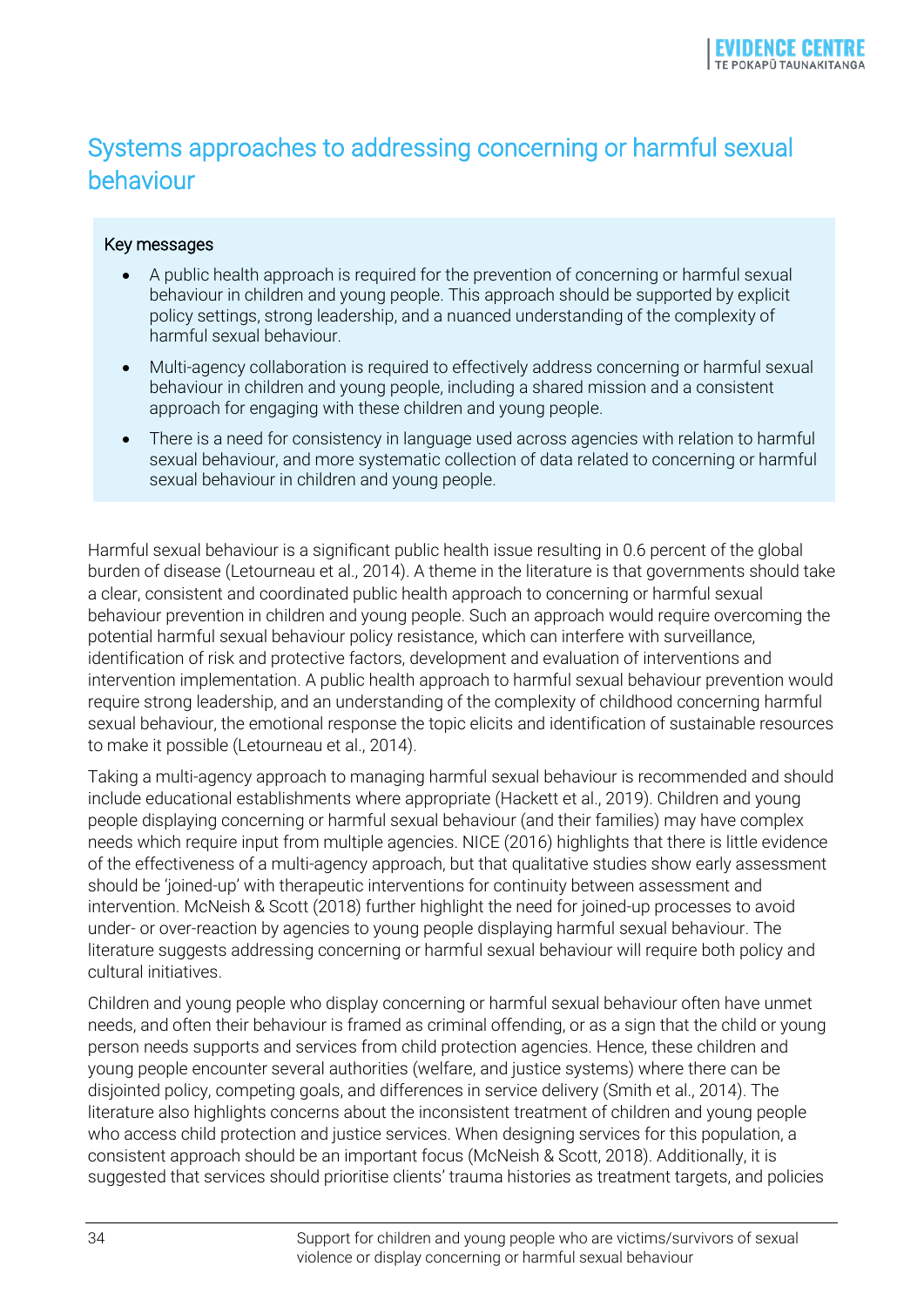should promote rehabilitative and preventative efforts as opposed to punitive action (Dillard & Beaujolais, 2019).

A theme in the literature is strengthening the role of the healthcare system for addressing violence (Butchart, Mikton, & Krug, 2014). This includes some calls for the development and enforcement of a broad range of laws relevant to harmful sexual behaviour prevention to deter such behaviour and establish norms (Butchart et al., 2014)*.* On the other hand, the presence of harmful sexual behaviour laws reduces the potential of holistic therapy by separating the victims from perpetrators and directing young people into the justice system.

The literature suggests prioritising concerning or harmful sexual behaviour, in relation to both children and young people who are victims/survivors of sexual violence, and those who display concerning or harmful sexual behaviour, at the government level. A narrative review on safeguarding children found "*safeguarding children was best facilitated through co-located multi-agency teams where child protection and law enforcement practitioners worked together*" (Pearce, 2014 p. 159). Another study suggested that agencies work together ahead of time to discuss what they are trying to achieve from the policy and embark on a coordinated effort to reduce the incidence of concerning or harmful sexual behaviour in children and young people (Grant & Heinecke, 2019). Children and young people should not be held responsible for the sexual violence that they experience, regardless of their age, and child-centred practice must acknowledge this.

Transitions, in particular age-related transitions such as from child to adult services, need to be carefully managed to ensure that relevant information is shared, multi-agency partnerships continue, clear responsibility for supervision is in place and a care plan has been agreed (Hackett et al., 2019).

A common theme in the literature is the lack of clarity and confusion with terminology and categorisation of harmful sexual behaviour between different agencies, and by researchers. While some of this is semantics, the variation of terms can *"imply subtle differences in values, philosophical approaches and understanding of young people"* (Smith et al., 2014 p. 272). This implies that policymakers should strive for the consistent use of harmful sexual behaviour terminology to ensure clarity of the subject and to enhance understanding of the area, promote accurate measurement of the problem, and provision of appropriate response services.

Policy level changes would include robust evaluation and accountability frameworks, user-friendly reporting systems, and training. At the cultural level, stigma and taboo around sexual abuse must also be addressed (Grant & Heinecke, 2019).

There are some international examples of how agencies have responded to harmful sexual behaviour at the policy level. For example, in response to denial and minimisation of concerning or harmful sexual behaviour displayed by children and young people, the UK has developed clear child protection guidance where once harmful sexual behaviour is detected, it must be taken seriously regardless of the age of the perpetrator (Smith et al., 2014). Additionally, the Scottish government has developed CARM (Care and Risk Management Planning for Children and Young People who Present a Risk of Serious Harm). CARM sets out a framework for multi-agency decision-making at a local authority level when young people display harmful sexual behaviour or serious violence. It is a rights-based model which is systemic and child-centred, ensuring that the child or young person is involved in risk assessment and management along with parents and carers (Hackett et al., 2019).

The literature reports challenges around data collection and monitoring of harmful sexual behaviour as a result of a lack of awareness of the issue, and limited time/resources to record occurrences (Pearce, 2014; Grant & Heinecke, 2019). Decision-makers should consider developing co-ordinated systems that recognise harmful sexual behaviour as a significant public health issue and enable data collection and monitoring to provide evidence to inform decision-making.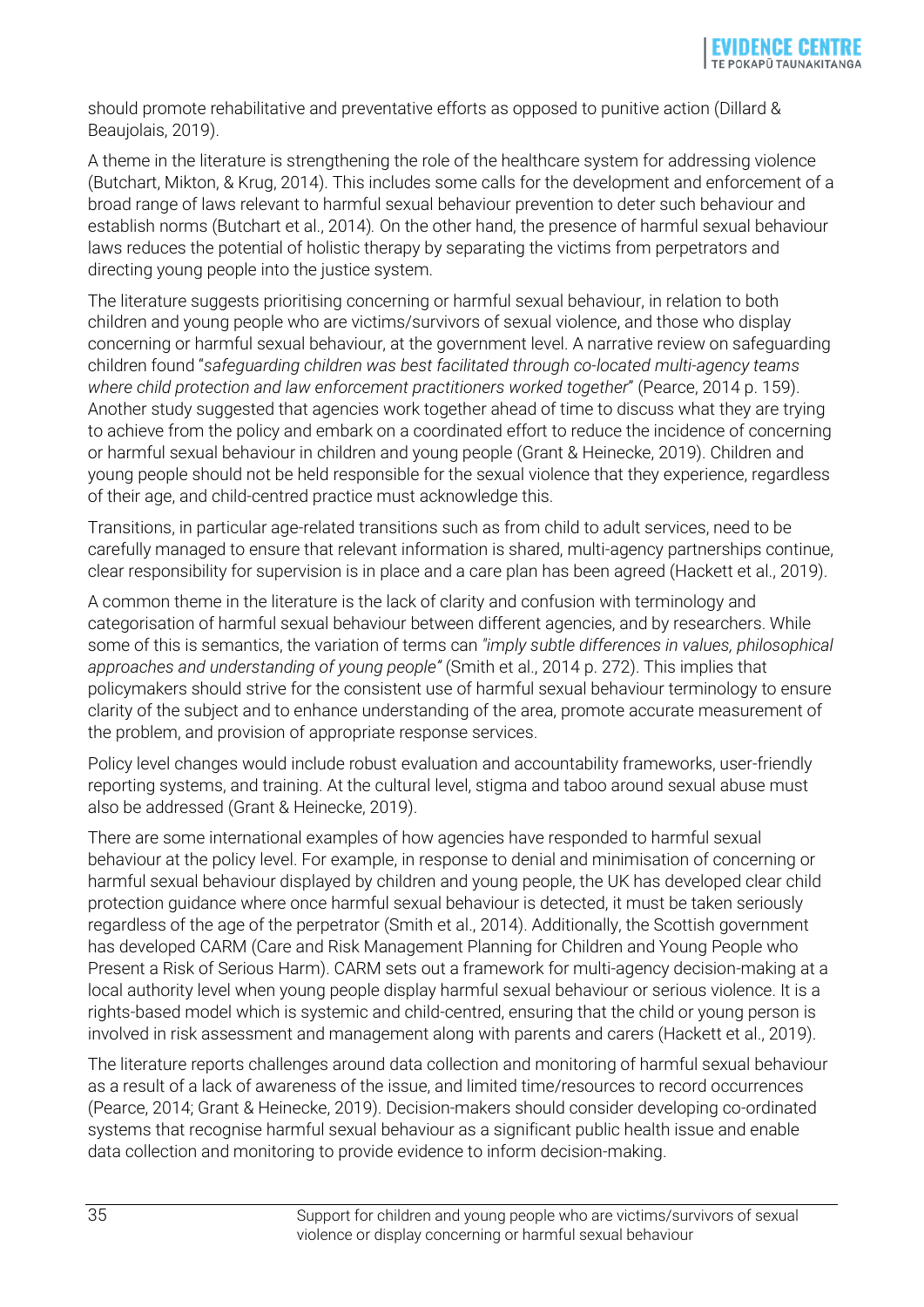At the smaller organisational level, a narrative review on school employee sexual abuse and misconduct revealed an absence of harmful sexual behaviour policy implementation due to a lack of awareness and understanding, underreporting of incidents of sexual misconduct, and lack of data collection to inform policy decisions (Grant & Heinecke, 2019).

## <span id="page-35-0"></span>**CONCLUSIONS**

It is vital that the development of services for those who are victims/survivors of sexual violence and for children and young people who display concerning or harmful sexual behaviour are informed by the latest evidence and best practice guidance. Service responses should span from prevention and early intervention, through assessment and intervention, to longer term support for children and young people who are victims of sexual violence and/or who display concerning or harmful sexual behaviour.

The literature emphasised the following key findings:

### <span id="page-35-1"></span>Therapeutic approaches for supporting victims/survivors of sexual violence

- Children and young people who are victims/survivors of sexual violence are often psychologically impacted and likely to continue to suffer further short- and long-term negative outcomes.
- Cognitive behavioural therapy has been found to be more effective in addressing these issues than treatment informed by other approaches. Specifically, Trauma-Focused Cognitive Behavioural Therapy (TF-CBT) has been identified as an evidence-based intervention suitable for children and young people who are victims/survivors of sexual violence.

### <span id="page-35-2"></span>Identifying concerning or harmful sexual behaviour

- Children and young people who display concerning or harmful sexual behaviour are most often male.
- Young people with learning disabilities are more likely to be victims of sexual violence and also display these types of behaviours.
- Many studies suggest that the development of concerning or harmful sexual behaviour is related to experience of trauma, in particular adolescents exhibiting concerning or harmful sexual behaviour are more likely to have been the victim of sexual violence or harmful sexual behaviour themselves.

## <span id="page-35-3"></span>Assessment tools and treatment models for children and young people who display concerning or harmful sexual behaviour

- A number of assessment tools and treatment models have been developed internationally; however, there are not many that have been designed specifically for females or younger children (pre-adolescent) who display concerning or harmful sexual behaviours.
- UK national guidelines and much of the literature recommend the use of cognitive behavioural therapy, multisystemic therapy and a move towards strengths-based models of treatment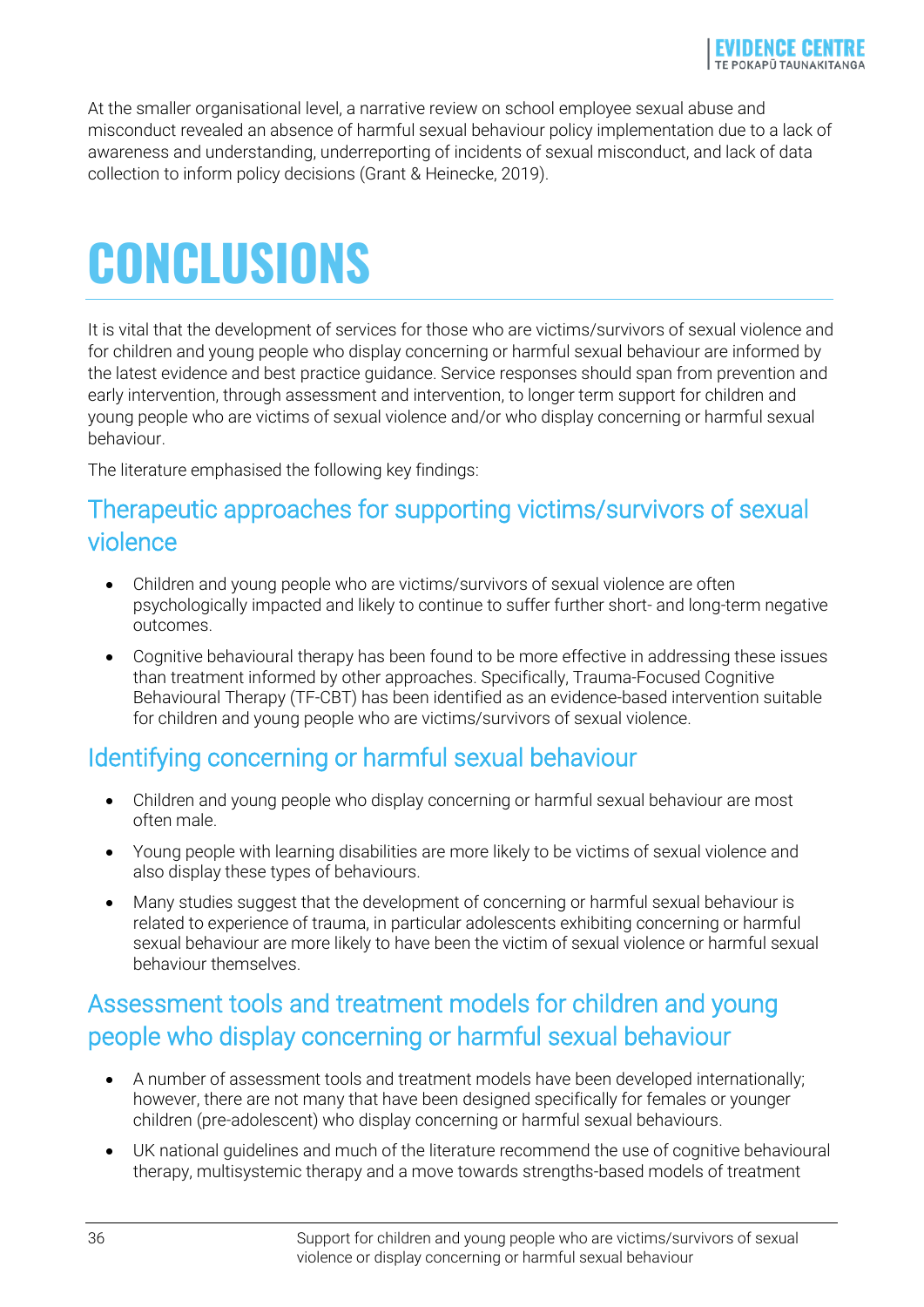and intervention for children and young people displaying concerning or harmful sexual behaviour.

• Any assessment or intervention should be chosen and delivered based on the individual's needs, stage, gender, learning ability and wider family and societal context.

### <span id="page-36-0"></span>Service responses for prevention of sexual violence

- Services for both victims/survivors of sexual violence and those who display concerning or harmful sexual behaviour emphasise the importance of taking a holistic view of the child, their family and circumstances, and any history of abuse or maltreatment.
- Prevention and early intervention in relation to concerning or harmful sexual behaviour and sexual violence affecting children and young people should be incorporated into any service response.
- Taking a public health approach to addressing harmful sexual behaviour has been proposed. This emphasises the importance of:
	- − primary prevention through tackling the attitudes and warning signs that may lead to harmful sexual behaviour,
	- − developing systems to respond to early warning signs and assess harmful sexual behaviour,
	- − and providing a response for both victims and perpetrators of harmful sexual behaviour to reduce the risk of reoffending and long-term negative consequences for both.
- The literature highlights the importance of involving educational institutions and outlines the effectiveness of school-based models of prevention, bystander training, and parent-focused programmes.

### <span id="page-36-1"></span>Areas for further exploration and research

This evidence brief is based upon an extensive search of the literature, and therefore provides a relatively strong foundation upon which future policy decisions might be made. It is important to note, however, that the literature search was not systematic, and it is therefore likely that some relevant articles or reports were missed. Additionally, the quality of each study or report included in this literature scan was not formally assessed, which means that the findings may be subject to bias. We have attempted to address this limitation by clearly indicating the source of information contained in this report.

#### Interventions for managing concerning or harmful sexual behaviour

There was limited information on the appropriate dosage, frequency and duration of interventions for managing concerning or harmful sexual behaviour in the literature reviewed. There was also little on brief interventions as perhaps these may not be appropriate or adequate in addressing concerning or harmful sexual behaviour which may require a more holistic, sustained approach for both victims/survivors and perpetrators. There is less research on effective assessment and interventions for specific groups such as young women and children and young people with learning disabilities.

#### Research on effective supports for victims of sexual violence

It is also important to note the comparative lack of research about victims of sexual violence. There is a lot more research being conducted with children and young people who display harmful sexual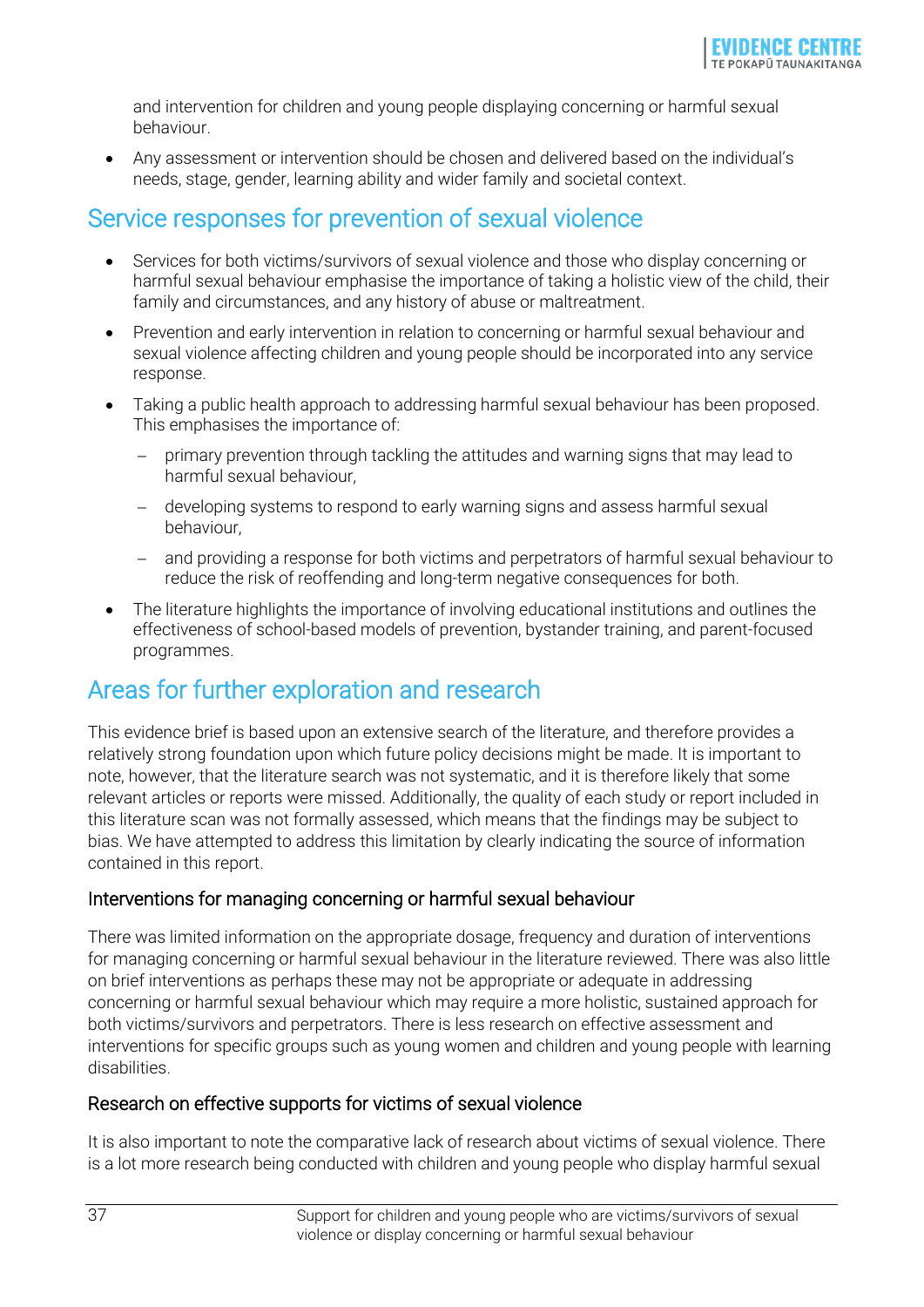behaviour than there is for children and young people who are victims/survivors of sexual violence. For example, it is unclear from the literature what the most effective treatment is for supporting victims/survivors of sexual violence, and further research is needed to better understand how length and format of treatment impacts on the effectiveness of interventions for this group.

#### System responses

Better data collection and monitoring, development of organisational policies, multi-agency working and including the voice of the child or young person in development of policy and best practice are all recommended in enhancing policies and systems to prevent and address concerning or harmful sexual behaviour.

#### New Zealand-based literature

There are some notable gaps within the relevant literature that had an impact on the extent of information available. In particular, no New Zealand-based empirical studies were identified in the literature search. Care must therefore be taken in applying the findings from this evidence brief to our unique cultural and environmental context. Relatedly, this evidence brief should also be read alongside complementary work carried out by Oranga Tamariki considering service responses for children and young people who are victims/survivors of sexual violence and/or display concerning or harmful sexual behaviour from a Māori worldview, to ensure services are developed to meet the needs of all New Zealand children who may be at risk.

It is recommended that further research includes evaluation of tools and service responses commonly used in New Zealand settings to both add to the evidence base on effectiveness in reducing recidivism and improving psychosocial and life outcomes, and also provide a better indication of the types of assessment and interventions that work well and are appropriate for New Zealand children and young people.

It is recommended that further research and evaluation is also conducted within the New Zealand context to address these gaps and allow for systematic reviews and meta-analyses directly relevant to New Zealand.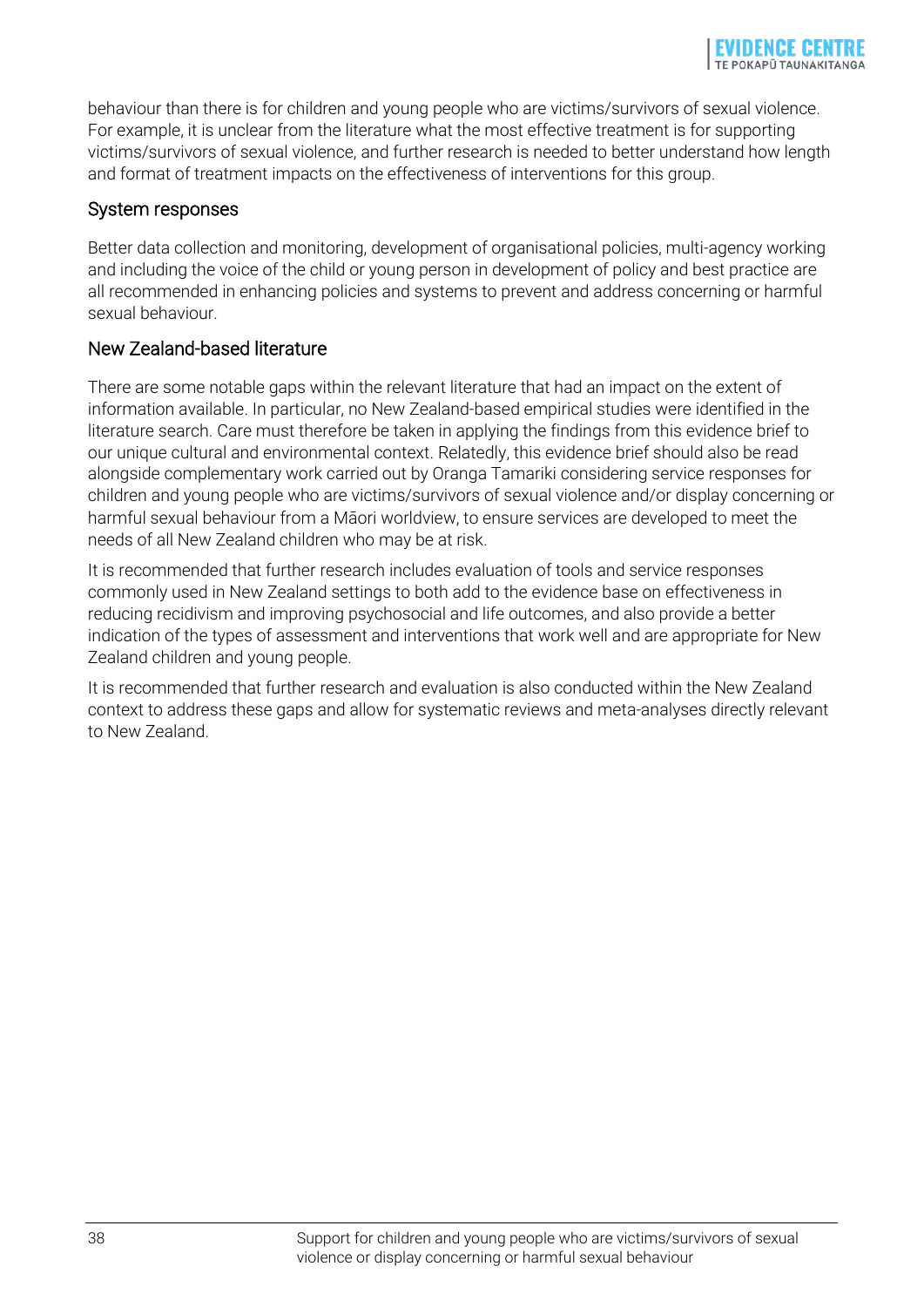## <span id="page-38-0"></span>**REFERENCES**

#### Part 1: children and young people who are victims/survivors of sexual violence

- Benuto, L. T., & O'Donohue, W. (2015). Treatment of the sexually abused child: Review and synthesis of recent meta-analyses. *Children and Youth Services Review*, *56*, 52–60. https://doi.org/10.1016/j.childyouth.2015.06.009
- Choudhary, V., Satapathy, S., & Sagar, R. (2016). Review of randomized controlled trials on psychological interventions in child sexual abuse: Current status and emerging needs in the Indian context. *Indian Journal of Psychological Medicine*, *38*(4), 279–284. https://doi.org/10.4103/0253-7176.185954
- Cody, C., & D'Arcy, K. (2019). Involving young people affected by sexual violence in efforts to prevent sexual violence in Europe: What is required? *Child Care in Practice*, *25*(2), 200–214. https://doi.org/10.1080/13575279.2017.1391749
- Dwyer, E., & Rogstad, K. (2018). Safeguarding and sexual assault. *Medicine (United Kingdom)*, *46*(5), 304–308. https://doi.org/10.1016/j.mpmed.2018.02.003
- Foster, J. M. (2014). Supporting child victims of sexual abuse: Implementation of a trauma narrative family intervention. *The Family Journal*, *22*(3), 332–338. https://doi.org/10.1177/1066480714529746
- Grant, B. J., & Heinecke, W. (2019). K–12 school employee sexual abuse and misconduct: An examination of policy effectiveness. *Journal of Child Sexual Abuse*, *28*(2), 200–221. https://doi.org/10.1080/10538712.2019.1580328
- Lemaigre, C., Taylor, E. P., & Gittoes, C. (2017). Barriers and facilitators to disclosing sexual abuse in childhood and adolescence: A systematic review. *Child Abuse and Neglect*, *70*(February), 39– 52. https://doi.org/10.1016/j.chiabu.2017.05.009
- Letourneau, E. J., Eaton, W. W., Bass, J., Berlin, F. S., & Moore, S. G. (2014). The need for a comprehensive public health approach to preventing child sexual abuse. *Public Health Reports*, *129*(3), 222–228. https://doi.org/10.1177/003335491412900303
- Macdonald, G., Livingstone, N., Hanratty, J., McCartan, C., Cotmore, R., Cary, M., … Churchill, R. (2016). The effectiveness, acceptability and cost-effectiveness of psychosocial interventions for maltreated children and adolescents: An evidence synthesis. *Health Technology Assessment*, *20*(69), 1–546. https://doi.org/10.3310/hta20690
- Martinello, E. (2014). Reviewing strategies for risk reduction of sexual abuse of children with intellectual disabilities: A focus on early intervention. *Sexuality and Disability*, *32*(2), 167–174. https://doi.org/10.1007/s11195-014-9345-9
- Martinello, E. (2020). Applying the ecological systems theory to better understand and prevent child sexual abuse. *Sexuality and Culture*, *24*(1), 326–344. https://doi.org/10.1007/s12119-019- 09629-z
- McTavish, J. R., Santesso, N., Amin, A., Reijnders, M., Ali, M. U., Fitzpatrick-Lewis, D., & MacMillan, H. L. (n.d.). Psychosocial interventions for responding to child sexual abuse: A systematic review. *Child Abuse and Neglect*, 104203. https://doi.org/10.1016/j.chiabu.2019.104203
- Miffitt, L. A. (2014). State of the science: Group therapy interventions for sexually abused children. *Archives of Psychiatric Nursing*, *28*(3), 174–179. https://doi.org/10.1016/j.apnu.2013.09.004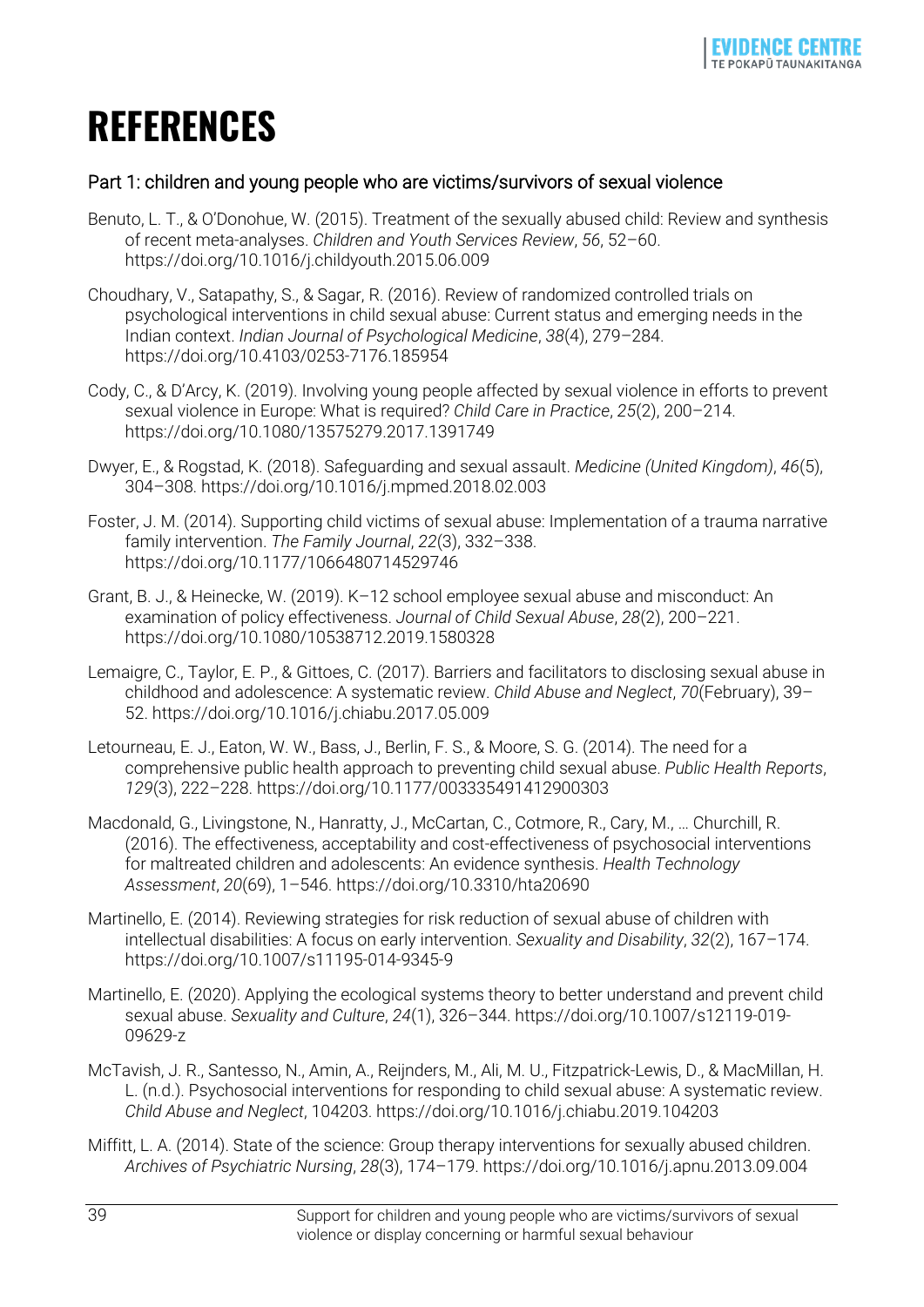- Rudolph, J., Zimmer-Gembeck, M. J., Shanley, D. C., & Hawkins, R. (2018). Child sexual abuse prevention opportunities: Parenting, programs, and the reduction of risk. *Child Maltreatment*, *23*(1), 96–106. https://doi.org/10.1177/1077559517729479
- Sawrikar, P., & Katz, I. (2017). The treatment needs of victims/survivors of child sexual abuse (CSA) from ethnic minority communities: A literature review and suggestions for practice. *Children and Youth Services Review*, *79*, 166–179. https://[doi.org/10.1016/j.childyouth.2017.06.021](https://doi.org/10.1016/j.childyouth.2017.06.021)

#### Part 2: children and young people who display concerning or harmful sexual behaviour

- Belton, E., & Hollis, V. (2016). *A review of the research on children and young people who display harmful sexual behaviour online*.
- Brooker, C., Edmondson, A., & Hughes, L. (2019). The contribution of mental health services to a new strategic direction for sexual assault and abuse services. *Journal of Forensic and Legal Medicine*, *64*, 45–48. https://doi.org/10.1016/j.jflm.2019.04.001
- Butchart, A., Mikton, C., & Krug, E. (2014). Governments must do more to address interpersonal violence. *The Lancet*, *384*(9961), 2183–2185. https://doi.org/10.1016/S0140-6736(14)62124-3
- Campbell, F., Booth, A., Hackett, S., & Sutton, A. (2018). Young people who display harmful sexual behaviors and their families: A qualitative systematic review of their experiences of professional interventions. *Trauma, Violence, and Abuse*, 1524838018770414. https://doi.org/10.1177/1524838018770414
- Dillard, R., & Beaujolais, B. (2019). Trauma and adolescents who engage in sexually abusive behavior: A review of the literature. *Journal of Child Sexual Abuse*, *28*(6), 629–648. https://doi.org/10.1080/10538712.2019.1598528
- Gibson, M. (2014). Narrative practice and the Signs of Safety approach: Engaging adolescents in building rigorous safety plans. *Child Care in Practice*, *20*(1), 64–80. https://doi.org/10.1080/13575279.2013.799455
- Grant, B. J., & Heinecke, W. (2019). K–12 school employee sexual abuse and misconduct: An examination of policy effectiveness. *Journal of Child Sexual Abuse*, *28*(2), 200–221. https://doi.org/10.1080/10538712.2019.1580328
- Hackett, S., Branigan, P., & Holmes, D. (2019). *Harmful sexual behaviour framework: an evidenceinformed operational framework for children and young people displaying harmful sexual behaviours. 2nd ed.* Retrieved from https://learning.nspcc.org.uk/media/1657/harmful-sexualbehaviour-framework.pdf
- Hollis, V., & Belton, E. (2017). *Children and young people who engage in technology-assisted harmful sexual behaviour: A study of their behaviours, backgrounds and Characteristics*. Retrieved from https://learning.nspcc.org.uk/media/1083/exploring-technology-assisted-harmful-sexualbehaviour.pdf
- Kaufman, K. L., Erooga, M., Mathews, B., & McConnell, E. (2019). Recommendations for preventing child sexual abuse in youth-serving organizations: Implications from an Australian Royal Commission review of the literature. *Journal of Interpersonal Violence*, *34*(20), 4199–4224. https://doi.org/10.1177/0886260519869239
- Kenny, M. C., Dinehart, L. H., & Wurtele, S. K. (2015). Recognizing and responding to young children's sexual behaviors in the classroom. *Young Exceptional Children*, *18*(1), 17–29. https://doi.org/10.1177/1096250613510726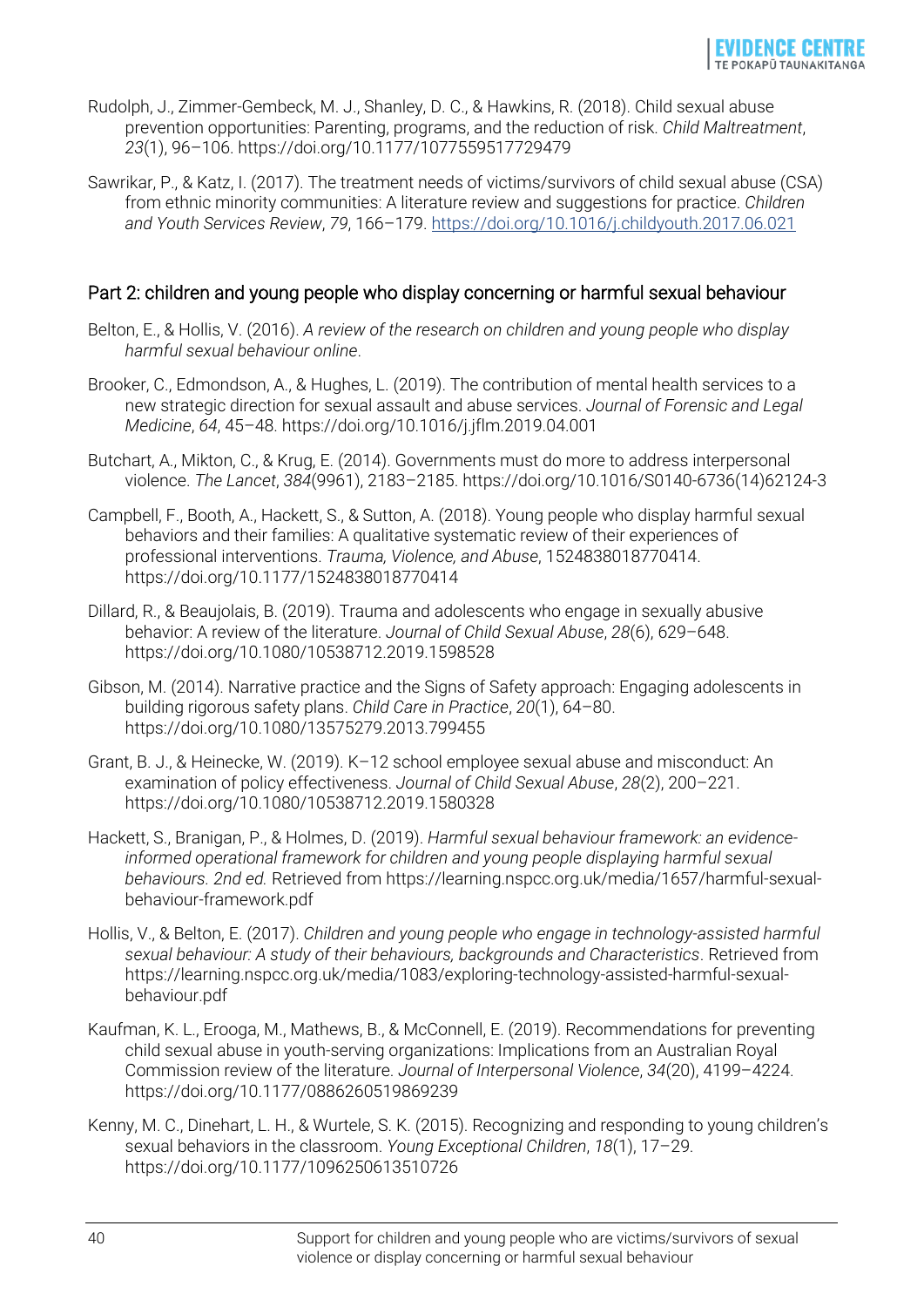- Kettrey, H. H., & Marx, R. A. (2019). Does the gendered approach of bystander programs matter in the prevention of sexual assault among adolescents and college students? A systematic review and meta-analysis. *Archives of Sexual Behavior*, *48*(7), 2037–2053. https://doi.org/10.1007/s10508-019-01503-1
- Letourneau, E. J., Eaton, W. W., Bass, J., Berlin, F. S., & Moore, S. G. (2014). The need for a comprehensive public health approach to preventing child sexual abuse. *Public Health Reports*, *129*(3), 222–228. https://doi.org/10.1177/003335491412900303
- Letourneau, E. J., Schaeffer, C. M., Bradshaw, C. P., & Feder, K. A. (2017). Preventing the onset of child sexual abuse by targeting young adolescents with universal prevention programming. *Child Maltreatment*, *22*(2), 100–111. https://doi.org/10.1177/1077559517692439
- Lewis, R. (2018). Literature review on children and young people demonstrating technology-assisted harmful sexual behavior. *Aggression and Violent Behavior*, *40*(February), 1–11. https://doi.org/10.1016/j.avb.2018.02.011
- Lundgren, R., & Amin, A. (2015). Addressing intimate partner violence and sexual violence among adolescents: Emerging evidence of effectiveness. *Journal of Adolescent Health*, *56*(1), S42– S50. https://doi.org/10.1016/j.jadohealth.2014.08.012
- Martinello, E. (2014). Reviewing strategies for risk reduction of sexual abuse of children with intellectual disabilities: A focus on early intervention. *Sexuality and Disability*, *32*(2), 167–174. https://doi.org/10.1007/s11195-014-9345-9
- McKibbin, G. (2017). Preventing harmful sexual behaviour and child sexual exploitation for children & young people living in residential care: A scoping review in the Australian context. *Children and Youth Services Review*, *82*(October), 373–382. https://doi.org/10.1016/j.childyouth.2017.10.008
- McKibbin, G., Humphreys, C., & Hamilton, B. (2016). Prevention-enhancing interactions: a Critical Interpretive Synthesis of the evidence about children who sexually abuse other children. *Health and Social Care in the Community*, *24*(6), 657–671. https://doi.org/10.1111/hsc.12260
- Mcneish, D., & Scott, S. (2018). *Key messages from research on children and young people who display harmful sexual behaviour*.
- Mesman, G. R., Harper, S. L., Edge, N. A., Brandt, T. W., & Pemberton, J. L. (2019). Problematic sexual behavior in children. *Journal of Pediatric Health Care*, *33*(3), 323–331. https://doi.org/10.1016/j.pedhc.2018.11.002
- Moodie, K., Vaswani, N., Shaw, J., Morton, P., Orr, D., Allardyce, S., & Connelly, G. (2015). *Working with young people who offend: substance misuse and harmful sexual behaviour*.
- Mujal, G. N., Taylor, M. E., Fry, J. L., Gochez-Kerr, T. H., & Weaver, N. L. (2019). A systematic review of bystander interventions for the prevention of sexual violence. *Trauma, Violence, and Abuse*. https://doi.org/10.1177/1524838019849587
- NICE. (2016). *Harmful sexual behaviour among children and young people*. Retrieved from www.nice.org.uk/guidance/ng55
- Noble, E., Ward, L., French, S., & Falb, K. (2019). State of the evidence: A systematic review of approaches to reduce gender-based violence and support the empowerment of adolescent girls in humanitarian settings. *Trauma, Violence, and Abuse*, *20*(3), 428–434. https://doi.org/10.1177/1524838017699601
- NSPCC. (2017). *Research briefing: harmful sexual behaviour*. https://doi.org/10.7748/phc.26.10.10.s8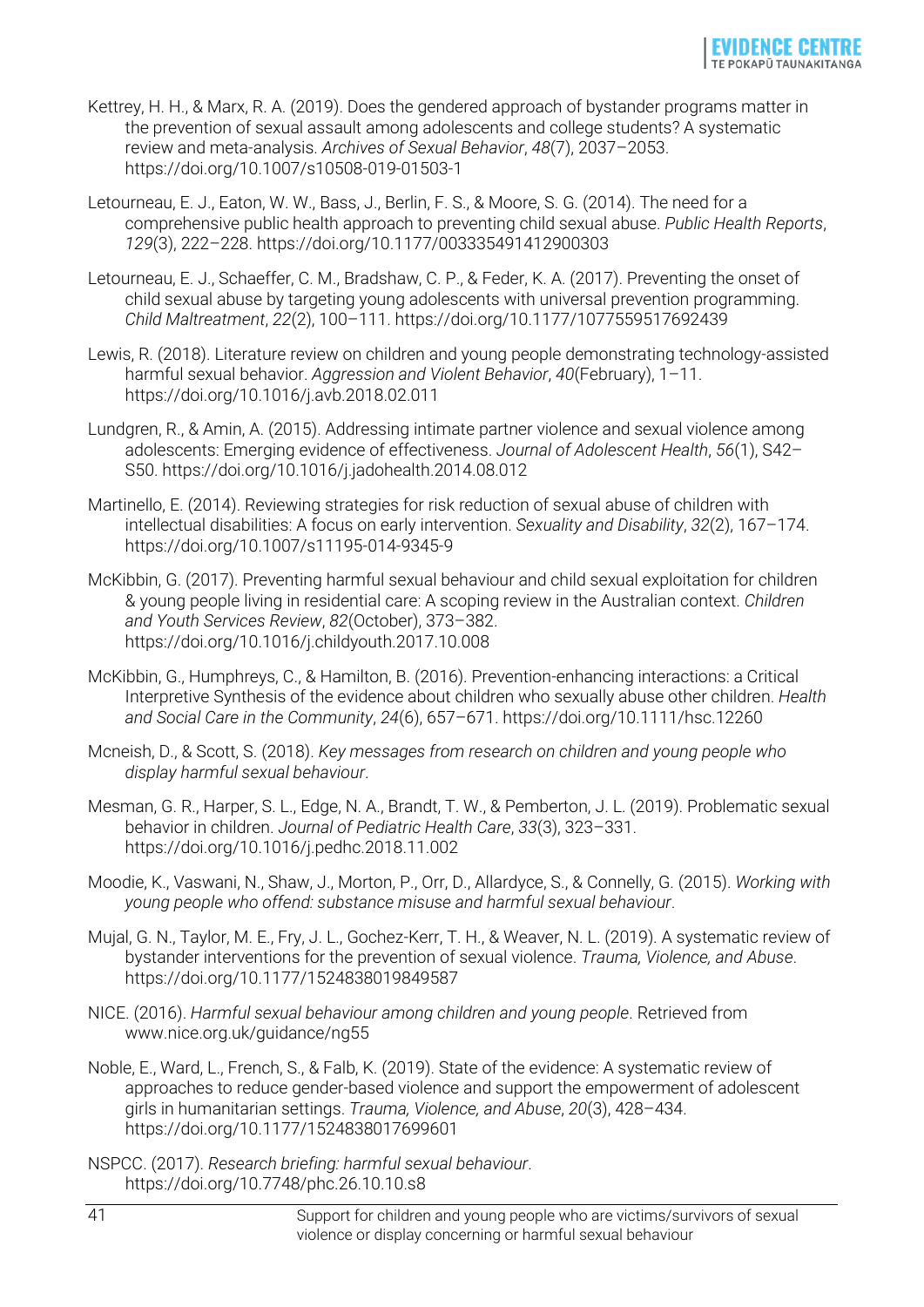- Pearce, J. J. (2014). "What's going on" to safeguard children and young people from child sexual exploitation: A review of local safeguarding children boards' work to protect children from sexual exploitation. *Child Abuse Review*, *23*, 159–170.
- Sawrikar, P., & Katz, I. (2018). Preventing child sexual abuse (CSA) in ethnic minority communities: A literature review and suggestions for practice in Australia. *Children and Youth Services Review*, *85*(October 2017), 174–186. https://doi.org/10.1016/j.childyouth.2017.12.028
- Smith, C., Allardyce, S., Hackett, S., Bradbury-Jones, C., Lazenbatt, A., & Taylor, J. (2014). Practice and policy in the UK with children and young people who display harmful sexual behaviours: an analysis and critical review. *Journal of Sexual Aggression*, *20*(3), 267–280. https://doi.org/10.1080/13552600.2014.927010
- ter Beek, E., Kuiper, C. H. Z., van der Rijken, R. E. A., Spruit, A., Stams, G. J. J. M., & Hendriks, J. (2018). Treatment effect on psychosocial functioning of juveniles with harmful sexual behavior: A multilevel meta-analysis. *Aggression and Violent Behavior*, *39*, 116–128. https://doi.org/10.1016/j.avb.2018.02.008
- Walsh, K., Zwi, K., Woolfenden, S., & Shlonsky, A. (2015). School-based education programmes for the prevention of child sexual abuse (review). *Cochrane Database of Systematic Reviews*, *4*. https://doi.org/10.1002/14651858.CD004380.pub3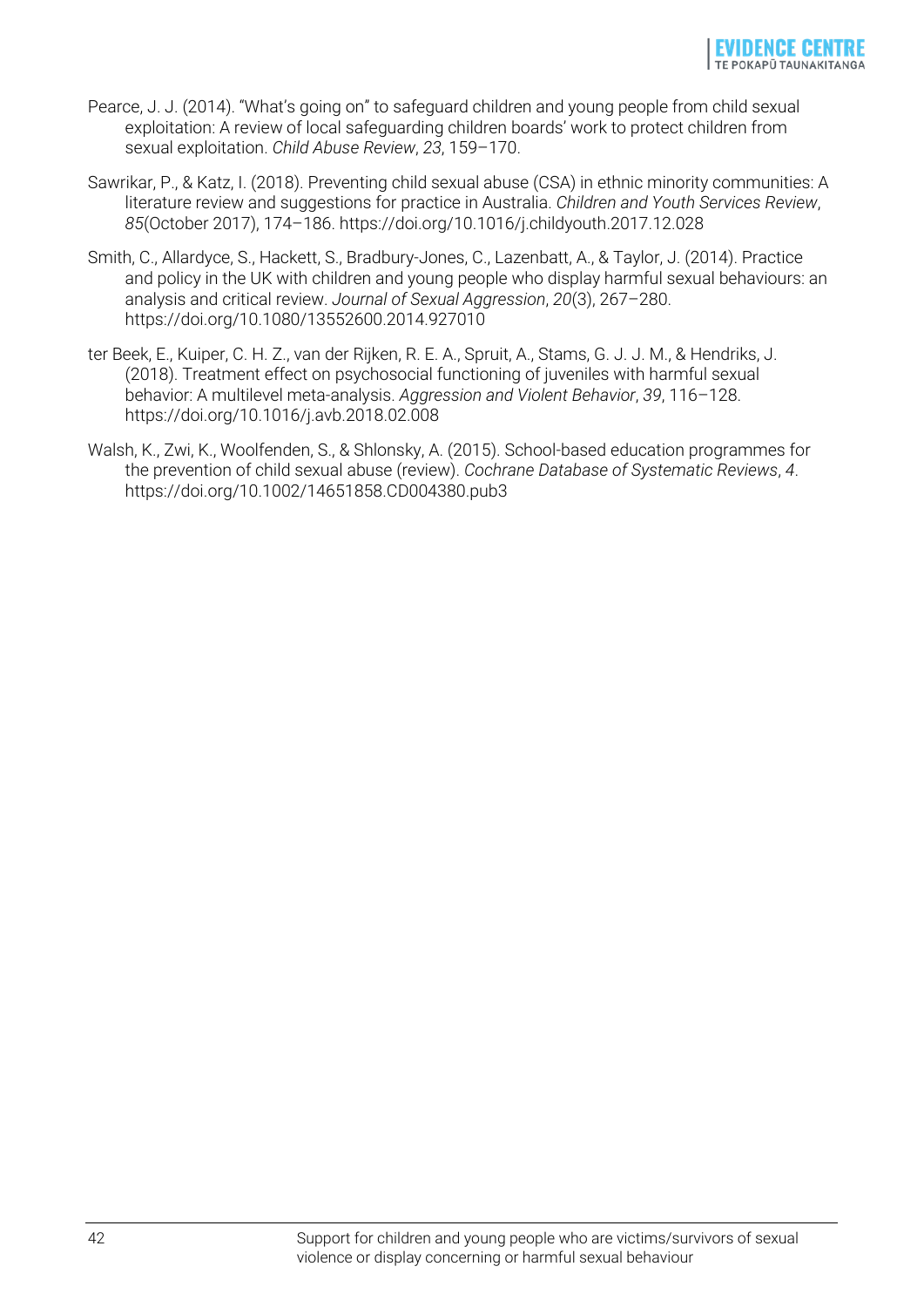## <span id="page-42-0"></span>**APPENDIX 1: Detailed methodology**

#### Scope

This evidence brief contributes to the Oranga Tamariki evidence base by providing an overview of current literature relating to the areas outlined below.

#### Part 1: Best practice for supports and services for children and young people who are victims/survivors of sexual violence

- 1. Understanding what best practice looks like for children and young people who are victims/survivors of sexual violence, including children and young people affected by child sexual exploitation:
	- a. What does best practice look like for prevention and early intervention?
	- b. What does best practice look like for supports and services across stages in the healing and wellbeing journey (e.g., crisis point, short-term, intermediate-term, and long-term)?
	- c. What does the literature tell us about barriers to service access, including geographical barriers, and effective responses to these barriers?
	- d. Are there any examples of effective models of practice, including systems approaches, used in international jurisdictions?
	- e. What does the literature tell us about policy settings used in other child protection agencies for the provision of supports and services to children and young people who have experienced sexual violence?
- 2. What does the literature tell us about points of difference between victim/survivor groups who access different services?
- 3. What do children and young people who are victims/survivors of sexual violence report about their related service and support needs, and any experiences with these services and supports?

#### Part 2: Evidence-informed service response for children and young people who display concerning or harmful sexual behaviour

- 1. Developing an understanding of concerning or harmful sexual behaviour:
	- a. What characterises concerning or harmful sexual behaviour across different developmental stages from childhood to adolescence?
	- b. What is the relationship between attachment disruption, trauma experiences and harmful sexual behaviour for children and young people?
	- c. What is the importance and/or benefit of providing a service response for concerning or harmful sexual behaviour displayed by children and young people?
- 2. Best practice and international practice examples for addressing concerning or harmful sexual behaviour displayed by children and young people:
	- a. What does best practice look like for the early assessment of concerning or harmful sexual behaviour and related needs?
	- b. What does best practice look like for targeted prevention and early intervention?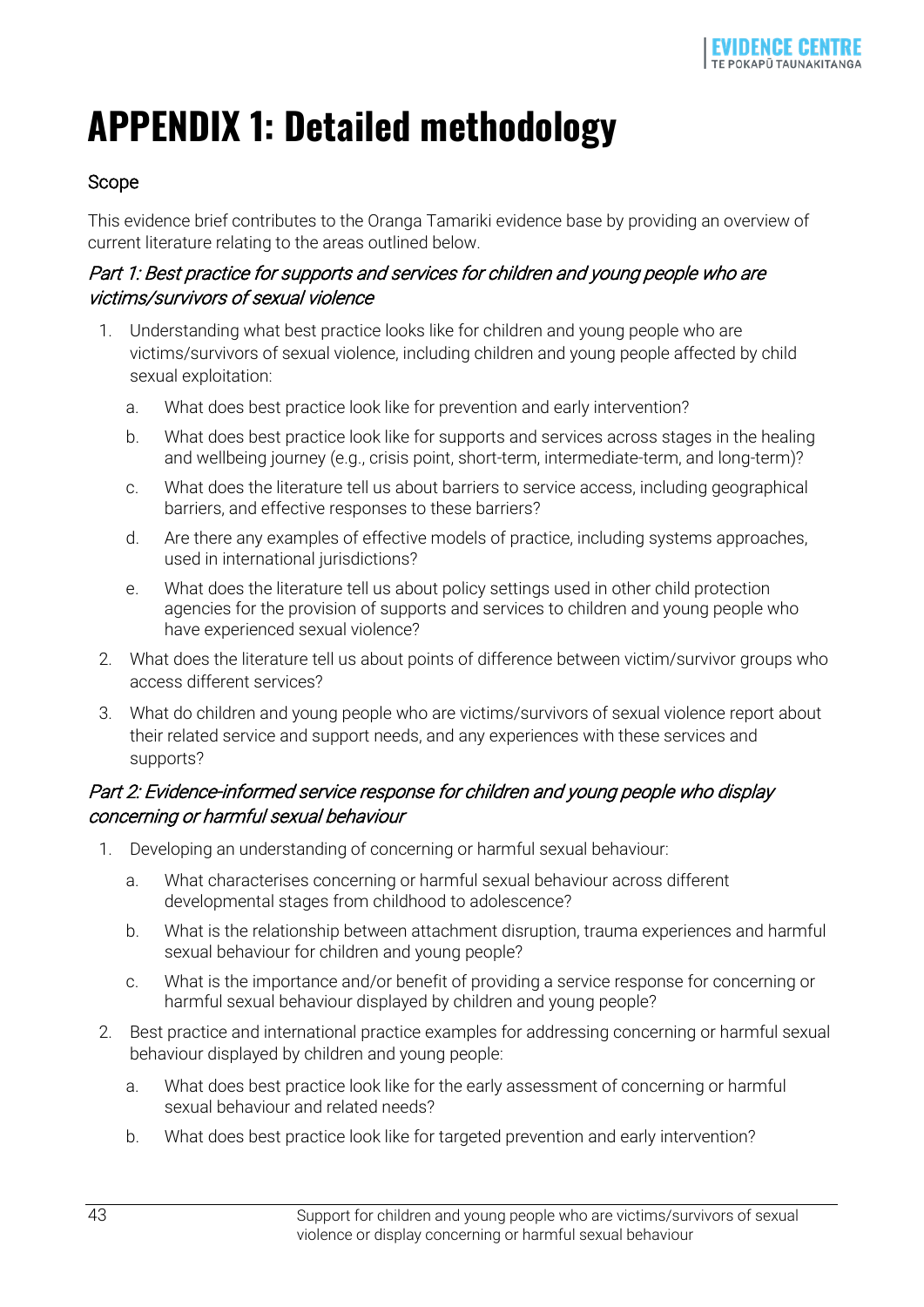- c. What does best practice look like for brief interventions, and how are brief interventions defined?
- d. What does best practice look like for other types of support and intervention, including interventions to address use/dissemination of online pornography, and engaging in child sexual exploitation?
- e. What does the literature tell us about appropriate intervention dosage (e.g., treatment length, modality, intensity)?
- f. What does best practice look like for exit/discharge processes, and for any follow-up support/maintenance?
- g. Are there any examples of effective models of practice, including systems approaches, used in international jurisdictions?
- 3. What does the literature tell us about the need for different service responses for children/young people who are part of different groups, including:
	- a. those with intellectual or neuro-disabilities and other impairments,
	- b. young women,
	- c. people in rural versus urban locations?
- 4. What do children and young people displaying concerning or harmful sexual behaviour report about their related service and support needs, and any experiences with these services and supports?

#### Out of scope

For the purposes of the evidence brief, the following areas were considered out of scope:

- Non-rehabilitative justice responses to harmful sexual behaviour or sexual violence (e.g., arrests, criminal charges, detention or supervision).
- Services and supports for individuals who displayed harmful sexual behaviour or were victims/survivors of sexual violence as a child or young person, but who are now adults.
- Services and supports delivered in an out-of-home setting (e.g., therapeutic residential care, youth justice interventions).
- Services and supports for young people who have a sexual interest in children, but who have no intention of acting on this interest (i.e. minor-attracted persons).

#### Literature search

In total, information from 43 articles or reports was used to provide an overview of the evidence related to each key research question. The following databases were searched between 25 and 30 January 2020:

- Cochrane Library
- CINAHL
- ProQuest
- PsycINFO
- PubMed
- ScienceDirect
- **Scopus**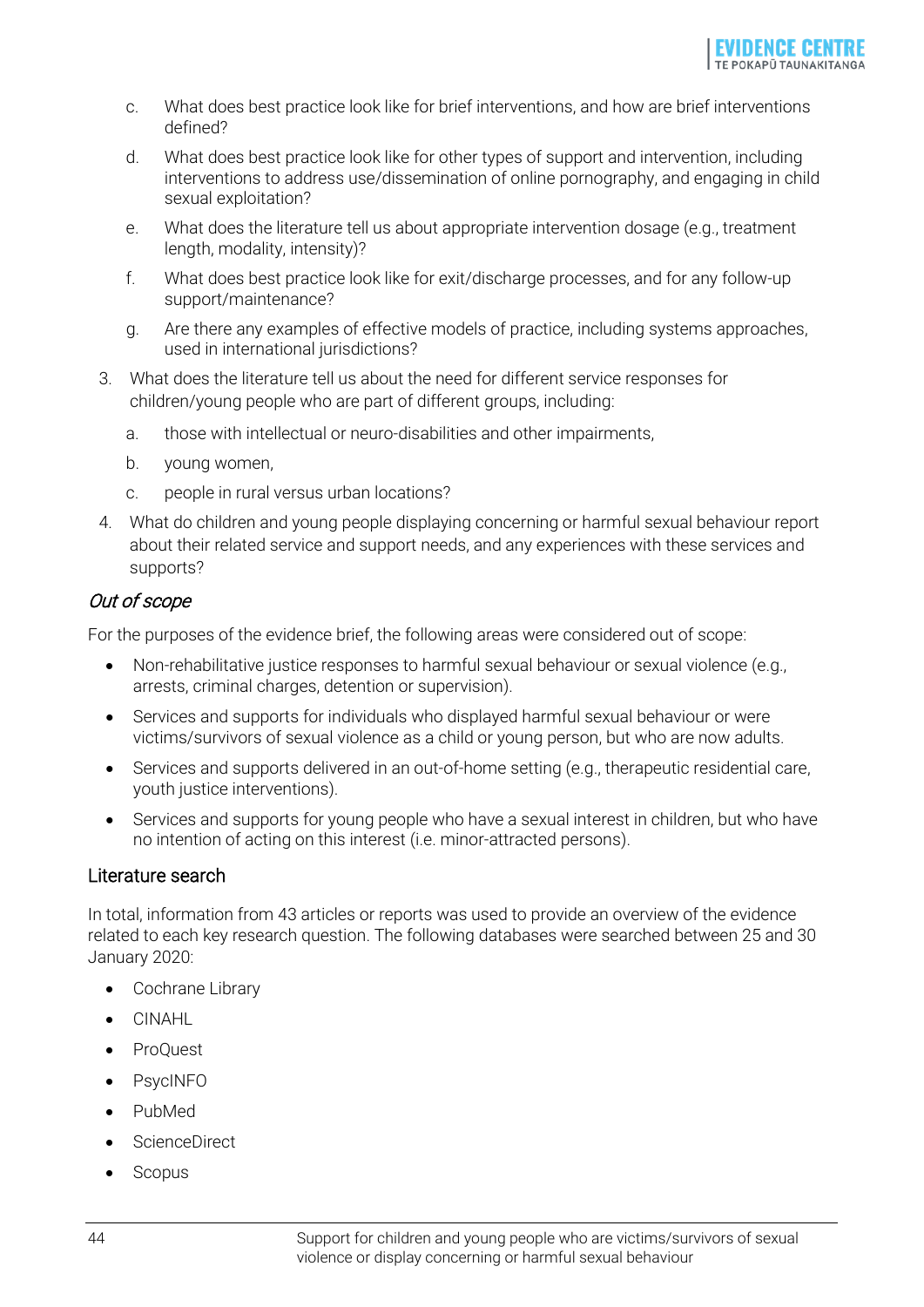• Web of science

A search for grey literature was also conducted using Google Scholar.

To conduct the search we used combinations of subject/index terms where appropriate, in combination with key words. All terms used in the literature search are provided in Table 4 below. Searches were conducted using all possible combinations from each of the three columns, with the terms in column four being added where there were a large number of initial returns.

#### Table 4: Literature search terms

| Search term 1                                      | Search term 2             | Search term 3 | Search term 4                                                                                    |  |
|----------------------------------------------------|---------------------------|---------------|--------------------------------------------------------------------------------------------------|--|
| Search One: Understanding harmful sexual behaviour |                           |               |                                                                                                  |  |
| Children                                           | Harmful sex*<br>behaviour | Perpetrat*    | Defin*                                                                                           |  |
| Young<br>people/youth                              | Sex* abuse                | Offend*       | Characteris*                                                                                     |  |
| Teenage*                                           | Sex* violence             | Display*      | Constitut*                                                                                       |  |
| Adolescent                                         | Sex* harm                 | Engage*       | Attachment                                                                                       |  |
|                                                    | Sex* assault              |               | Trauma*/Adverse Childhood<br>Experiences                                                         |  |
|                                                    |                           |               | Female/women/girl                                                                                |  |
| young people                                       |                           |               | Search Two: Best Practice for sexual violence/harmful sexual behaviour services for children and |  |
| Children                                           | Harmful sex*<br>behaviour | Service*      | Needs/Well-being/wellbeing                                                                       |  |
| Young<br>people/youth                              | Sex* abuse                | Support*      | Safe*                                                                                            |  |
| Teenage*                                           | Sex* violence             | Interven*     | Trauma-informed/TIC                                                                              |  |
| Adolescent                                         | Sex* harm                 | Prevent*      | Recidivism/reoffend*/revictim*                                                                   |  |
|                                                    | Sex* assault              | Treat*        | Mode/modality                                                                                    |  |
|                                                    |                           | Assess*       | System/model/structure                                                                           |  |
|                                                    |                           |               | Important*/benefit                                                                               |  |
|                                                    |                           |               | Dose/dosage/length/intens*                                                                       |  |
|                                                    |                           |               | Exit/maintain*/follow*/dischar<br>ge/complet*                                                    |  |
|                                                    |                           |               | Early                                                                                            |  |
|                                                    |                           |               | <b>Brief</b>                                                                                     |  |
|                                                    |                           |               | Long-term/short-term/journey                                                                     |  |
|                                                    |                           |               | Disab*/intellect*/ID/impair*                                                                     |  |
|                                                    |                           |               | Barrier*/rural/access                                                                            |  |
|                                                    |                           |               | Voice/experience*                                                                                |  |

Search Three: Policy settings for services provided to children and young people experiencing sexual violence

| Children              | Harmful sex*<br>behaviour | Experienc*      | Child protection/welfare<br>agency |
|-----------------------|---------------------------|-----------------|------------------------------------|
| Young<br>people/youth | Sex* abuse                | Victim/survivor | Government                         |
| Teenage*              | Sex* violence             |                 | Policy                             |

45 Support for children and young people who are victims/survivors of sexual violence or display concerning or harmful sexual behaviour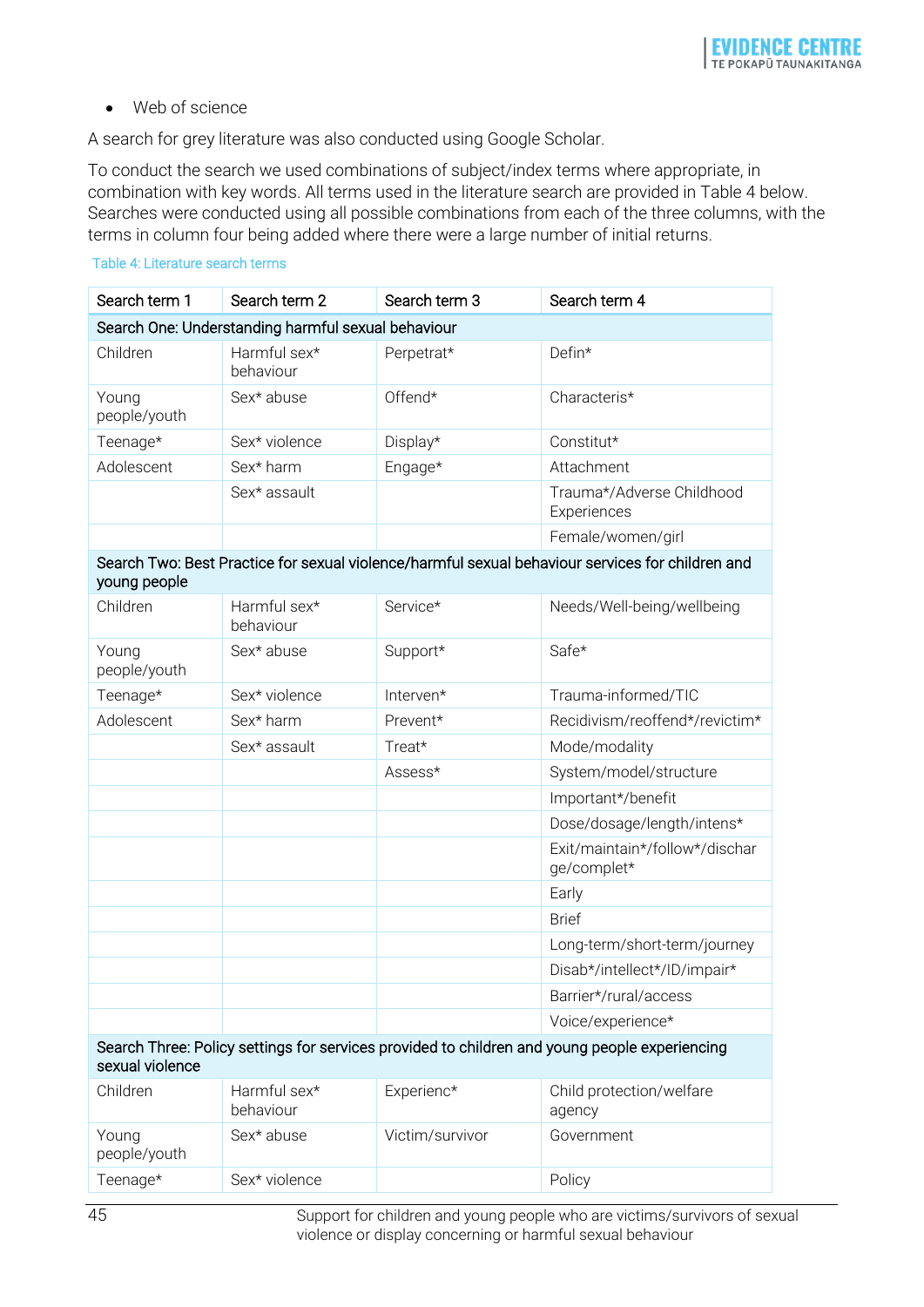| Adolescent | $Sex*$<br>harm            |  |
|------------|---------------------------|--|
|            | Sex*<br>assault<br>$\cap$ |  |

The title and abstracts of initial returns were reviewed for relevance to the key research areas. The references used in articles or reports that passed this initial review, as well as lists of documents that had cited these articles or reports (generated by the databases searched), were also checked for any further relevant information sources.

From this first sweep, full texts for all potential inclusions (134 documents) were reviewed for relevance to the key research areas. Because of the large number of initial relevant returns, a new exclusion criterion was introduced to limit final articles and reports to narrative or systematic reviews, or meta-analyses. Further documents were also excluded for various reasons, including: lack of relevance to the New Zealand context; if it was not possible to separately identify information for children and young people from adults; the information focussed exclusively on risk assessment; lack of close relevance to the research areas; and, replication of similar information to more recent literature. In total, 91 documents were excluded from the evidence brief after reviewing the full text.

This left a total of 43 articles and reports included in the final evidence brief.